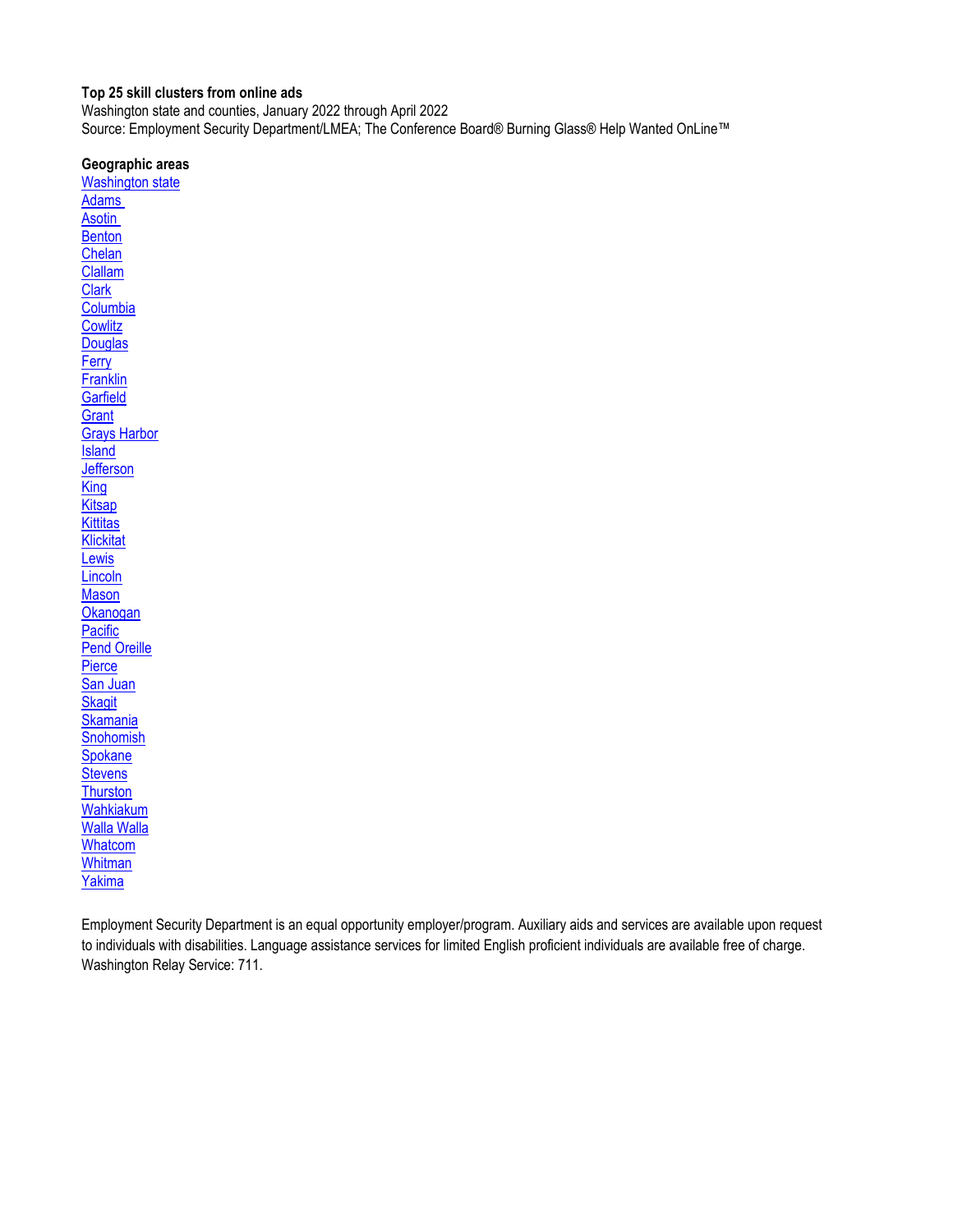<span id="page-1-0"></span>Washington state, January 2022 through April 2022

| Rank             | <b>Skill clusters</b>                                           | <b>Number</b> |
|------------------|-----------------------------------------------------------------|---------------|
| $\mathbf{1}$     | Customer and Client Support: Basic Customer Service             | 76,116        |
| $\overline{2}$   | Administration: Scheduling                                      | 48,802        |
| $\overline{3}$   | Information Technology: Microsoft Office and Productivity Tools | 48,452        |
| 4                | Sales: General Sales                                            | 39,788        |
| 5                | Health Care: Infectious Diseases                                | 34,696        |
| 6                | <b>Business: Project Management</b>                             | 32,310        |
| $\overline{7}$   | Administration: General Administrative and Clerical Tasks       | 29,416        |
| $\boldsymbol{8}$ | Finance: Budget Management                                      | 26,899        |
| $\overline{9}$   | <b>Business: People Management</b>                              | 25,846        |
| 10               | Business: Business Process and Analysis                         | 24,894        |
| 11               | Information Technology: Software Development Principles         | 24,507        |
| 12               | Health Care: Emergency and Intensive Care                       | 23,759        |
| 13               | Health Care: Basic Patient Care                                 | 23,703        |
| 14               | Information Technology: System Design and Implementation        | 19,753        |
| 15               | Legal: Regulation and Law Compliance                            | 19,479        |
| 16               | Administration: Administrative Support                          | 19,078        |
| 17               | Human Resources: Occupational Health and Safety                 | 17,753        |
| 18               | Industry Knowledge: Retail Industry Knowledge                   | 17,691        |
| 19               | <b>Business: Business Strategy</b>                              | 17,474        |
| 20               | Health Care: Medical Support                                    | 16,922        |
| 21               | Supply Chain and Logistics: Material Handling                   | 16,697        |
| 22               | Health Care: Physical Abilities                                 | 15,404        |
| 23               | Personal Care and Services: Food and Beverage Service           | 15,129        |
| 24               | <b>Education and Training: Teaching</b>                         | 14,868        |
| 25               | <b>Business: Business Management</b>                            | 14,781        |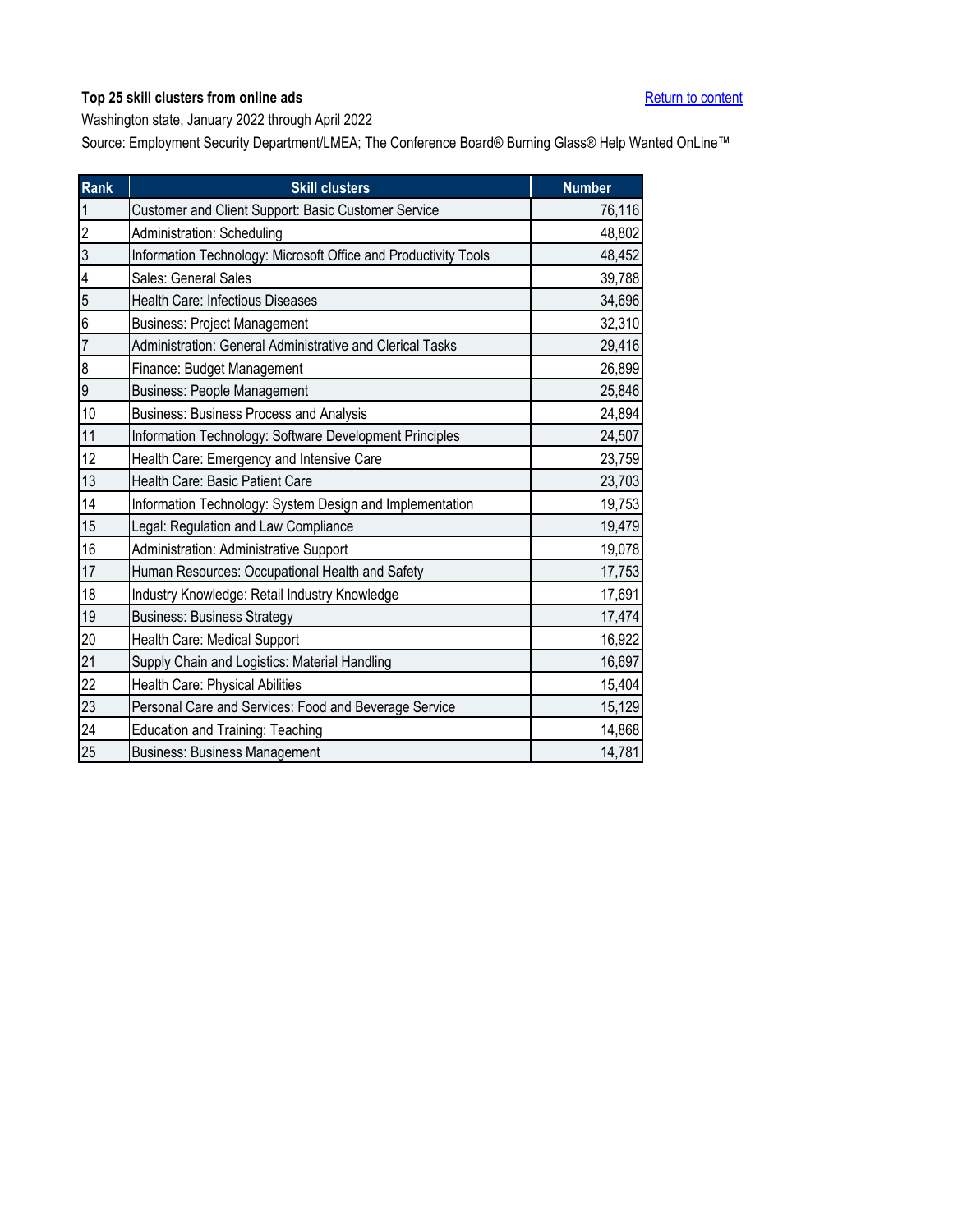## <span id="page-2-0"></span>**Top 25 skill clusters from online ads The Security Content of Content [Return to content](#page-0-0)**

Adams County, January 2022 through April 2022

| Rank           | <b>Skill clusters</b>                                                | <b>Number</b> |
|----------------|----------------------------------------------------------------------|---------------|
| $\mathbf{1}$   | Health Care: Infectious Diseases                                     | 65            |
| $\overline{2}$ | Personal Care and Services: Food and Beverage Service                | 35            |
| 3              | Human Resources: Occupational Health and Safety                      | 33            |
| 4              | Customer and Client Support: Basic Customer Service                  | 32            |
| 5              | Supply Chain and Logistics: Material Handling                        | 27            |
| 6              | Manufacturing and Production: Manufacturing Processes                | 27            |
| $\overline{7}$ | <b>Education and Training: Teaching</b>                              | 27            |
| 8              | Marketing and Public Relations: Public Relations                     | 24            |
| 9              | Maintenance, Repair, and Installation: Equipment Repair and Maintena | 19            |
| 10             | <b>Business: People Management</b>                                   | 18            |
| 11             | Administration: Scheduling                                           | 18            |
| 12             | Manufacturing and Production: Machinery                              | 17            |
| 13             | Analysis: Statistics                                                 | 15            |
| 14             | Information Technology: Microsoft Office and Productivity Tools      | 14            |
| 15             | Business: Business Process and Analysis                              | 14            |
| 16             | Administration: General Administrative and Clerical Tasks            | 14            |
| 17             | Health Care: Emergency and Intensive Care                            | 11            |
| 18             | Finance: Budget Management                                           | 11            |
| 19             | Education and Training: Education Administration                     | 11            |
| 20             | Health Care: Physical Abilities                                      | 10            |
| 21             | <b>Business: Project Management</b>                                  | 9             |
| 22             | Marketing and Public Relations: Packaging and Labeling               | 7             |
| 23             | Legal: Law Enforcement and Criminal Justice                          | 7             |
| 24             | Health Care: Public Health and Disease Prevention                    | 7             |
| 25             | Engineering: Process Engineering                                     | 7             |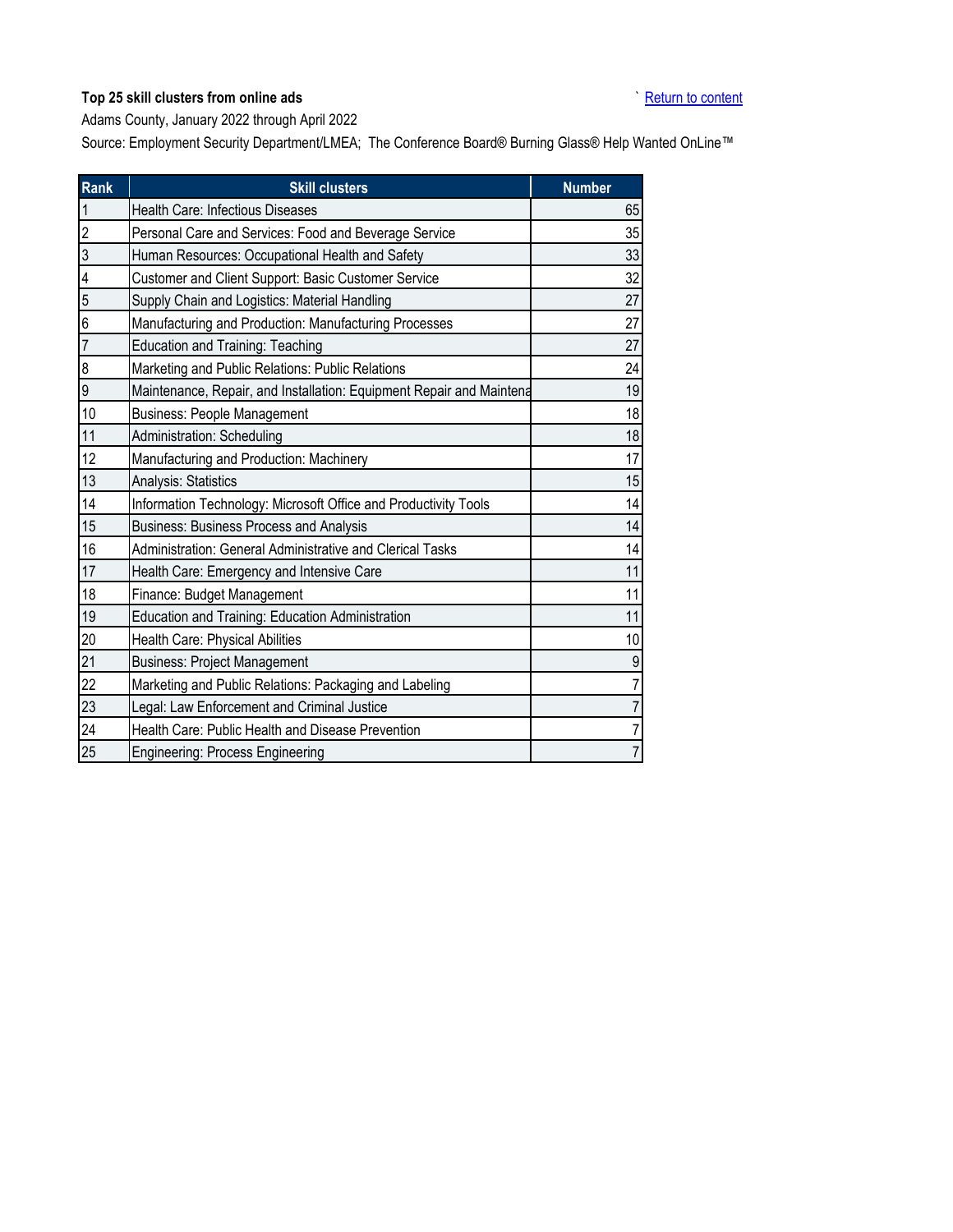<span id="page-3-0"></span>Asotin County, January 2022 through April 2022

| Rank           | <b>Skill clusters</b>                                                  | <b>Number</b>  |
|----------------|------------------------------------------------------------------------|----------------|
| $\mathbf{1}$   | Customer and Client Support: Basic Customer Service                    | 49             |
| $\overline{c}$ | Education and Training: Education Administration                       | 29             |
| 3              | Human Resources: Talent Management                                     | 27             |
| 4              | Health Care: Rehabilitation                                            | 26             |
| 5              | Sales: General Sales                                                   | 23             |
| 6              | Information Technology: Microsoft Office and Productivity Tools        | 17             |
| $\overline{7}$ | Industry Knowledge: Retail Industry Knowledge                          | 17             |
| 8              | Supply Chain and Logistics: Inventory Management                       | 14             |
| 9              | Sales: Merchandising                                                   | 13             |
| 10             | Human Resources: Occupational Health and Safety                        | 13             |
| 11             | Health Care: Infectious Diseases                                       | 12             |
| 12             | Health Care: Basic Patient Care                                        | 12             |
| 13             | Analysis: Statistical Software                                         | 12             |
| 14             | Administration: Scheduling                                             | 12             |
| 15             | Health Care: Physical Abilities                                        | 11             |
| 16             | Health Care: Emergency and Intensive Care                              | 11             |
| 17             | Supply Chain and Logistics: Transportation Operations                  | 10             |
| 18             | <b>Engineering: Engineering Software</b>                               | 10             |
| 19             | <b>Business: Quality Assurance and Control</b>                         | 10             |
| 20             | Sales: General Sales Practices                                         | 9              |
| 21             | Maintenance, Repair, and Installation: Equipment Repair and Maintena   | $\overline{9}$ |
| 22             | Maintenance, Repair, and Installation: Electrical and Mechanical Labor | 9              |
| 23             | Finance: Budget Management                                             | 9              |
| 24             | <b>Energy and Utilities: Electrical Power</b>                          | 9              |
| 25             | <b>Business: Business Process and Analysis</b>                         | 9              |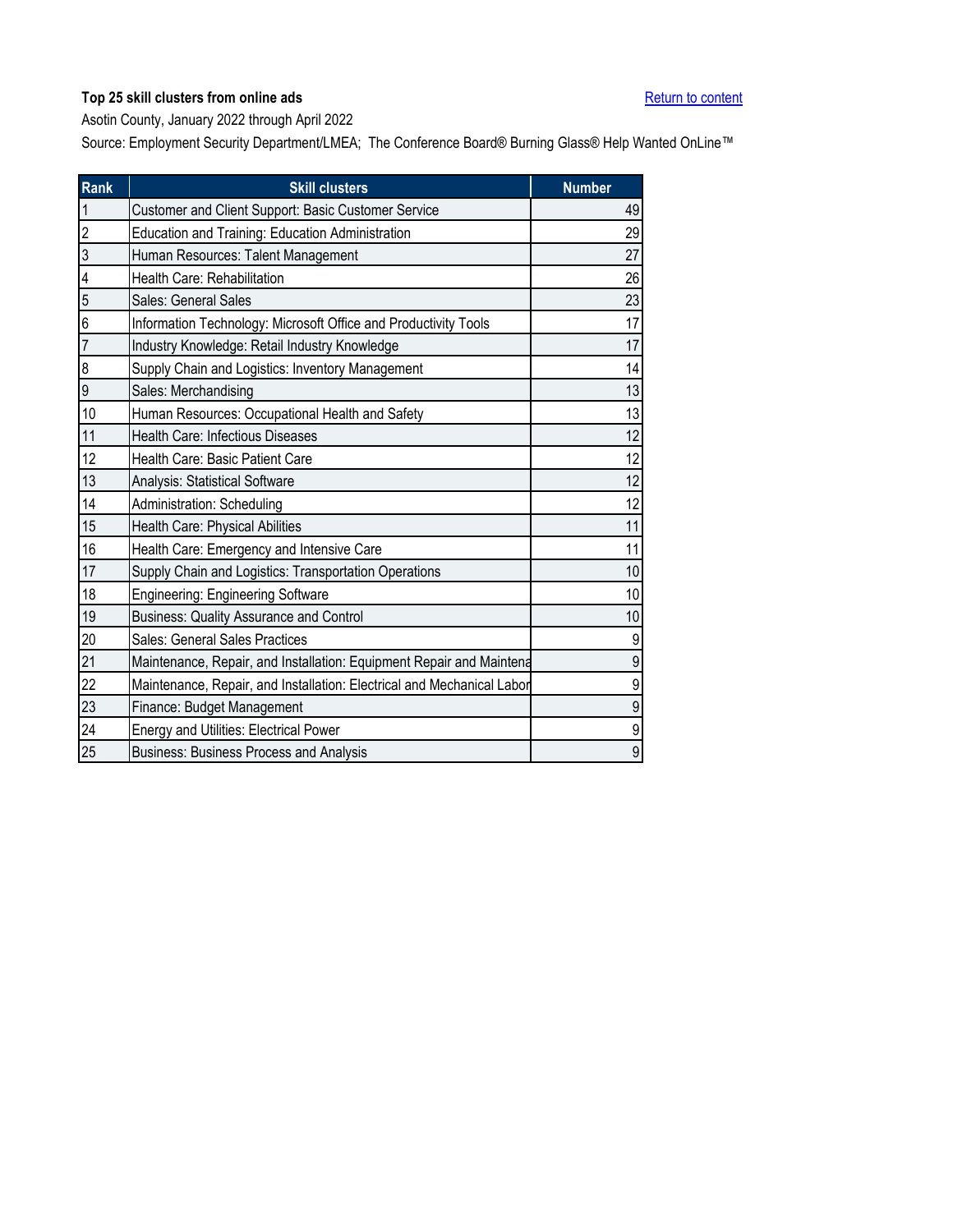<span id="page-4-0"></span>Benton County, January 2022 through April 2022

| Rank           | <b>Skill clusters</b>                                                | <b>Number</b> |
|----------------|----------------------------------------------------------------------|---------------|
| $\overline{1}$ | Customer and Client Support: Basic Customer Service                  | 652           |
| $\overline{2}$ | Health Care: Infectious Diseases                                     | 592           |
| $\overline{3}$ | Health Care: Public Health and Disease Prevention                    | 387           |
| 4              | Information Technology: Microsoft Office and Productivity Tools      | 375           |
| 5              | Administration: Scheduling                                           | 348           |
| 6              | Sales: General Sales                                                 | 323           |
| $\overline{7}$ | Health Care: Basic Patient Care                                      | 310           |
| 8              | <b>Business: People Management</b>                                   | 262           |
| 9              | Administration: General Administrative and Clerical Tasks            | 259           |
| 10             | Finance: Budget Management                                           | 251           |
| 11             | Human Resources: Occupational Health and Safety                      | 240           |
| 12             | Health Care: Emergency and Intensive Care                            | 237           |
| 13             | <b>Business: Project Management</b>                                  | 235           |
| 14             | Health Care: Medical Support                                         | 234           |
| 15             | Administration: Administrative Support                               | 216           |
| 16             | Health Care: Basic Living Activities Support                         | 202           |
| 17             | Industry Knowledge: Retail Industry Knowledge                        | 193           |
| 18             | <b>Education and Training: Teaching</b>                              | 165           |
| 19             | Personal Care and Services: Food and Beverage Service                | 149           |
| 20             | <b>Business: Quality Assurance and Control</b>                       | 144           |
| 21             | Science and Research: Chemistry                                      | 143           |
| 22             | Health Care: Mental and Behavioral Health Specialties                | 142           |
| 23             | <b>Business: Business Process and Analysis</b>                       | 140           |
| 24             | Maintenance, Repair, and Installation: Equipment Repair and Maintena | 139           |
| 25             | Supply Chain and Logistics: Procurement                              | 136           |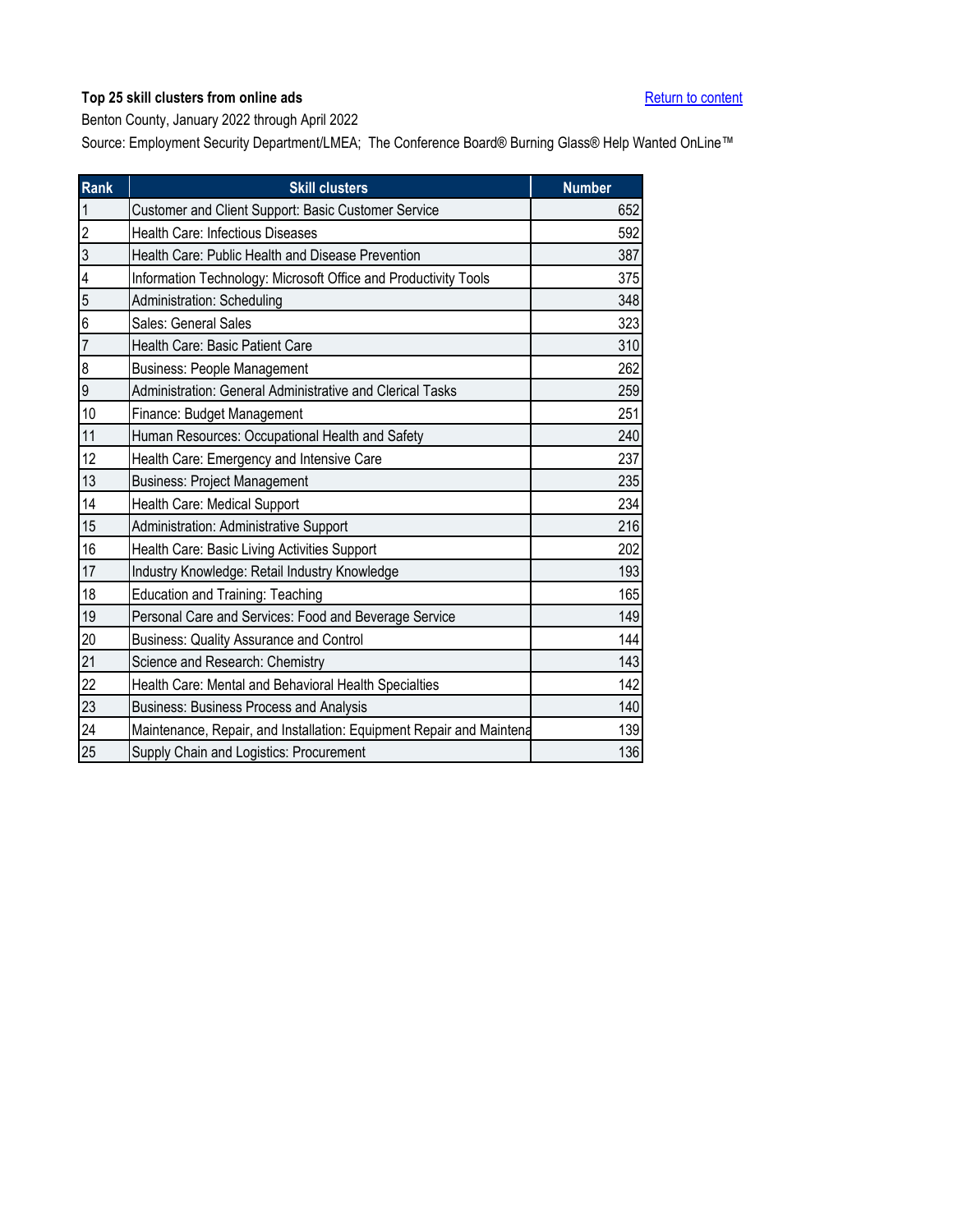<span id="page-5-0"></span>Chelan County, January 2022 through April 2022

| Rank           | <b>Skill clusters</b>                                           | <b>Number</b> |
|----------------|-----------------------------------------------------------------|---------------|
| $\overline{1}$ | Customer and Client Support: Basic Customer Service             | 366           |
| $\overline{2}$ | Administration: Scheduling                                      | 192           |
| 3              | Information Technology: Microsoft Office and Productivity Tools | 156           |
| 4              | Administration: General Administrative and Clerical Tasks       | 156           |
| 5              | Sales: General Sales                                            | 150           |
| 6              | Health Care: Emergency and Intensive Care                       | 150           |
| $\overline{7}$ | <b>Education and Training: Teaching</b>                         | 140           |
| 8              | <b>Business: People Management</b>                              | 133           |
| 9              | Health Care: Infectious Diseases                                | 125           |
| 10             | Health Care: Basic Patient Care                                 | 125           |
| 11             | Personal Care and Services: Food and Beverage Service           | 113           |
| 12             | Finance: Budget Management                                      | 102           |
| 13             | Administration: Administrative Support                          | 96            |
| 14             | Health Care: Basic Living Activities Support                    | 85            |
| 15             | Human Resources: Occupational Health and Safety                 | 82            |
| 16             | <b>Business: Project Management</b>                             | 78            |
| 17             | Supply Chain and Logistics: Material Handling                   | 74            |
| 18             | Industry Knowledge: Retail Industry Knowledge                   | 73            |
| 19             | Health Care: Physical Abilities                                 | 70            |
| 20             | Finance: General Accounting                                     | 63            |
| 21             | Education and Training: Education Administration                | 61            |
| 22             | Architecture and Construction: Carpentry                        | 58            |
| 23             | Health Care: Medical Support                                    | 57            |
| 24             | Supply Chain and Logistics: Transportation Operations           | 55            |
| 25             | Maintenance, Repair, and Installation: Plumbing                 | 55            |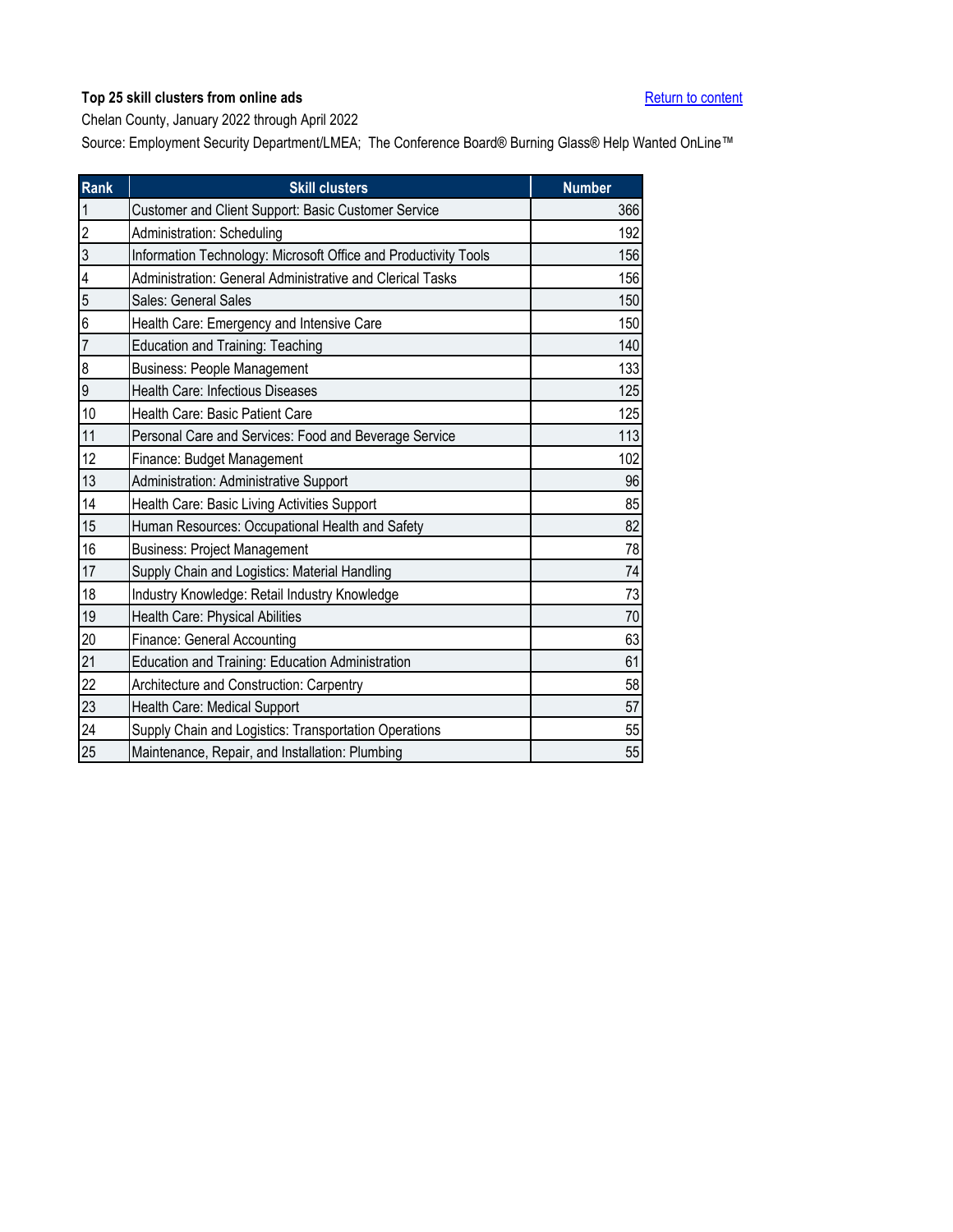<span id="page-6-0"></span>Clallam County, January 2022 through April 2022

| Rank           | <b>Skill clusters</b>                                                | <b>Number</b> |
|----------------|----------------------------------------------------------------------|---------------|
| $\mathbf{1}$   | Customer and Client Support: Basic Customer Service                  | 226           |
| $\overline{2}$ | Administration: General Administrative and Clerical Tasks            | 138           |
| 3              | Sales: General Sales                                                 | 109           |
| 4              | Administration: Scheduling                                           | 108           |
| 5              | <b>Health Care: Infectious Diseases</b>                              | 105           |
| 6              | Information Technology: Microsoft Office and Productivity Tools      | 102           |
| $\overline{7}$ | Personal Care and Services: Food and Beverage Service                | 92            |
| 8              | <b>Business: People Management</b>                                   | 79            |
| 9              | Industry Knowledge: Retail Industry Knowledge                        | 69            |
| 10             | Health Care: Basic Patient Care                                      | 64            |
| 11             | Finance: Budget Management                                           | 64            |
| 12             | Customer and Client Support: Cash Register Operation                 | 57            |
| 13             | Personal Care and Services: Housekeeping                             | 52            |
| 14             | Health Care: Medical Support                                         | 52            |
| 15             | Health Care: Emergency and Intensive Care                            | 52            |
| 16             | Health Care: Physical Abilities                                      | 50            |
| 17             | <b>Education and Training: Teaching</b>                              | 49            |
| 18             | Administration: Administrative Support                               | 46            |
| 19             | Supply Chain and Logistics: Inventory Management                     | 44            |
| 20             | Human Resources: Occupational Health and Safety                      | 42            |
| 21             | Health Care: Basic Living Activities Support                         | 42            |
| 22             | Sales: Merchandising                                                 | 41            |
| 23             | Sales: Retail Sales                                                  | 39            |
| 24             | Maintenance, Repair, and Installation: Equipment Repair and Maintena | 37            |
| 25             | <b>Health Care: Advanced Patient Care</b>                            | 35            |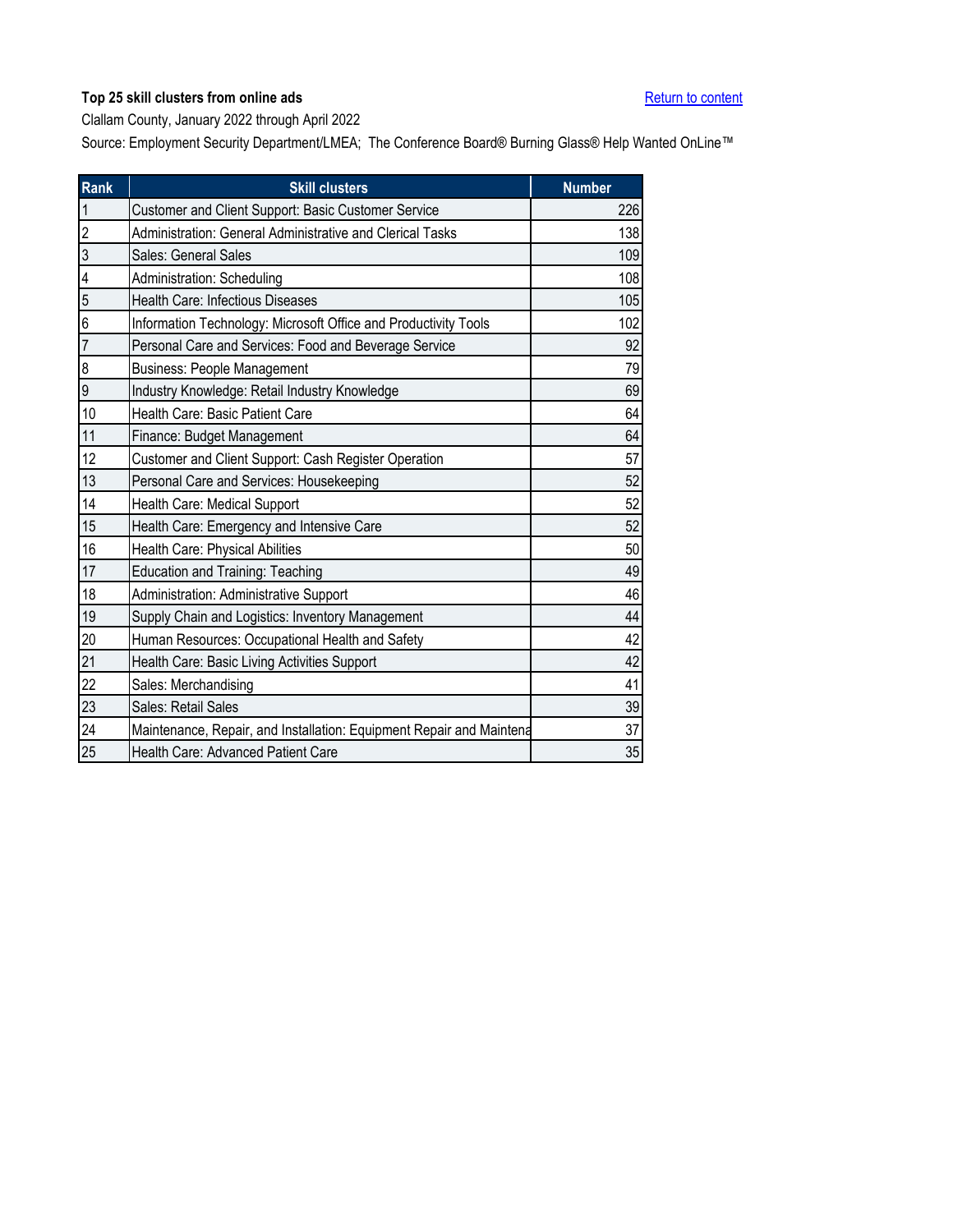<span id="page-7-0"></span>Clark County, January 2022 through April 2022

| <b>Rank</b>     | <b>Skill clusters</b>                                           | <b>Number</b> |
|-----------------|-----------------------------------------------------------------|---------------|
| 1               | Customer and Client Support: Basic Customer Service             | 4,243         |
| $\overline{2}$  | Information Technology: Microsoft Office and Productivity Tools | 2,656         |
| 3               | Administration: Scheduling                                      | 2,270         |
| 4               | Sales: General Sales                                            | 2,186         |
| 5               | <b>Health Care: Infectious Diseases</b>                         | 2,051         |
| $6\phantom{.}6$ | Administration: General Administrative and Clerical Tasks       | 1,628         |
| 7               | Health Care: Basic Patient Care                                 | 1,472         |
| $\bf 8$         | Health Care: Emergency and Intensive Care                       | 1,435         |
| $\overline{9}$  | Finance: Budget Management                                      | 1,420         |
| 10              | <b>Business: Project Management</b>                             | 1,398         |
| 11              | <b>Business: People Management</b>                              | 1,214         |
| 12              | Industry Knowledge: Retail Industry Knowledge                   | 1,190         |
| 13              | Administration: Administrative Support                          | 1,176         |
| 14              | Health Care: Physical Abilities                                 | 1,124         |
| 15              | Health Care: Medical Support                                    | 1,071         |
| 16              | Business: Business Process and Analysis                         | 1,057         |
| 17              | Human Resources: Occupational Health and Safety                 | 905           |
| 18              | Health Care: General Medicine                                   | 892           |
| 19              | Personal Care and Services: Food and Beverage Service           | 845           |
| 20              | Sales: General Sales Practices                                  | 800           |
| 21              | <b>Business: Quality Assurance and Control</b>                  | 790           |
| 22              | Finance: Billing and Invoicing                                  | 789           |
| 23              | <b>Business: Business Strategy</b>                              | 756           |
| 24              | <b>Business: Business Management</b>                            | 723           |
| 25              | Finance: General Accounting                                     | 693           |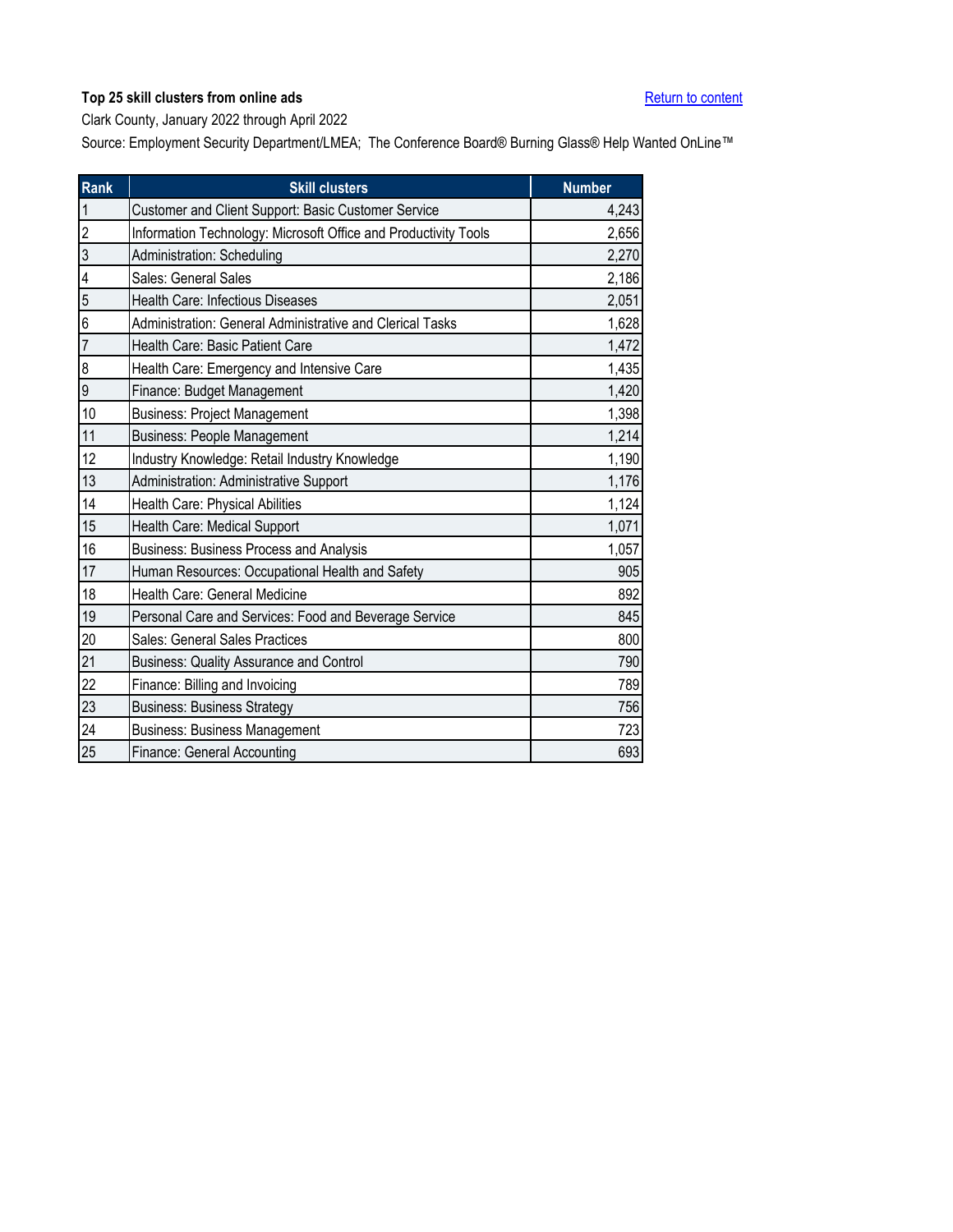<span id="page-8-0"></span>Columbia County, January 2022 through April 2022

| Rank           | <b>Skill clusters</b>                                           | <b>Number</b>           |
|----------------|-----------------------------------------------------------------|-------------------------|
| $\overline{1}$ | <b>Education and Training: Teaching</b>                         | $\boldsymbol{6}$        |
| $\overline{2}$ | Health Care: Infectious Diseases                                | 5                       |
| $\overline{3}$ | Science and Research: Physics                                   | $\overline{\mathbf{4}}$ |
| 4              | Science and Research: Chemistry                                 | $\overline{4}$          |
| 5              | Health Care: Public Health and Disease Prevention               | $\overline{4}$          |
| 6              | Health Care: Emergency and Intensive Care                       | $\overline{\mathbf{4}}$ |
| $\overline{7}$ | Education and Training: Education Administration                | $\overline{4}$          |
| 8              | Analysis: Data Techniques                                       | $\overline{4}$          |
| 9              | Science and Research: Biology                                   | $\mathfrak{S}$          |
| 10             | Personal Care and Services: Animal Care                         | 3                       |
| 11             | Marketing and Public Relations: Packaging and Labeling          | $\mathfrak{S}$          |
| 12             | Information Technology: Microsoft Office and Productivity Tools | 3                       |
| 13             | Industry Knowledge: Biologics Industry Knowledge                | $\mathfrak{Z}$          |
| 14             | Health Care: Basic Living Activities Support                    | $\sqrt{3}$              |
| 15             | Health Care: Advanced Patient Care                              | $\sqrt{3}$              |
| $16\,$         | Finance: Budget Management                                      | 3                       |
| 17             | Environment: Ecology                                            | $\sqrt{3}$              |
| 18             | Supply Chain and Logistics: Transportation Operations           | $\overline{\mathbf{c}}$ |
| 19             | Supply Chain and Logistics: Material Handling                   | $\overline{c}$          |
| 20             | Maintenance, Repair, and Installation: Equipment Operation      | $\overline{c}$          |
| 21             | Legal: Law Enforcement and Criminal Justice                     | $\overline{c}$          |
| 22             | Industry Knowledge: Industrial Engineering Industry Knowledge   | $\overline{\mathbf{c}}$ |
| 23             | Human Resources: Occupational Health and Safety                 | $\overline{\mathbf{c}}$ |
| 24             | Health Care: Physical Abilities                                 | $\overline{c}$          |
| 25             | Health Care: Obstetrics and Gynecology (OBGYN)                  | $\overline{2}$          |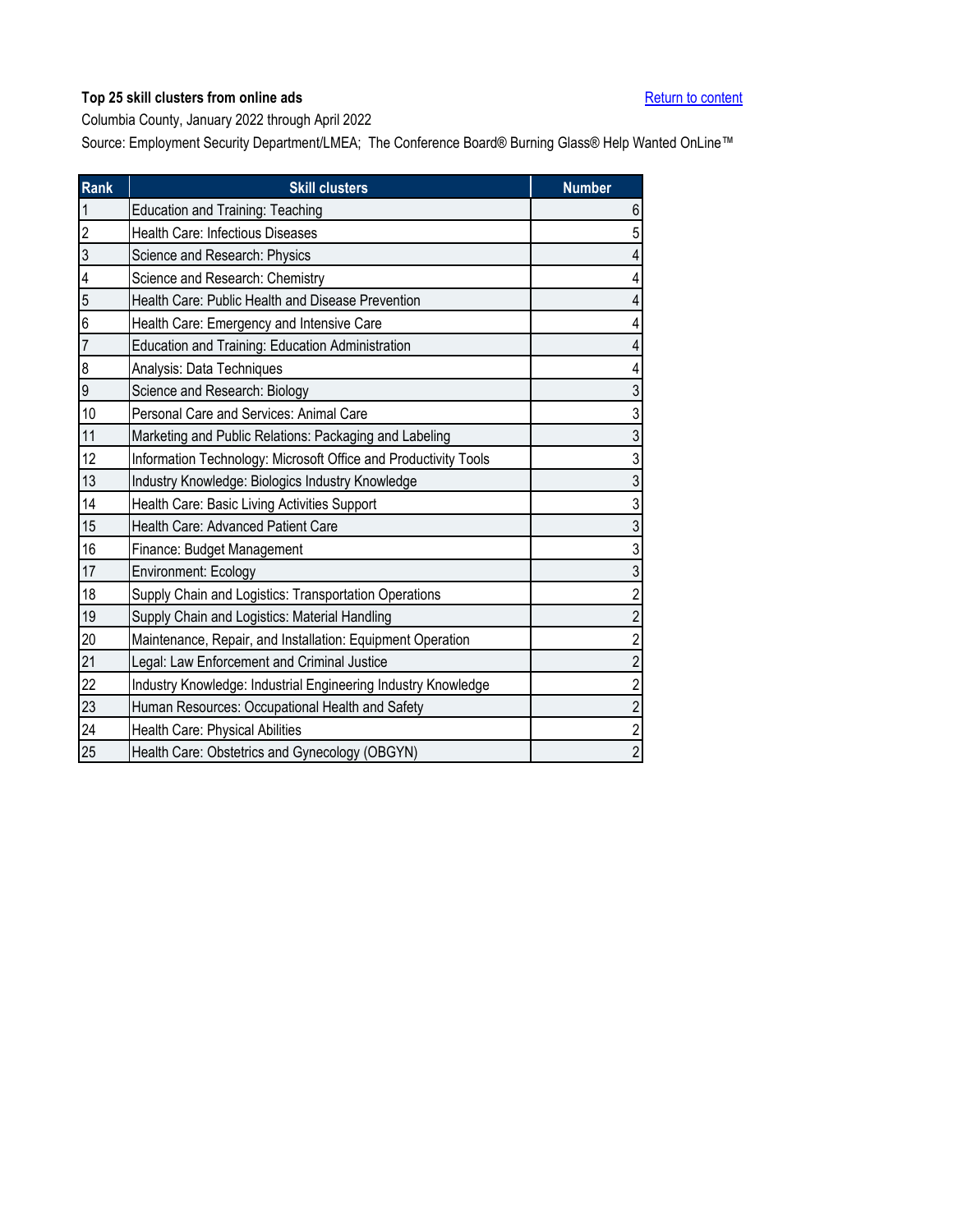<span id="page-9-0"></span>Cowlitz County, January 2022 through April 2022

| Rank                    | <b>Skill clusters</b>                                                | <b>Number</b> |
|-------------------------|----------------------------------------------------------------------|---------------|
| 1                       | Customer and Client Support: Basic Customer Service                  | 588           |
| $\overline{2}$          | Information Technology: Microsoft Office and Productivity Tools      | 339           |
| 3                       | Sales: General Sales                                                 | 278           |
| $\overline{\mathbf{4}}$ | Health Care: Physical Abilities                                      | 249           |
| 5                       | Administration: Scheduling                                           | 238           |
| $6\overline{6}$         | Administration: General Administrative and Clerical Tasks            | 235           |
| 7                       | Health Care: Emergency and Intensive Care                            | 202           |
| $\boldsymbol{\delta}$   | Health Care: Basic Patient Care                                      | 184           |
| 9                       | <b>Business: People Management</b>                                   | 179           |
| 10                      | Supply Chain and Logistics: Material Handling                        | 178           |
| 11                      | Human Resources: Occupational Health and Safety                      | 174           |
| 12                      | Health Care: Infectious Diseases                                     | 168           |
| 13                      | Industry Knowledge: Retail Industry Knowledge                        | 167           |
| 14                      | <b>Education and Training: Teaching</b>                              | 152           |
| 15                      | Health Care: Medical Support                                         | 150           |
| 16                      | Health Care: Basic Living Activities Support                         | 148           |
| 17                      | <b>Business: Quality Assurance and Control</b>                       | 147           |
| 18                      | Finance: Budget Management                                           | 146           |
| 19                      | Administration: Administrative Support                               | 134           |
| 20                      | Manufacturing and Production: Machinery                              | 133           |
| 21                      | Personal Care and Services: Food and Beverage Service                | 128           |
| 22                      | Health Care: Advanced Patient Care                                   | 119           |
| 23                      | Maintenance, Repair, and Installation: Equipment Repair and Maintena | 112           |
| 24                      | Health Care: General Medicine                                        | 112           |
| 25                      | Human Resources: Employee Training                                   | 101           |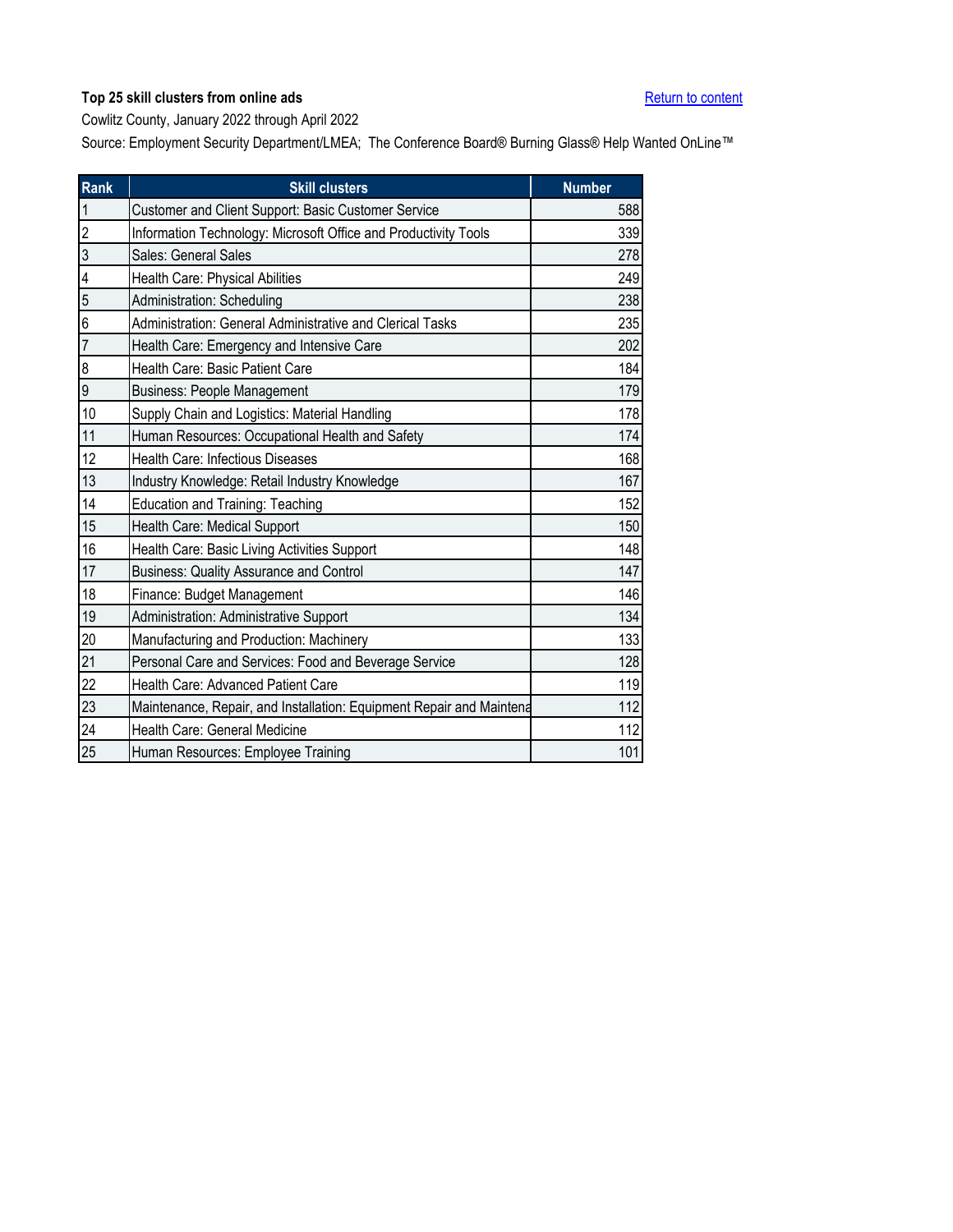<span id="page-10-0"></span>Douglas County, January 2022 through April 2022

| <b>Rank</b>    | <b>Skill clusters</b>                                           | <b>Number</b> |
|----------------|-----------------------------------------------------------------|---------------|
| $\overline{1}$ | <b>Education and Training: Teaching</b>                         | 125           |
| $\overline{2}$ | Education and Training: Education Administration                | 94            |
| $\overline{3}$ | Customer and Client Support: Basic Customer Service             | 71            |
| 4              | Administration: Scheduling                                      | 51            |
| 5              | Health Care: Emergency and Intensive Care                       | 41            |
| 6              | Sales: General Sales                                            | 40            |
| $\overline{7}$ | Industry Knowledge: Retail Industry Knowledge                   | 37            |
| 8              | Administration: General Administrative and Clerical Tasks       | 35            |
| 9              | Finance: Budget Management                                      | 34            |
| 10             | Sales: Merchandising                                            | 27            |
| 11             | Information Technology: Microsoft Office and Productivity Tools | 27            |
| 12             | Health Care: Basic Living Activities Support                    | 26            |
| 13             | <b>Business: People Management</b>                              | 26            |
| 14             | <b>Administration: Administrative Support</b>                   | 22            |
| 15             | Sales: General Sales Practices                                  | 20            |
| 16             | <b>Health Care: Infectious Diseases</b>                         | 20            |
| 17             | Supply Chain and Logistics: Store Management                    | 17            |
| 18             | Supply Chain and Logistics: Material Handling                   | 17            |
| 19             | Sales: Retail Sales                                             | 17            |
| 20             | Maintenance, Repair, and Installation: Hand Tools               | 17            |
| 21             | Health Care: Physical Abilities                                 | 17            |
| 22             | Health Care: Public Health and Disease Prevention               | 15            |
| 23             | Education and Training: Instructional and Curriculum Design     | 14            |
| 24             | Education and Training: Coaching and Athletic Training          | 14            |
| 25             | Supply Chain and Logistics: Inventory Maintenance               | 13            |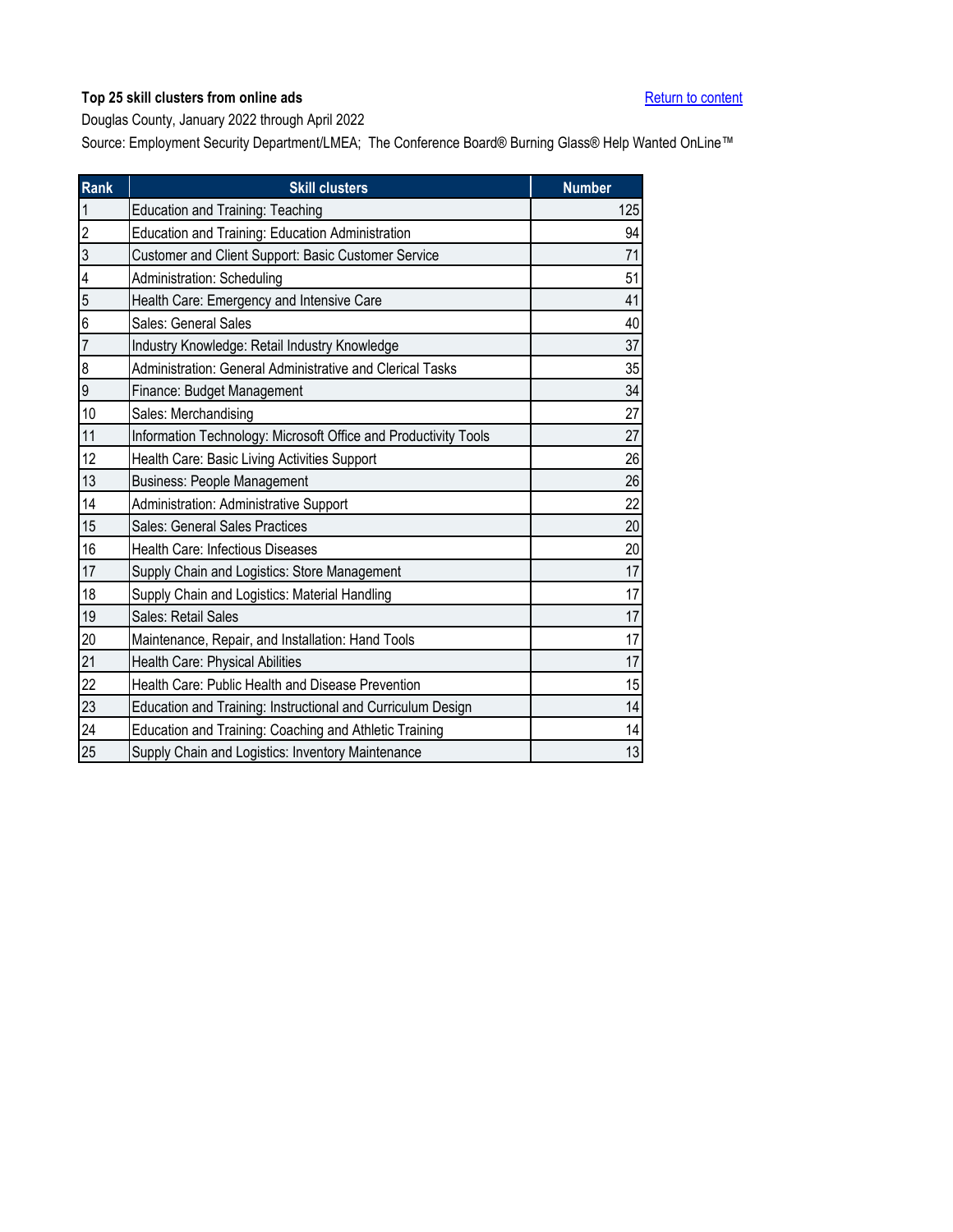<span id="page-11-0"></span>Ferry County, January 2022 through April 2022

| Rank           | <b>Skill clusters</b>                                           | <b>Number</b> |
|----------------|-----------------------------------------------------------------|---------------|
| $\mathbf{1}$   | Human Resources: Occupational Health and Safety                 | 12            |
| $\overline{2}$ | Administration: General Administrative and Clerical Tasks       | 12            |
| 3              | Information Technology: Microsoft Office and Productivity Tools | 8             |
| 4              | Customer and Client Support: Basic Customer Service             | 8             |
| 5              | <b>Business: People Management</b>                              | 8             |
| 6              | Supply Chain and Logistics: Material Handling                   | 6             |
| $\overline{7}$ | Manufacturing and Production: Machinery                         | 6             |
| 8              | Health Care: Infectious Diseases                                | 6             |
| 9              | Supply Chain and Logistics: Transportation Operations           | 5             |
| 10             | <b>Business: Quality Assurance and Control</b>                  | 5             |
| 11             | Science and Research: Earth and Space Science                   | 4             |
| 12             | Maintenance, Repair, and Installation: Hand Tools               | 4             |
| 13             | Maintenance, Repair, and Installation: Basic Electrical Systems | 4             |
| 14             | Finance: Budget Management                                      |               |
| 15             | Environment: Hazardous Waste Management                         |               |
| 16             | <b>Education and Training: Teaching</b>                         |               |
| 17             | <b>Business: Project Management</b>                             |               |
| 18             | Supply Chain and Logistics: Warehouse Management                | 3             |
| 19             | Science and Research: Biology                                   | 3             |
| 20             | Manufacturing and Production: Welding                           | 3             |
| 21             | Maintenance, Repair, and Installation: Power Tools              | 3             |
| 22             | Maintenance, Repair, and Installation: Equipment Operation      | 3             |
| 23             | Legal: Litigation                                               | 3             |
| 24             | Information Technology: Data Management                         | 3             |
| 25             | Health Care: General Medicine                                   | 3             |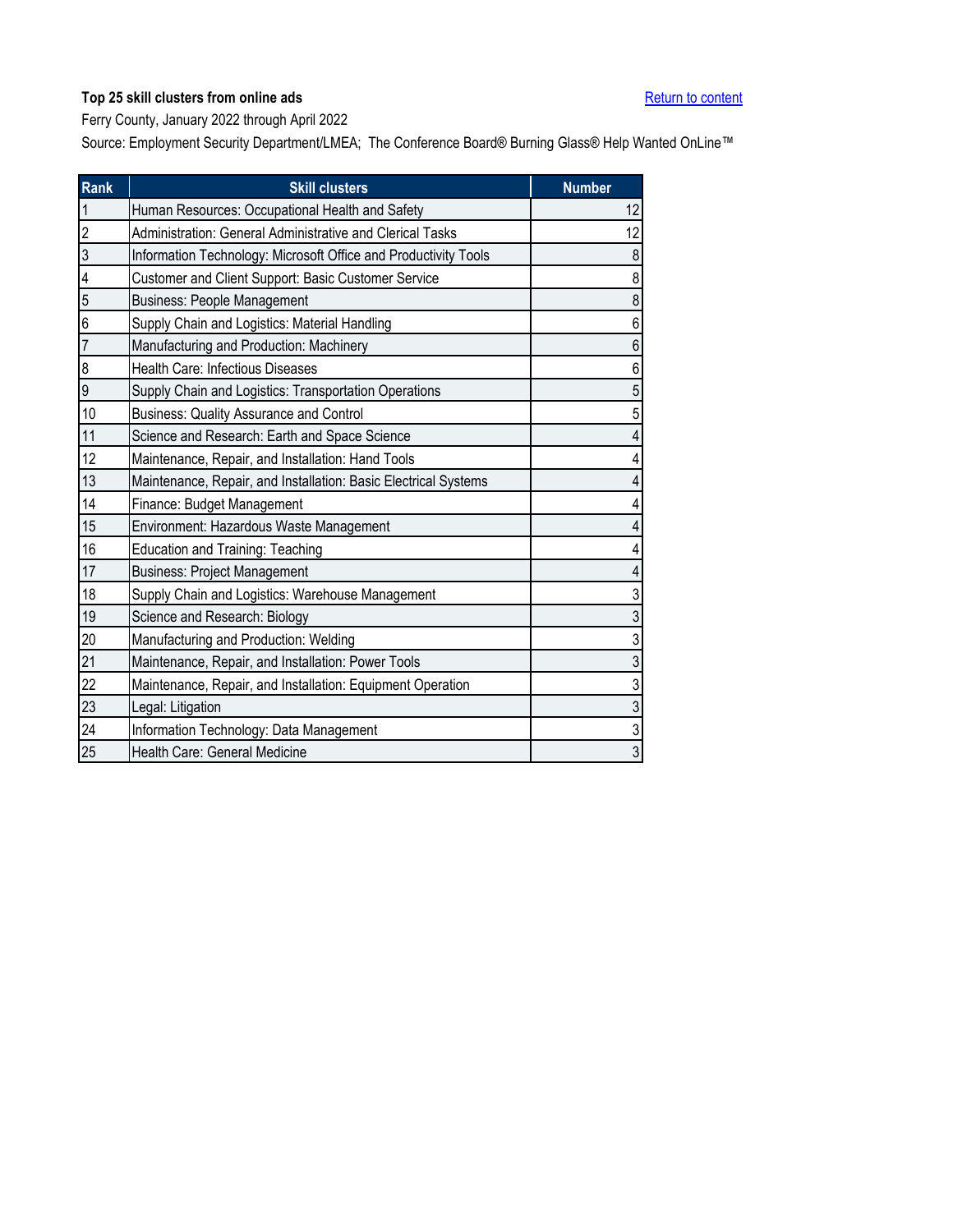<span id="page-12-0"></span>Franklin County, January 2022 through April 2022

| Rank           | <b>Skill clusters</b>                                                 | <b>Number</b> |
|----------------|-----------------------------------------------------------------------|---------------|
| $\mathbf{1}$   | Customer and Client Support: Basic Customer Service                   | 281           |
| $\overline{2}$ | Administration: Scheduling                                            | 167           |
| $\overline{3}$ | Administration: General Administrative and Clerical Tasks             | 167           |
| 4              | Supply Chain and Logistics: Material Handling                         | 142           |
| 5              | Information Technology: Microsoft Office and Productivity Tools       | 137           |
| 6              | Sales: General Sales                                                  | 120           |
| $\overline{7}$ | <b>Education and Training: Teaching</b>                               | 112           |
| 8              | Human Resources: Occupational Health and Safety                       | 104           |
| 9              | Health Care: Physical Abilities                                       | 90            |
| 10             | Manufacturing and Production: Machinery                               | 76            |
| 11             | Maintenance, Repair, and Installation: Equipment Repair and Maintena  | 75            |
| 12             | Finance: Budget Management                                            | 75            |
| 13             | <b>Business: People Management</b>                                    | 74            |
| 14             | Health Care: Emergency and Intensive Care                             | 71            |
| 15             | Health Care: Infectious Diseases                                      | 69            |
| 16             | Administration: Administrative Support                                | 68            |
| 17             | Maintenance, Repair, and Installation: Vehicle Repair and Maintenance | 55            |
| 18             | Health Care: Mental and Behavioral Health Specialties                 | 51            |
| 19             | Supply Chain and Logistics: Transportation Operations                 | 49            |
| 20             | Finance: Billing and Invoicing                                        | 47            |
| 21             | Supply Chain and Logistics: Inventory Management                      | 46            |
| 22             | Personal Care and Services: Food and Beverage Service                 | 46            |
| 23             | Education and Training: Education Administration                      | 43            |
| 24             | <b>Business: Quality Assurance and Control</b>                        | 43            |
| 25             | Maintenance, Repair, and Installation: Hand Tools                     | 42            |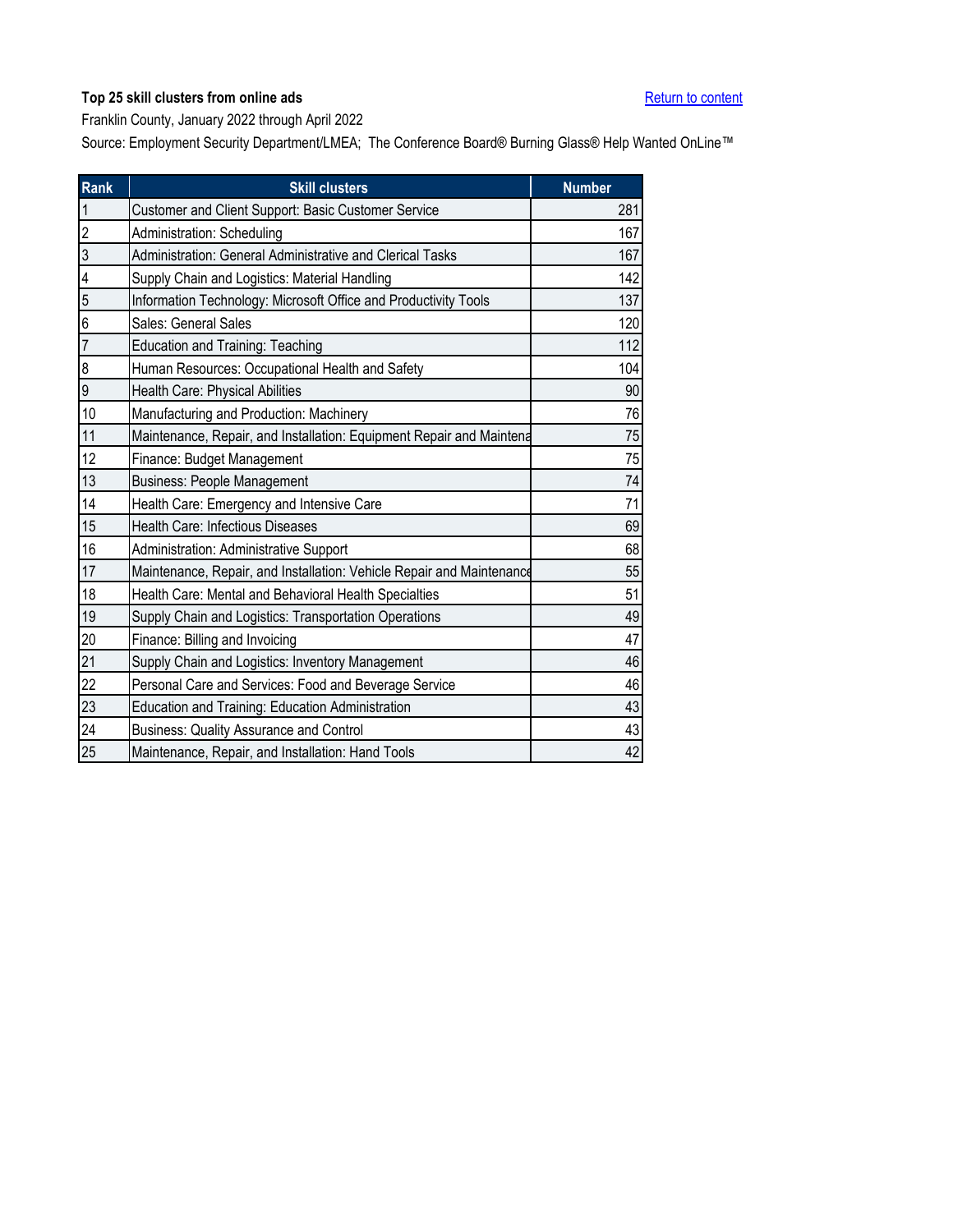<span id="page-13-0"></span>Garfield County, January 2022 through April 2022

| <b>Rank</b>    | <b>Skill clusters</b>                                                 | <b>Number</b>  |
|----------------|-----------------------------------------------------------------------|----------------|
| $\mathbf{1}$   | Human Resources: Talent Management                                    | 3              |
| $\overline{2}$ | Health Care: Rehabilitation                                           | 3              |
| 3              | Education and Training: Education Administration                      | 3              |
| 4              | Media and Writing: Music                                              | $\overline{2}$ |
| 5              | Legal: Law Enforcement and Criminal Justice                           | $\overline{2}$ |
| 6              | Health Care: Medical Support                                          | $\overline{c}$ |
| $\overline{7}$ | Health Care: Emergency and Intensive Care                             | $\overline{2}$ |
| 8              | <b>Education and Training: Teaching</b>                               | 2              |
| 9              | Science and Research: Surveys                                         |                |
| 10             | Science and Research: Chemistry                                       |                |
| 11             | Science and Research: Biology                                         |                |
| 12             | Sales: General Sales                                                  |                |
| 13             | Public Safety and National Security: Surveillance                     |                |
| 14             | Maintenance, Repair, and Installation: Vehicle Repair and Maintenance |                |
| 15             | Maintenance, Repair, and Installation: Hand Tools                     |                |
| 16             | Maintenance, Repair, and Installation: Equipment Repair and Maintena  |                |
| 17             | Information Technology: Technical Support                             |                |
| 18             | Information Technology: System Design and Implementation              |                |
| 19             | Information Technology: Geographic Information System (GIS) Softwal   |                |
| 20             | Information Technology: Data Management                               |                |
| 21             | Human Resources: Occupational Health and Safety                       |                |
| 22             | Human Resources: Employee Training                                    |                |
| 23             | Health Care: Pathology                                                |                |
| 24             | Health Care: Medical Research                                         |                |
| 25             | <b>Health Care: Infectious Diseases</b>                               |                |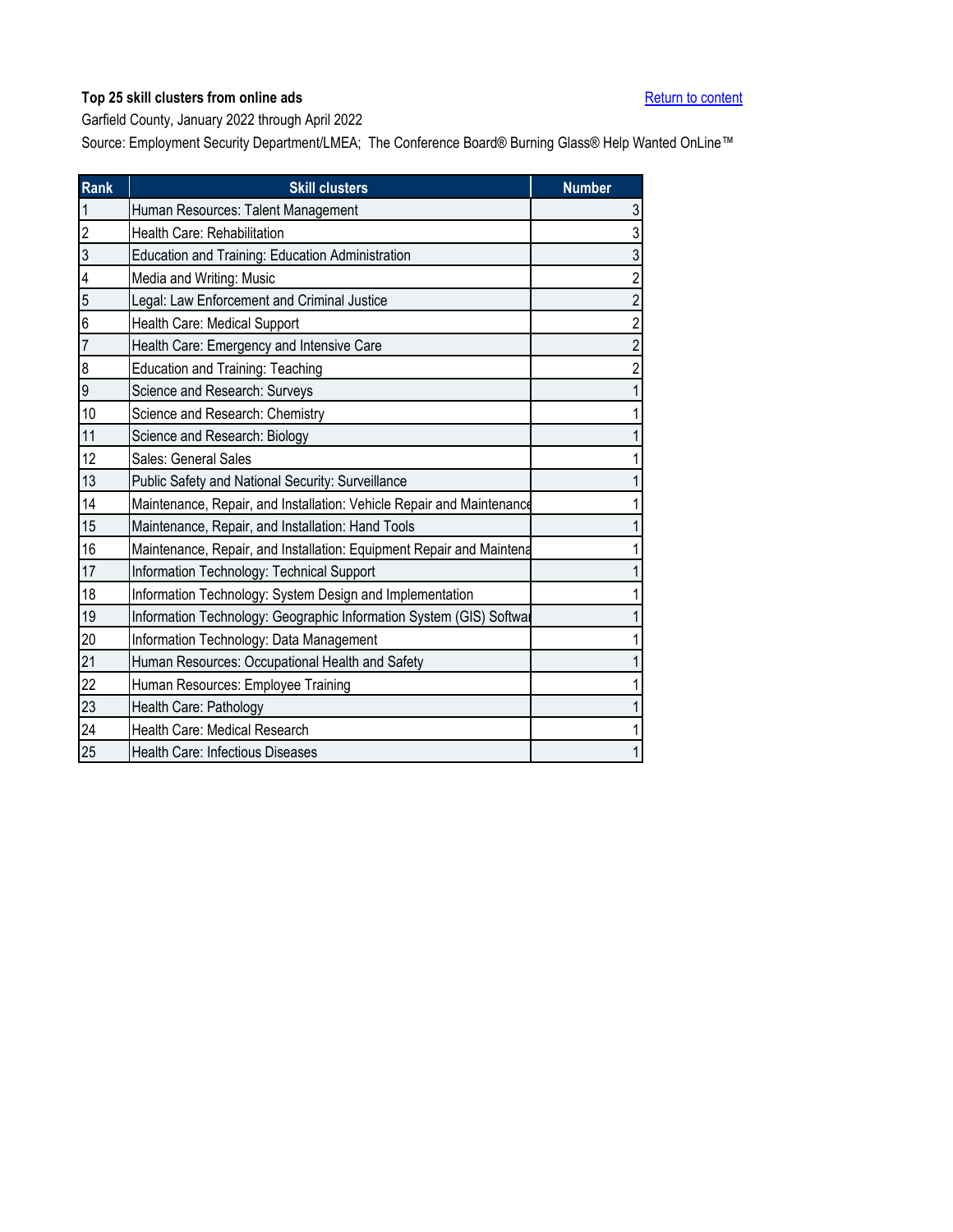<span id="page-14-0"></span>Grant County, January 2022 through April 2022

| Rank            | <b>Skill clusters</b>                                                | <b>Number</b> |
|-----------------|----------------------------------------------------------------------|---------------|
| $\mathbf{1}$    | Customer and Client Support: Basic Customer Service                  | 284           |
| $\overline{2}$  | <b>Education and Training: Teaching</b>                              | 182           |
| 3               | Health Care: Infectious Diseases                                     | 179           |
| 4               | Administration: Scheduling                                           | 178           |
| 5               | Administration: General Administrative and Clerical Tasks            | 174           |
| 6               | Information Technology: Microsoft Office and Productivity Tools      | 156           |
| $\overline{7}$  | <b>Business: People Management</b>                                   | 135           |
| 8               | Finance: Budget Management                                           | 121           |
| 9               | Sales: General Sales                                                 | 112           |
| 10              | Health Care: Emergency and Intensive Care                            | 105           |
| 11              | Education and Training: Education Administration                     | 102           |
| 12              | Industry Knowledge: Retail Industry Knowledge                        | 101           |
| 13              | Human Resources: Occupational Health and Safety                      | 92            |
| 14              | Health Care: Physical Abilities                                      | 86            |
| 15              | Supply Chain and Logistics: Material Handling                        | 82            |
| 16              | Administration: Administrative Support                               | 71            |
| 17              | Maintenance, Repair, and Installation: Equipment Repair and Maintena | 69            |
| 18              | Personal Care and Services: Food and Beverage Service                | 61            |
| 19              | <b>Business: Project Management</b>                                  | 61            |
| 20              | Health Care: Mental and Behavioral Health Specialties                | 59            |
| 21              | Finance: General Accounting                                          | 58            |
| 22              | Business: Business Process and Analysis                              | 53            |
| 23              | <b>Business: Business Management</b>                                 | 53            |
| $\overline{24}$ | Supply Chain and Logistics: Transportation Operations                | 52            |
| 25              | <b>Business: Quality Assurance and Control</b>                       | 51            |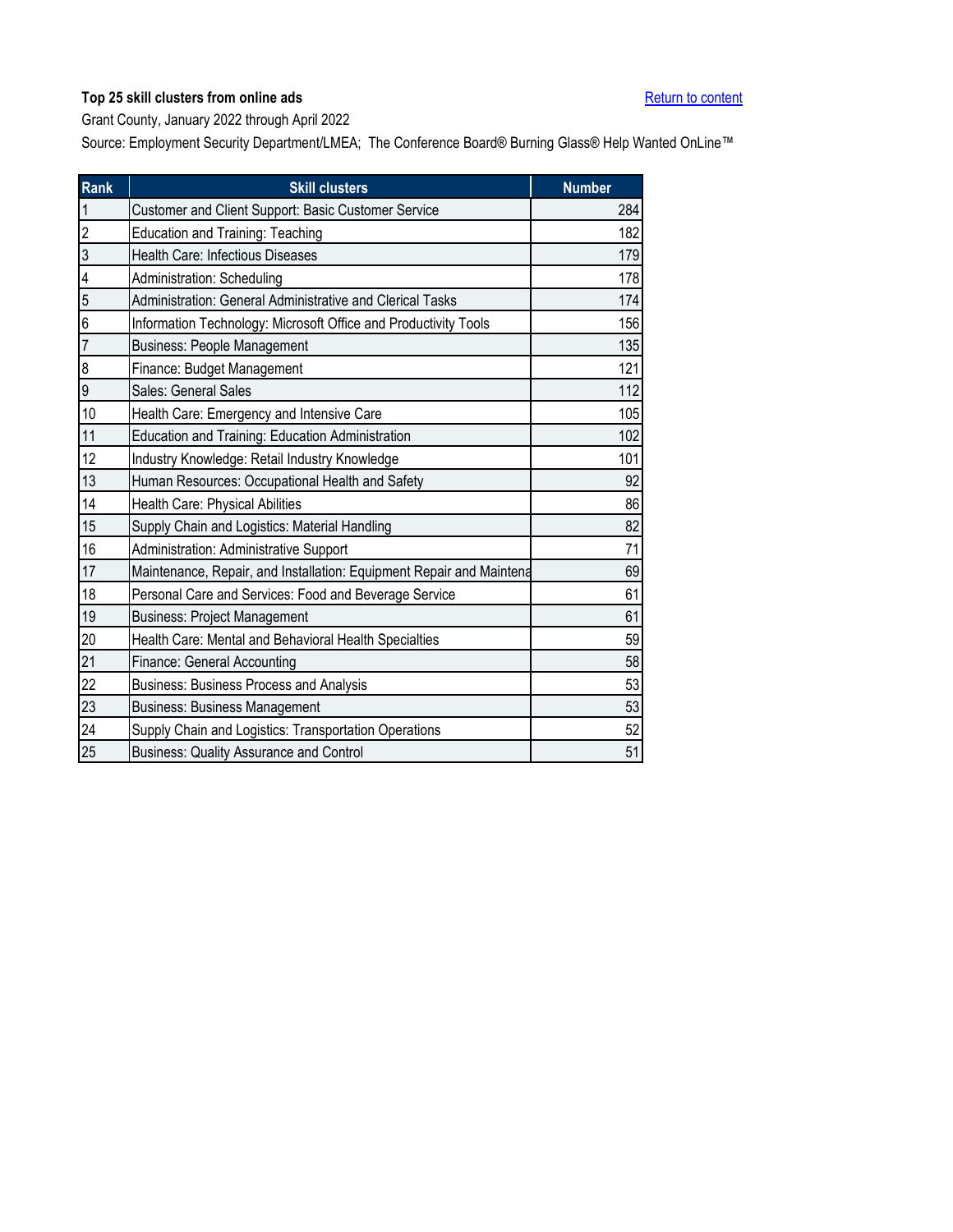<span id="page-15-0"></span>Grays Harbor County, January 2022 through April 2022

| Rank           | <b>Skill clusters</b>                                                | <b>Number</b> |
|----------------|----------------------------------------------------------------------|---------------|
| $\mathbf{1}$   | Customer and Client Support: Basic Customer Service                  | 134           |
| $\overline{2}$ | Administration: General Administrative and Clerical Tasks            | 109           |
| 3              | Administration: Scheduling                                           | 103           |
| 4              | Health Care: Emergency and Intensive Care                            | 87            |
| 5              | Health Care: Infectious Diseases                                     | 78            |
| 6              | Education and Training: Teaching                                     | 73            |
| $\overline{7}$ | Information Technology: Microsoft Office and Productivity Tools      | 72            |
| 8              | Health Care: Basic Patient Care                                      | 71            |
| $\overline{9}$ | <b>Business: People Management</b>                                   | 66            |
| 10             | Health Care: Mental and Behavioral Health Specialties                | 63            |
| 11             | Sales: General Sales                                                 | 57            |
| 12             | Health Care: Medical Support                                         | 54            |
| 13             | Finance: Budget Management                                           | 53            |
| 14             | Health Care: Advanced Patient Care                                   | 51            |
| 15             | Health Care: General Medicine                                        | 50            |
| 16             | Health Care: Rehabilitation                                          | 44            |
| 17             | Maintenance, Repair, and Installation: Equipment Repair and Maintena | 42            |
| 18             | Education and Training: Program Management                           | 40            |
| 19             | Education and Training: Education Administration                     | 33            |
| 20             | Administration: Administrative Support                               | 33            |
| 21             | Health Care: Basic Living Activities Support                         | 30            |
| 22             | Sales: Merchandising                                                 | 28            |
| 23             | Human Resources: Employee Training                                   | 27            |
| 24             | Health Care: Physical Abilities                                      | 27            |
| 25             | Finance: Billing and Invoicing                                       | 27            |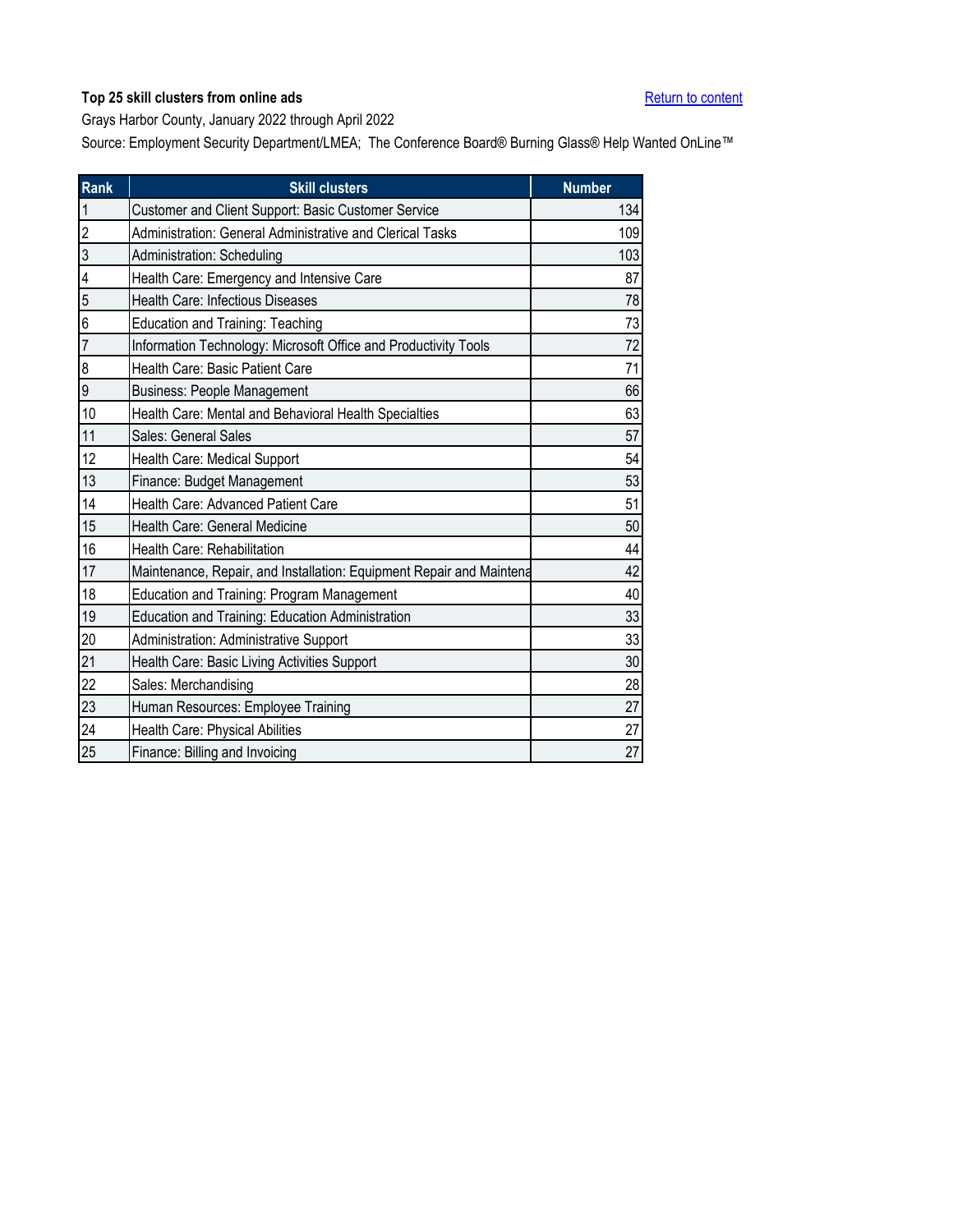<span id="page-16-0"></span>Island County, January 2022 through April 2022

| Rank                    | <b>Skill clusters</b>                                                | <b>Number</b> |
|-------------------------|----------------------------------------------------------------------|---------------|
| $\overline{1}$          | Legal: Regulation and Law Compliance                                 | 545           |
| $\overline{2}$          | Science and Research: Physics                                        | 344           |
| $\overline{3}$          | Customer and Client Support: Basic Customer Service                  | 343           |
| $\overline{\mathbf{4}}$ | Information Technology: System Design and Implementation             | 339           |
| 5                       | Science and Research: Chemistry                                      | 324           |
| 6                       | Administration: Scheduling                                           | 233           |
| $\overline{7}$          | Information Technology: Microsoft Office and Productivity Tools      | 223           |
| 8                       | <b>Business: Project Management</b>                                  | 223           |
| 9                       | Administration: General Administrative and Clerical Tasks            | 186           |
| 10                      | Engineering: Drafting and Engineering Design                         | 159           |
| 11                      | <b>Health Care: Infectious Diseases</b>                              | 158           |
| 12                      | Maintenance, Repair, and Installation: Basic Electrical Systems      | 155           |
| 13                      | Information Technology: Software Development Principles              | 151           |
| 14                      | Business: Business Process and Analysis                              | 151           |
| 15                      | Sales: General Sales                                                 | 148           |
| 16                      | Maintenance, Repair, and Installation: Equipment Repair and Maintena | 148           |
| 17                      | Information Technology: Technical Support                            | 145           |
| 18                      | Health Care: Emergency and Intensive Care                            | 141           |
| 19                      | Supply Chain and Logistics: Supplier Relationship Management         | 132           |
| 20                      | Administration: Administrative Support                               | 121           |
| 21                      | Personal Care and Services: Food and Beverage Service                | 114           |
| 22                      | Finance: Budget Management                                           | 113           |
| 23                      | Health Care: Basic Patient Care                                      | 110           |
| $\overline{24}$         | Human Resources: Occupational Health and Safety                      | 106           |
| 25                      | Supply Chain and Logistics: Air Transport                            | 104           |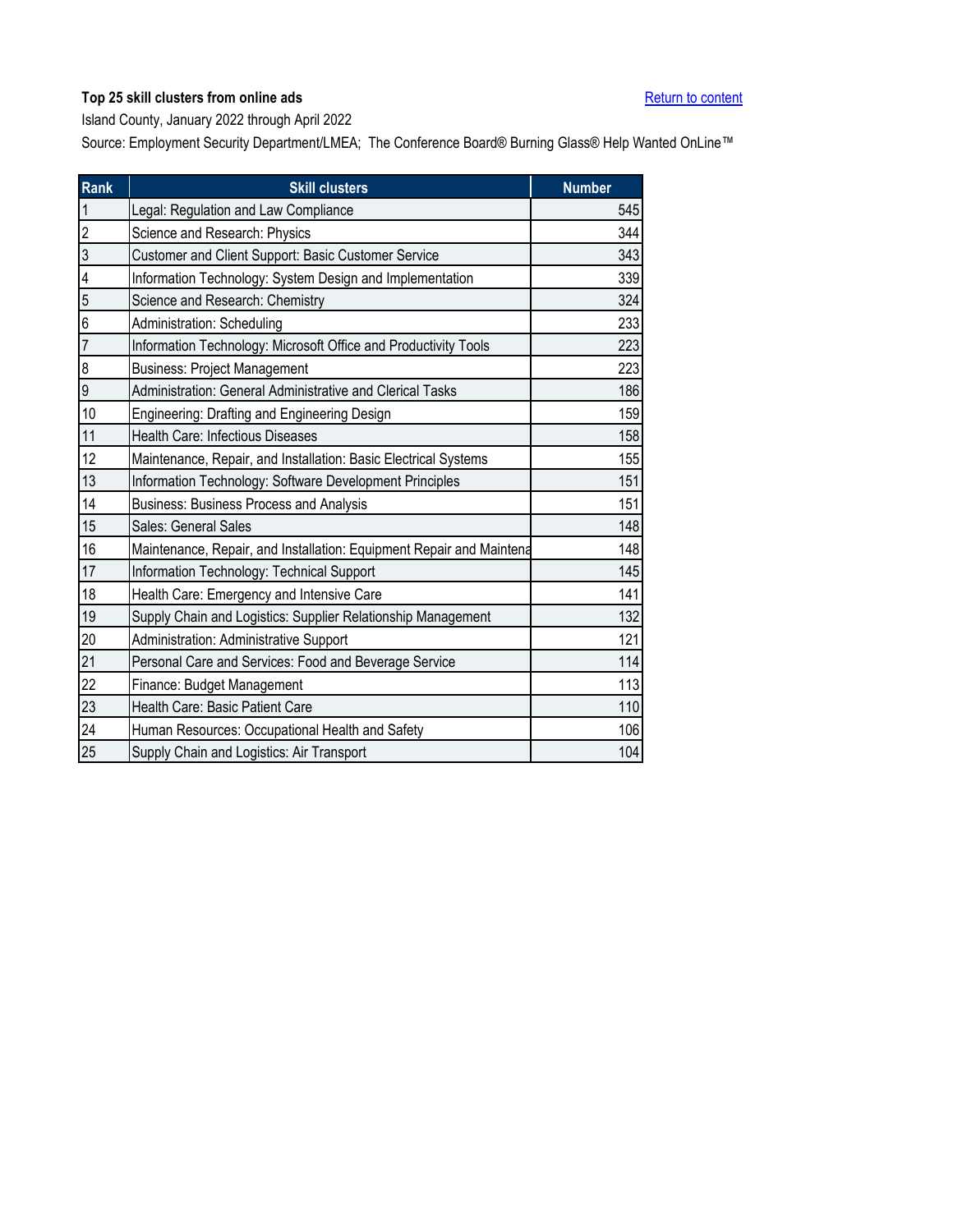<span id="page-17-0"></span>Jefferson County, January 2022 through April 2022

| <b>Rank</b>    | <b>Skill clusters</b>                                                | <b>Number</b> |
|----------------|----------------------------------------------------------------------|---------------|
| $\mathbf{1}$   | Legal: Regulation and Law Compliance                                 | 251           |
| $\overline{c}$ | Customer and Client Support: Basic Customer Service                  | 231           |
| 3              | Health Care: Emergency and Intensive Care                            | 207           |
| 4              | Health Care: Basic Patient Care                                      | 187           |
| 5              | Administration: Scheduling                                           | 184           |
| 6              | <b>Health Care: Infectious Diseases</b>                              | 182           |
| $\overline{7}$ | Information Technology: Microsoft Office and Productivity Tools      | 169           |
| 8              | Health Care: Medical Support                                         | 161           |
| 9              | <b>Business: People Management</b>                                   | 154           |
| 10             | Information Technology: System Design and Implementation             | 152           |
| 11             | <b>Education and Training: Teaching</b>                              | 152           |
| 12             | Science and Research: Physics                                        | 144           |
| 13             | Science and Research: Chemistry                                      | 135           |
| 14             | <b>Business: Project Management</b>                                  | 129           |
| 15             | Health Care: General Medicine                                        | 123           |
| 16             | Administration: General Administrative and Clerical Tasks            | 104           |
| 17             | <b>Business: Business Process and Analysis</b>                       | 97            |
| 18             | Maintenance, Repair, and Installation: Equipment Repair and Maintena | 95            |
| 19             | Sales: General Sales                                                 | 91            |
| 20             | Human Resources: Occupational Health and Safety                      | 91            |
| 21             | Administration: Administrative Support                               | 85            |
| 22             | Personal Care and Services: Food and Beverage Service                | 80            |
| 23             | Finance: Budget Management                                           | 79            |
| 24             | Information Technology: Software Development Principles              | 78            |
| 25             | Health Care: General Medical Tests and Procedures                    | 76            |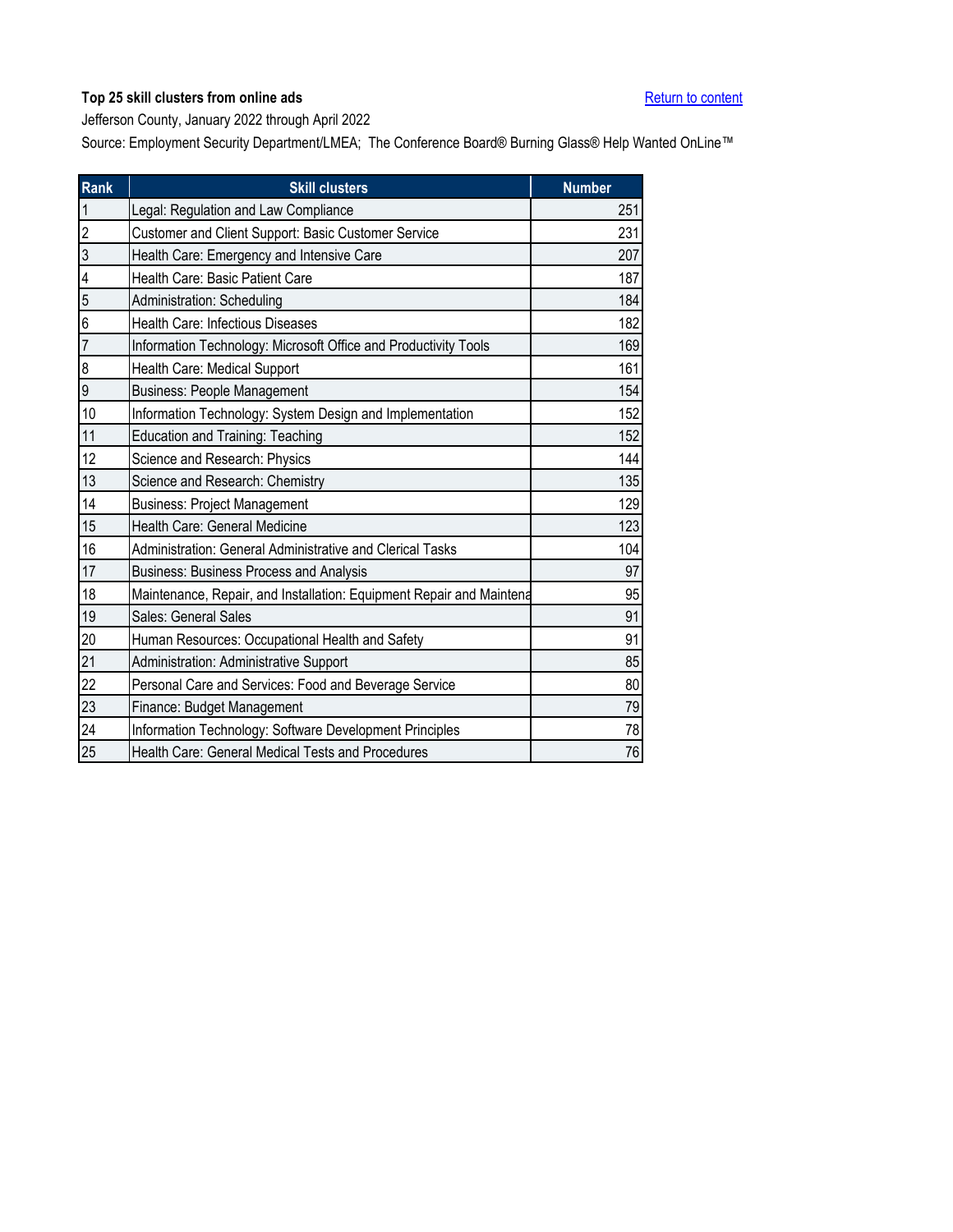<span id="page-18-0"></span>King County, January 2022 through April 2022

| Rank                    | <b>Skill clusters</b>                                            | <b>Number</b> |
|-------------------------|------------------------------------------------------------------|---------------|
| $\mathbf{1}$            | Customer and Client Support: Basic Customer Service              | 36,763        |
| $\overline{c}$          | Information Technology: Microsoft Office and Productivity Tools  | 26,717        |
| $\overline{3}$          | Administration: Scheduling                                       | 23,513        |
| $\overline{\mathbf{4}}$ | <b>Business: Project Management</b>                              | 21,513        |
| $\overline{5}$          | Sales: General Sales                                             | 21,302        |
| 6                       | Information Technology: Software Development Principles          | 19,108        |
| $\overline{7}$          | Health Care: Infectious Diseases                                 | 17,627        |
| 8                       | <b>Business: Business Process and Analysis</b>                   | 15,660        |
| 9                       | Finance: Budget Management                                       | 15,120        |
| 10                      | Administration: General Administrative and Clerical Tasks        | 12,826        |
| 11                      | Information Technology: System Design and Implementation         | 12,394        |
| 12                      | <b>Business: People Management</b>                               | 12,181        |
| 13                      | <b>Business: Business Strategy</b>                               | 11,656        |
| 14                      | <b>Business: Product Management</b>                              | 10,061        |
| 15                      | Health Care: Basic Patient Care                                  | 9,806         |
| 16                      | Health Care: Emergency and Intensive Care                        | 9,547         |
| 17                      | Information Technology: Cloud Solutions                          | 9,518         |
| 18                      | Information Technology: SQL Databases and Programming            | 9,455         |
| 19                      | Information Technology: Scripting Languages                      | 9,437         |
| 20                      | Legal: Regulation and Law Compliance                             | 9,244         |
| 21                      | Administration: Administrative Support                           | 9,097         |
| 22                      | <b>Business: Business Management</b>                             | 8,893         |
| 23                      | Industry Knowledge: Retail Industry Knowledge                    | 8,306         |
| 24                      | Marketing and Public Relations: Customer Relationship Management | 8,005         |
| 25                      | Human Resources: Occupational Health and Safety                  | 7,877         |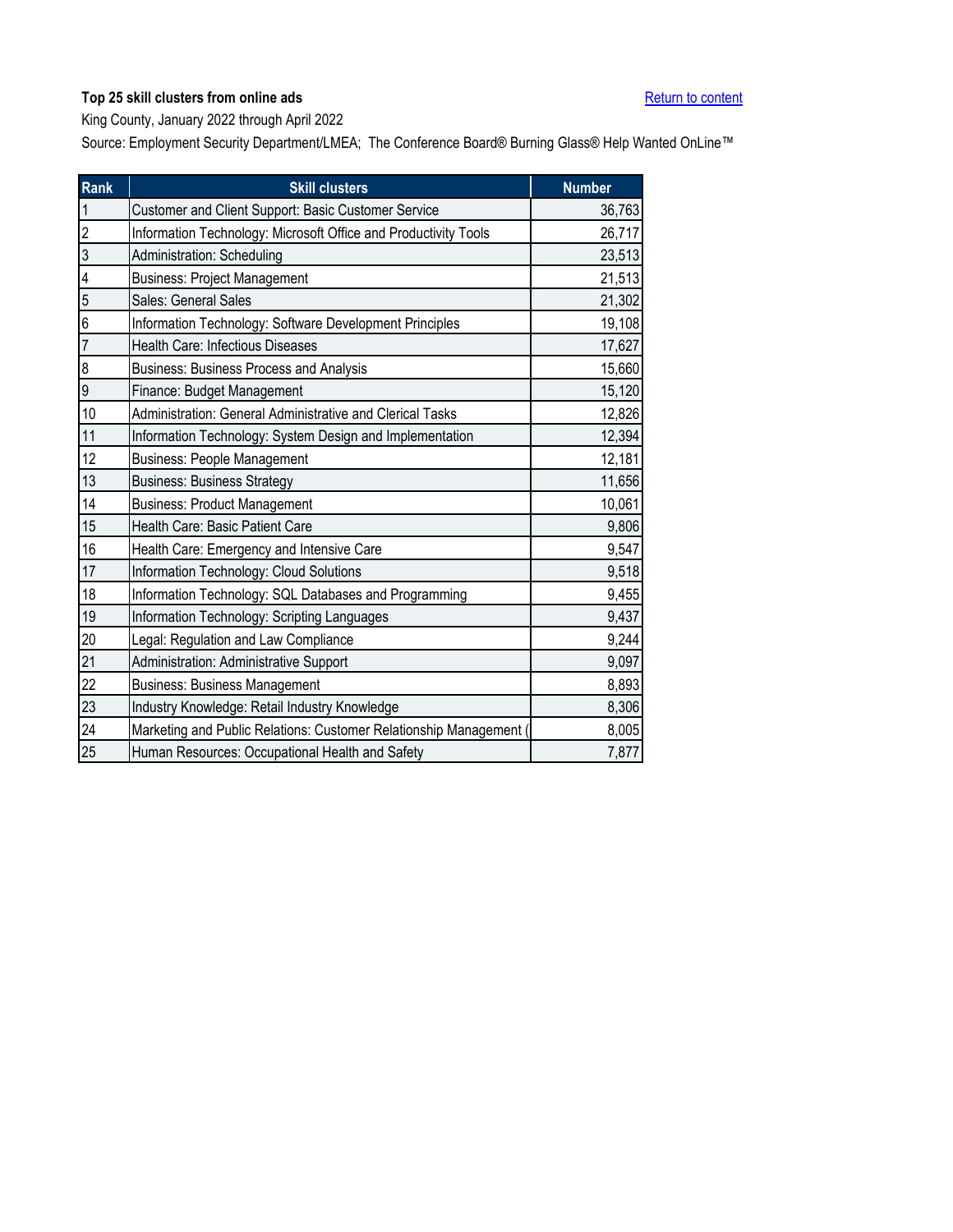<span id="page-19-0"></span>Kitsap County, January 2022 through April 2022

| Rank           | <b>Skill clusters</b>                                                | <b>Number</b> |
|----------------|----------------------------------------------------------------------|---------------|
| $\overline{1}$ | Customer and Client Support: Basic Customer Service                  | 2,342         |
| $\overline{2}$ | Legal: Regulation and Law Compliance                                 | 1,935         |
| $\overline{3}$ | Administration: Scheduling                                           | 1,711         |
| 4              | Science and Research: Physics                                        | 1,543         |
| 5              | Information Technology: System Design and Implementation             | 1,484         |
| 6              | Science and Research: Chemistry                                      | 1,461         |
| $\overline{7}$ | Health Care: Infectious Diseases                                     | 1,444         |
| 8              | Information Technology: Microsoft Office and Productivity Tools      | 1,253         |
| 9              | Administration: General Administrative and Clerical Tasks            | 1,253         |
| 10             | Sales: General Sales                                                 | 1,086         |
| 11             | Information Technology: Software Development Principles              | 1,080         |
| 12             | <b>Business: Project Management</b>                                  | 1,078         |
| 13             | <b>Business: People Management</b>                                   | 1,070         |
| 14             | Health Care: Emergency and Intensive Care                            | 1,033         |
| 15             | Health Care: Basic Patient Care                                      | 1,017         |
| 16             | Health Care: Medical Support                                         | 960           |
| 17             | <b>Business: Performance Management</b>                              | 940           |
| 18             | Health Care: General Medicine                                        | 880           |
| 19             | Business: Business Process and Analysis                              | 880           |
| 20             | Supply Chain and Logistics: Material Handling                        | 868           |
| 21             | Administration: Administrative Support                               | 748           |
| 22             | Finance: Budget Management                                           | 736           |
| 23             | Human Resources: Occupational Health and Safety                      | 707           |
| 24             | Information Technology: Technical Support                            | 668           |
| 25             | Maintenance, Repair, and Installation: Equipment Repair and Maintena | 661           |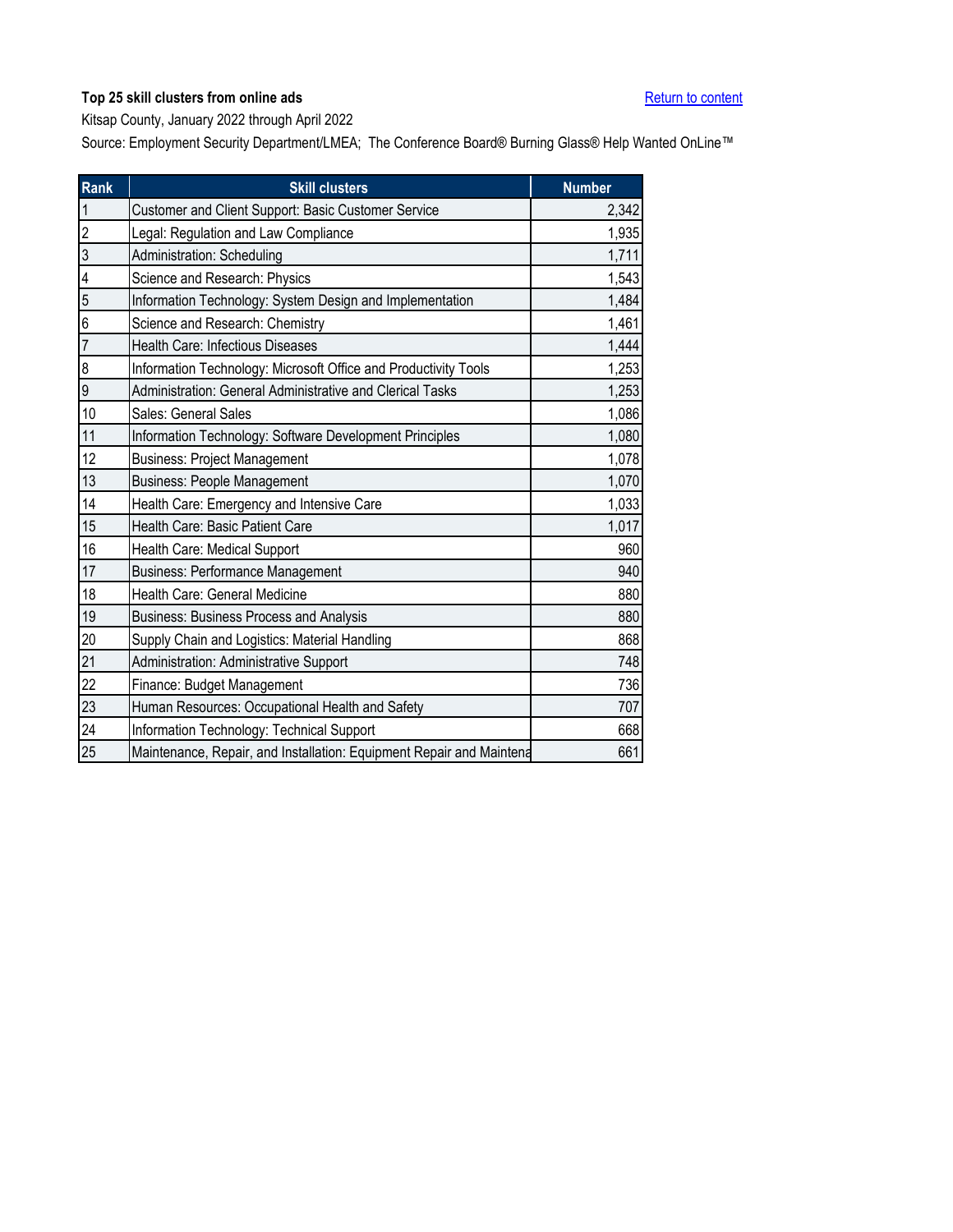<span id="page-20-0"></span>Kittitas County, January 2022 through April 2022

| Rank           | <b>Skill clusters</b>                                                | <b>Number</b> |
|----------------|----------------------------------------------------------------------|---------------|
| $\mathbf{1}$   | Customer and Client Support: Basic Customer Service                  | 85            |
| $\overline{2}$ | Administration: Scheduling                                           | 49            |
| 3              | Personal Care and Services: Food and Beverage Service                | 48            |
| 4              | Information Technology: Microsoft Office and Productivity Tools      | 43            |
| 5              | <b>Business: People Management</b>                                   | 39            |
| 6              | Administration: General Administrative and Clerical Tasks            | 38            |
| $\overline{7}$ | Industry Knowledge: Retail Industry Knowledge                        | 37            |
| 8              | Administration: Administrative Support                               | 37            |
| 9              | Finance: Budget Management                                           | 35            |
| 10             | <b>Health Care: Infectious Diseases</b>                              | 31            |
| 11             | Sales: General Sales                                                 | 29            |
| 12             | Supply Chain and Logistics: Facility Management and Maintenance      | 25            |
| 13             | Education and Training: Teaching                                     | 25            |
| 14             | <b>Finance: General Accounting</b>                                   | 22            |
| 15             | <b>Business: Business Process and Analysis</b>                       | 22            |
| 16             | Architecture and Construction: Carpentry                             | 22            |
| 17             | Sales: Merchandising                                                 | 21            |
| 18             | Maintenance, Repair, and Installation: Equipment Repair and Maintena | 19            |
| 19             | Human Resources: Occupational Health and Safety                      | 19            |
| 20             | Health Care: Emergency and Intensive Care                            | 19            |
| 21             | Supply Chain and Logistics: Store Management                         | 18            |
| 22             | <b>Business: Project Management</b>                                  | 18            |
| 23             | Supply Chain and Logistics: Material Handling                        | 17            |
| 24             | Finance: Billing and Invoicing                                       | 17            |
| 25             | Maintenance, Repair, and Installation: Hand Tools                    | 16            |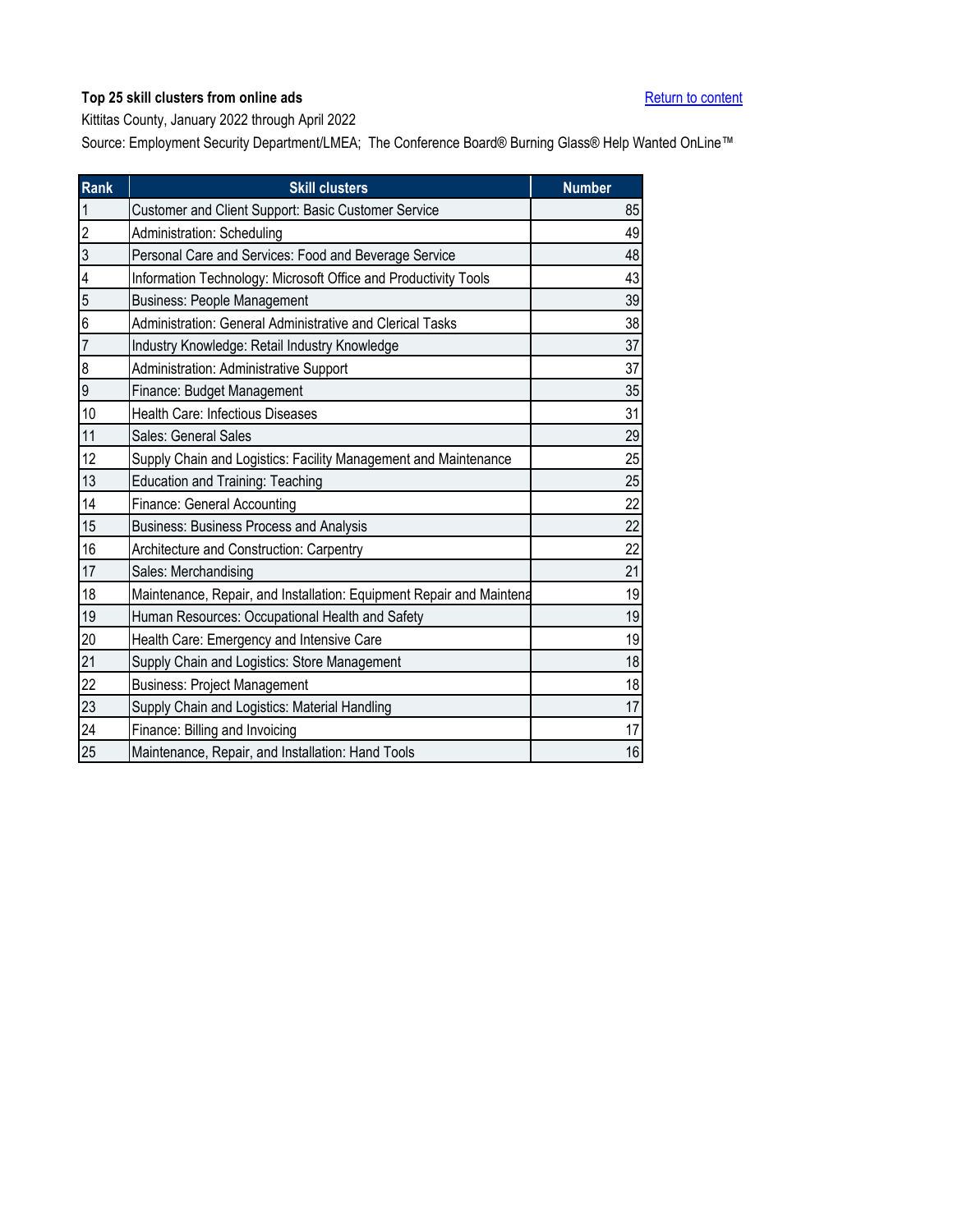<span id="page-21-0"></span>Klickitat County, January 2022 through April 2022

| Rank           | <b>Skill clusters</b>                                                  | <b>Number</b> |
|----------------|------------------------------------------------------------------------|---------------|
| $\mathbf{1}$   | Customer and Client Support: Basic Customer Service                    | 35            |
| $\overline{2}$ | Education and Training: Teaching                                       | 31            |
| $\overline{3}$ | Administration: General Administrative and Clerical Tasks              | 26            |
| 4              | Administration: Scheduling                                             | 25            |
| 5              | Information Technology: Microsoft Office and Productivity Tools        | 24            |
| 6              | Education and Training: Education Administration                       | 22            |
| $\overline{7}$ | <b>Business: People Management</b>                                     | 22            |
| 8              | Maintenance, Repair, and Installation: Equipment Repair and Maintena   | 20            |
| 9              | <b>Health Care: Infectious Diseases</b>                                | 20            |
| 10             | Finance: Budget Management                                             | 20            |
| 11             | Health Care: Emergency and Intensive Care                              | 19            |
| 12             | Supply Chain and Logistics: Procurement                                | 17            |
| 13             | Human Resources: Occupational Health and Safety                        | 17            |
| 14             | Supply Chain and Logistics: Transportation Operations                  | 16            |
| 15             | Sales: General Sales                                                   | 16            |
| 16             | Health Care: Basic Living Activities Support                           | 14            |
| 17             | Health Care: Advanced Patient Care                                     | 14            |
| 18             | Analysis: Data Techniques                                              | 14            |
| 19             | Health Care: General Medical Tests and Procedures                      | 13            |
| 20             | Manufacturing and Production: Machinery                                | 12            |
| 21             | Health Care: Basic Patient Care                                        | 12            |
| 22             | <b>Business: Contract Management</b>                                   | 12            |
| 23             | Business: Business Process and Analysis                                | 12            |
| 24             | Maintenance, Repair, and Installation: Vehicle Repair and Maintenance  | 11            |
| 25             | Maintenance, Repair, and Installation: Electrical and Mechanical Labor | 11            |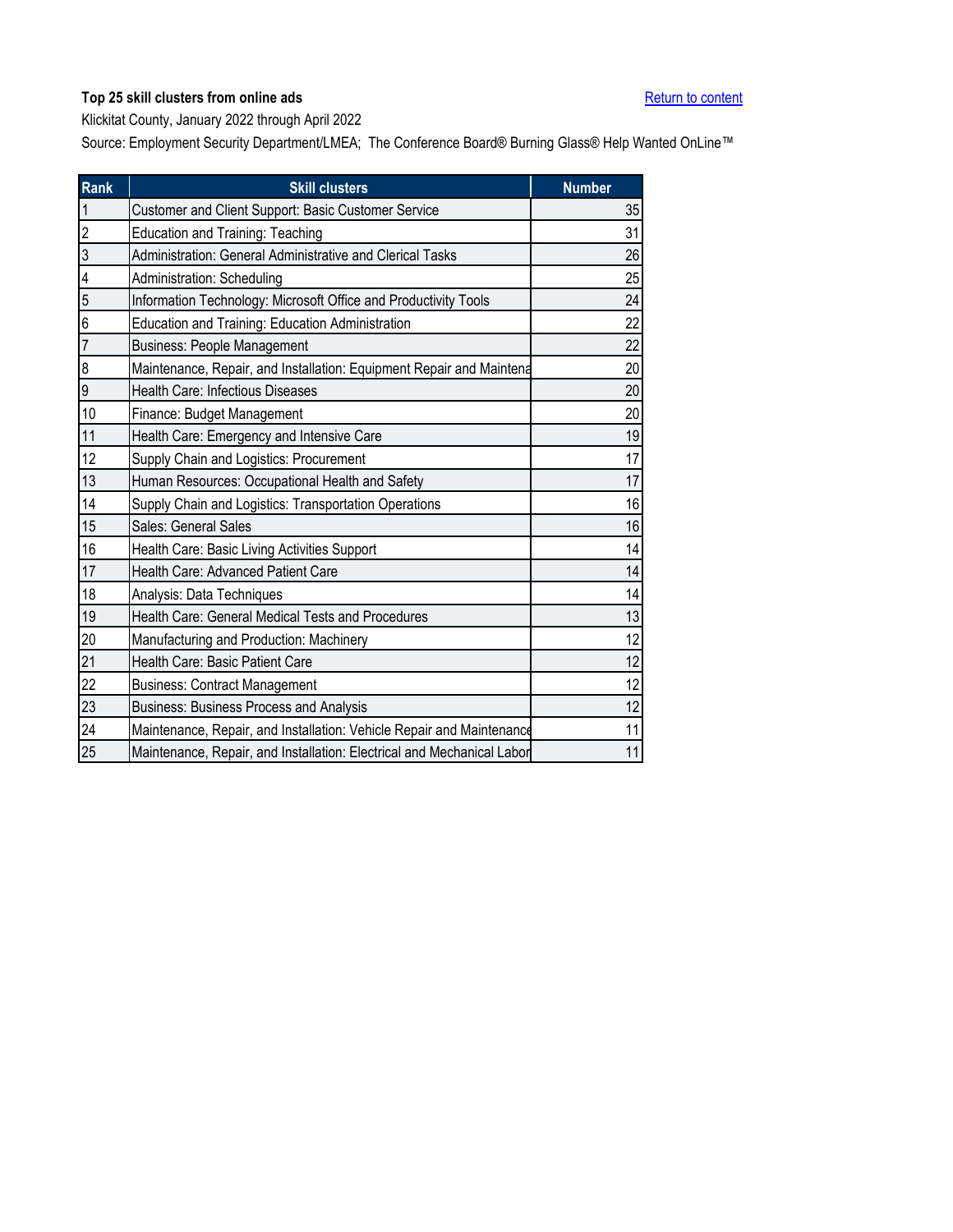<span id="page-22-0"></span>Lewis County, January 2022 through April 2022

| Rank           | <b>Skill clusters</b>                                                | <b>Number</b> |
|----------------|----------------------------------------------------------------------|---------------|
| $\mathbf{1}$   | Customer and Client Support: Basic Customer Service                  | 285           |
| $\overline{2}$ | Health Care: Emergency and Intensive Care                            | 179           |
| 3              | Administration: Scheduling                                           | 169           |
| 4              | Health Care: Basic Patient Care                                      | 158           |
| 5              | Administration: General Administrative and Clerical Tasks            | 144           |
| 6              | Information Technology: Microsoft Office and Productivity Tools      | 128           |
| $\overline{7}$ | <b>Business: People Management</b>                                   | 128           |
| 8              | Health Care: Medical Support                                         | 116           |
| 9              | Health Care: General Medicine                                        | 115           |
| 10             | Health Care: Infectious Diseases                                     | 112           |
| 11             | Sales: General Sales                                                 | 105           |
| 12             | Supply Chain and Logistics: Material Handling                        | 97            |
| 13             | Health Care: Advanced Patient Care                                   | 97            |
| 14             | Finance: Budget Management                                           | 84            |
| 15             | Human Resources: Occupational Health and Safety                      | 81            |
| 16             | Health Care: Basic Living Activities Support                         | 76            |
| 17             | Industry Knowledge: Retail Industry Knowledge                        | 75            |
| 18             | Human Resources: Employee Training                                   | 68            |
| 19             | Manufacturing and Production: Machinery                              | 67            |
| 20             | Health Care: Mental and Behavioral Health Specialties                | 67            |
| 21             | Health Care: Physical Abilities                                      | 66            |
| 22             | Maintenance, Repair, and Installation: Equipment Repair and Maintena | 64            |
| 23             | Administration: Administrative Support                               | 63            |
| 24             | Sales: Merchandising                                                 | 62            |
| 25             | Personal Care and Services: Food and Beverage Service                | 57            |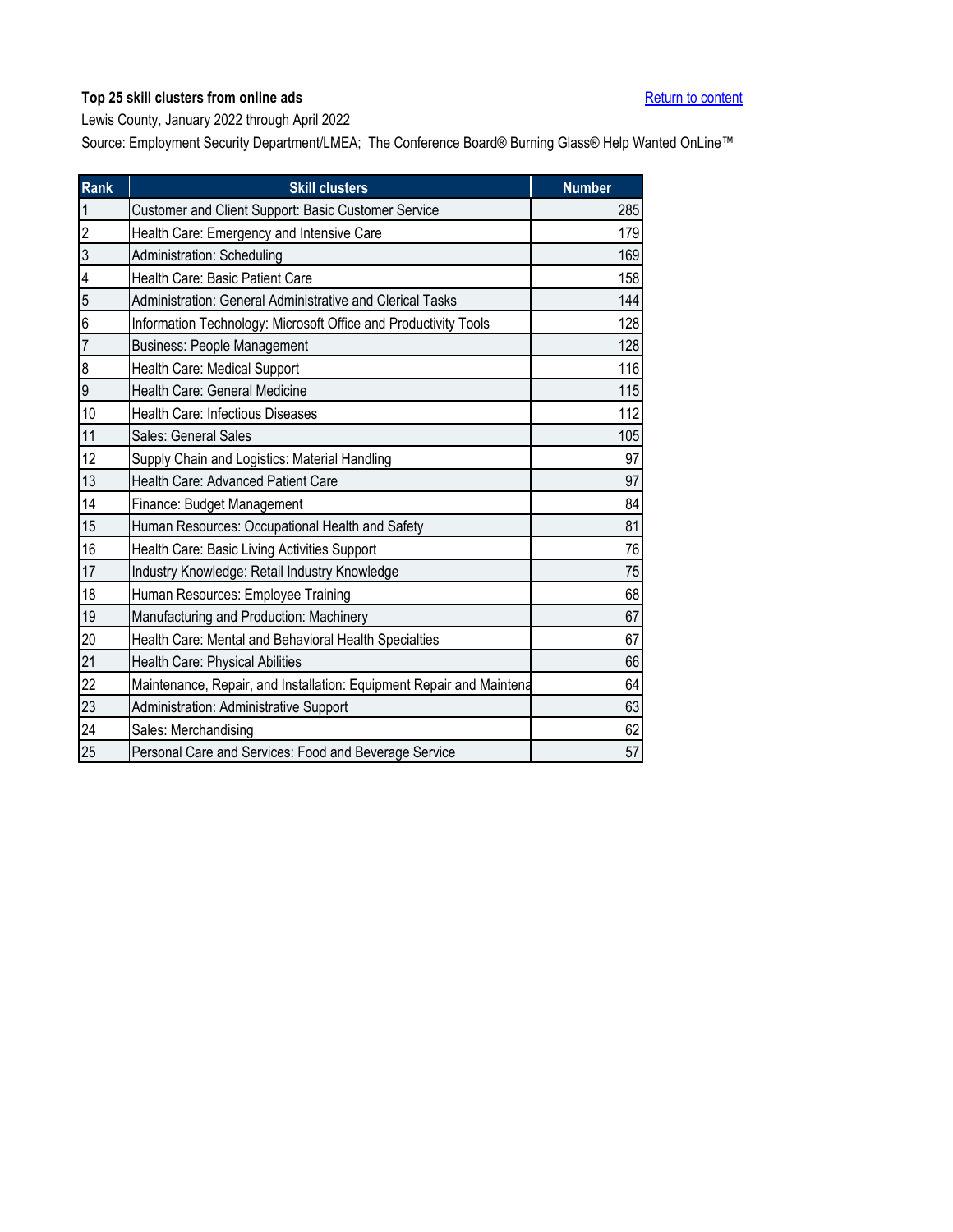<span id="page-23-0"></span>Lincoln County, January 2022 through April 2022

| Rank           | <b>Skill clusters</b>                                                 | <b>Number</b> |
|----------------|-----------------------------------------------------------------------|---------------|
| $\mathbf{1}$   | Customer and Client Support: Basic Customer Service                   | 44            |
| $\overline{2}$ | Analysis: Natural Language Processing (NLP)                           | 24            |
| 3              | Health Care: Emergency and Intensive Care                             | 22            |
| 4              | Health Care: Infectious Diseases                                      | 21            |
| 5              | Health Care: Basic Patient Care                                       | 17            |
| 6              | Maintenance, Repair, and Installation: Vehicle Repair and Maintenance | 16            |
| $\overline{7}$ | <b>Business: Quality Assurance and Control</b>                        | 16            |
| 8              | Administration: General Administrative and Clerical Tasks             | 16            |
| 9              | Information Technology: Microsoft Office and Productivity Tools       | 15            |
| 10             | Administration: Scheduling                                            | 15            |
| 11             | <b>Business: People Management</b>                                    | 13            |
| 12             | Sales: General Sales Practices                                        | 12            |
| 13             | Sales: General Sales                                                  | 12            |
| 14             | Legal: Regulation and Law Compliance                                  | 12            |
| 15             | Finance: Budget Management                                            | 12            |
| 16             | <b>Education and Training: Teaching</b>                               | 12            |
| 17             | Personal Care and Services: Food and Beverage Service                 | 11            |
| 18             | <b>Administration: Administrative Support</b>                         | 11            |
| 19             | Health Care: Physical Abilities                                       | 10            |
| 20             | Health Care: Medical Support                                          | 10            |
| 21             | Health Care: General Medicine                                         | 9             |
| 22             | Health Care: Basic Living Activities Support                          | 9             |
| 23             | Finance: General Accounting                                           | 9             |
| 24             | Customer and Client Support: Cash Register Operation                  | 9             |
| 25             | <b>Business: Performance Management</b>                               | 9             |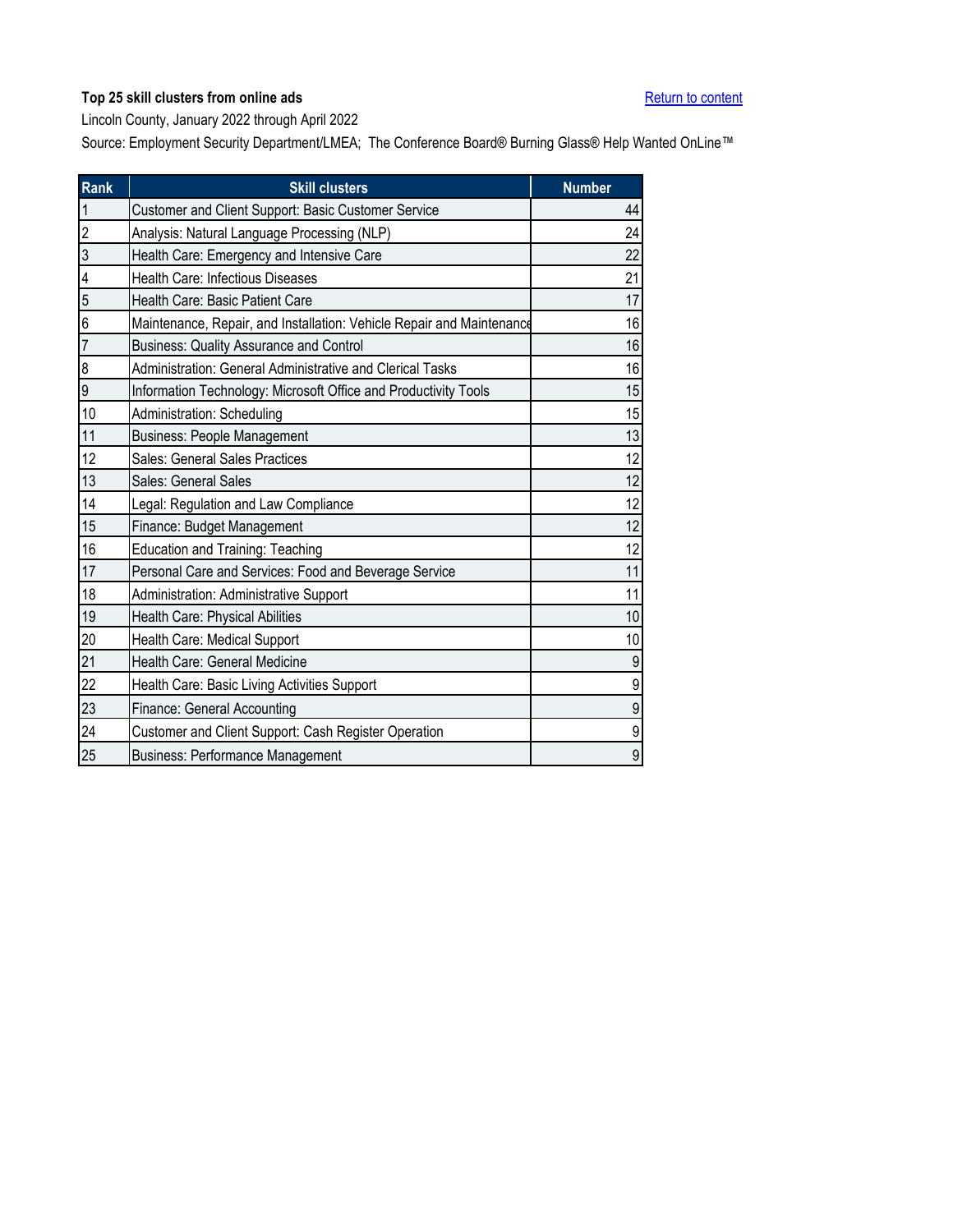<span id="page-24-0"></span>Mason County, January 2022 through April 2022

| Rank             | <b>Skill clusters</b>                                                | <b>Number</b> |
|------------------|----------------------------------------------------------------------|---------------|
| 1                | Customer and Client Support: Basic Customer Service                  | 208           |
| $\overline{c}$   | Health Care: Infectious Diseases                                     | 153           |
| 3                | Administration: Scheduling                                           | 112           |
| 4                | Administration: General Administrative and Clerical Tasks            | 108           |
| 5                | <b>Business: People Management</b>                                   | 86            |
| 6                | Information Technology: Microsoft Office and Productivity Tools      | 84            |
| 7                | Health Care: Emergency and Intensive Care                            | 83            |
| $\boldsymbol{8}$ | Health Care: Mental and Behavioral Health Specialties                | 74            |
| 9                | Sales: General Sales                                                 | 69            |
| 10               | Finance: Budget Management                                           | 68            |
| 11               | Health Care: Basic Patient Care                                      | 62            |
| 12               | Health Care: Medical Support                                         | 61            |
| 13               | Health Care: Advanced Patient Care                                   | 58            |
| 14               | Administration: Administrative Support                               | 55            |
| 15               | Personal Care and Services: Food and Beverage Service                | 53            |
| 16               | Health Care: Basic Living Activities Support                         | 49            |
| 17               | Industry Knowledge: Retail Industry Knowledge                        | 48            |
| 18               | Human Resources: Employee Training                                   | 48            |
| 19               | Maintenance, Repair, and Installation: Equipment Repair and Maintena | 45            |
| 20               | Human Resources: Occupational Health and Safety                      | 45            |
| 21               | Health Care: General Medicine                                        | 45            |
| 22               | Health Care: Rehabilitation                                          | 43            |
| 23               | Finance: Billing and Invoicing                                       | 40            |
| 24               | Finance: General Accounting                                          | 39            |
| 25               | Supply Chain and Logistics: Material Handling                        | 36            |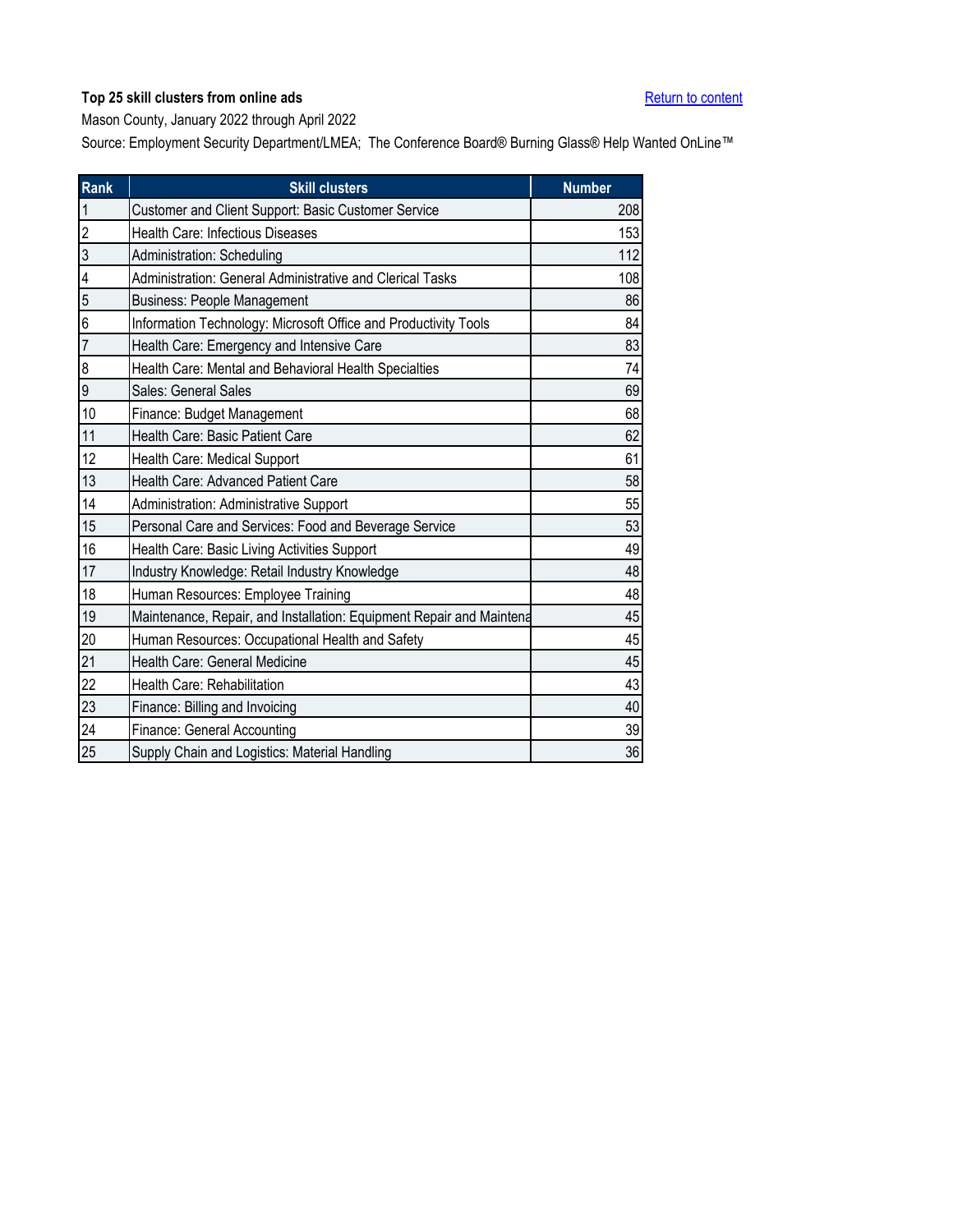<span id="page-25-0"></span>Okanogan County, January 2022 through April 2022

| Rank           | <b>Skill clusters</b>                                           | <b>Number</b> |
|----------------|-----------------------------------------------------------------|---------------|
| $\mathbf{1}$   | Customer and Client Support: Basic Customer Service             | 76            |
| $\overline{2}$ | Health Care: Infectious Diseases                                | 65            |
| 3              | Administration: General Administrative and Clerical Tasks       | 52            |
| 4              | Human Resources: Occupational Health and Safety                 | 46            |
| 5              | Health Care: Blood Collection                                   | 35            |
| 6              | Administration: Administrative Support                          | 35            |
| $\overline{7}$ | <b>Business: Technical Assistance</b>                           | 33            |
| 8              | Health Care: Basic Living Activities Support                    | 32            |
| 9              | Health Care: Health Information Management and Security         | 29            |
| 10             | Health Care: Health Care Procedure and Regulation               | 28            |
| 11             | Health Care: Basic Patient Care                                 | 23            |
| 12             | Information Technology: Microsoft Office and Productivity Tools | 20            |
| 13             | Health Care: Advanced Patient Care                              | 20            |
| 14             | Administration: Scheduling                                      | 20            |
| 15             | <b>Business: People Management</b>                              | 19            |
| 16             | Sales: General Sales                                            | 17            |
| 17             | Science and Research: Biology                                   | 16            |
| 18             | Environment: Resource Management and Restoration                | 15            |
| 19             | <b>Environment: Environmental Work</b>                          | 15            |
| 20             | <b>Education and Training: Teaching</b>                         | 15            |
| 21             | Finance: Budget Management                                      | 13            |
| 22             | Health Care: Public Health and Disease Prevention               | 12            |
| 23             | Health Care: General Medicine                                   | 12            |
| 24             | <b>Business: Business Management</b>                            | 12            |
| 25             | Human Resources: Employee Training                              | 11            |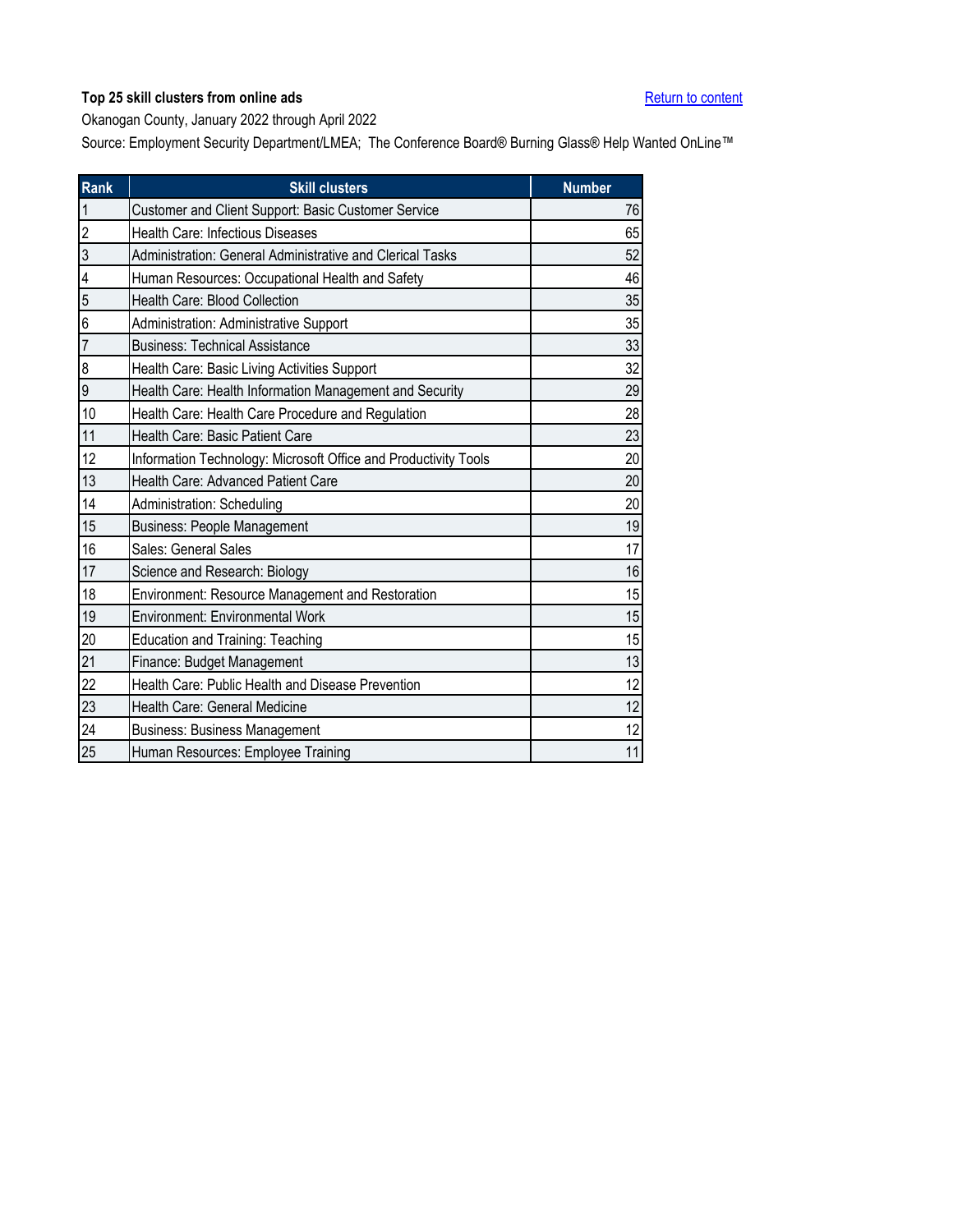<span id="page-26-0"></span>Pacific County, January 2022 through April 2022

| <b>Rank</b>    | <b>Skill clusters</b>                                                | <b>Number</b> |
|----------------|----------------------------------------------------------------------|---------------|
| $\overline{1}$ | Education and Training: Teaching                                     | 28            |
| $\overline{2}$ | Customer and Client Support: Basic Customer Service                  | 17            |
| 3              | Education and Training: Education Administration                     | 16            |
| 4              | Health Care: Basic Living Activities Support                         | 14            |
| 5              | <b>Business: People Management</b>                                   | 13            |
| 6              | Analysis: Data Techniques                                            | 12            |
| $\overline{7}$ | Information Technology: Microsoft Office and Productivity Tools      | 11            |
| 8              | Health Care: Advanced Patient Care                                   | 11            |
| 9              | Administration: Scheduling                                           | 11            |
| 10             | Administration: General Administrative and Clerical Tasks            | 11            |
| 11             | Health Care: General Medical Tests and Procedures                    | 10            |
| 12             | Health Care: Emergency and Intensive Care                            | 10            |
| 13             | Education and Training: Instruction                                  | 10            |
| 14             | Finance: Budget Management                                           | 8             |
| 15             | Maintenance, Repair, and Installation: Equipment Repair and Maintena | 7             |
| 16             | Health Care: Medical Support                                         | 7             |
| 17             | <b>Business: Project Management</b>                                  | 7             |
| 18             | Science and Research: Biology                                        | 6             |
| 19             | Human Resources: Occupational Health and Safety                      | 6             |
| 20             | Health Care: Basic Patient Care                                      | 6             |
| 21             | <b>Business: Business Process and Analysis</b>                       | 6             |
| 22             | Science and Research: Chemistry                                      | 5             |
| 23             | Health Care: Infectious Diseases                                     | 5             |
| 24             | Health Care: General Medicine                                        | 5             |
| 25             | Finance: General Accounting                                          | 5             |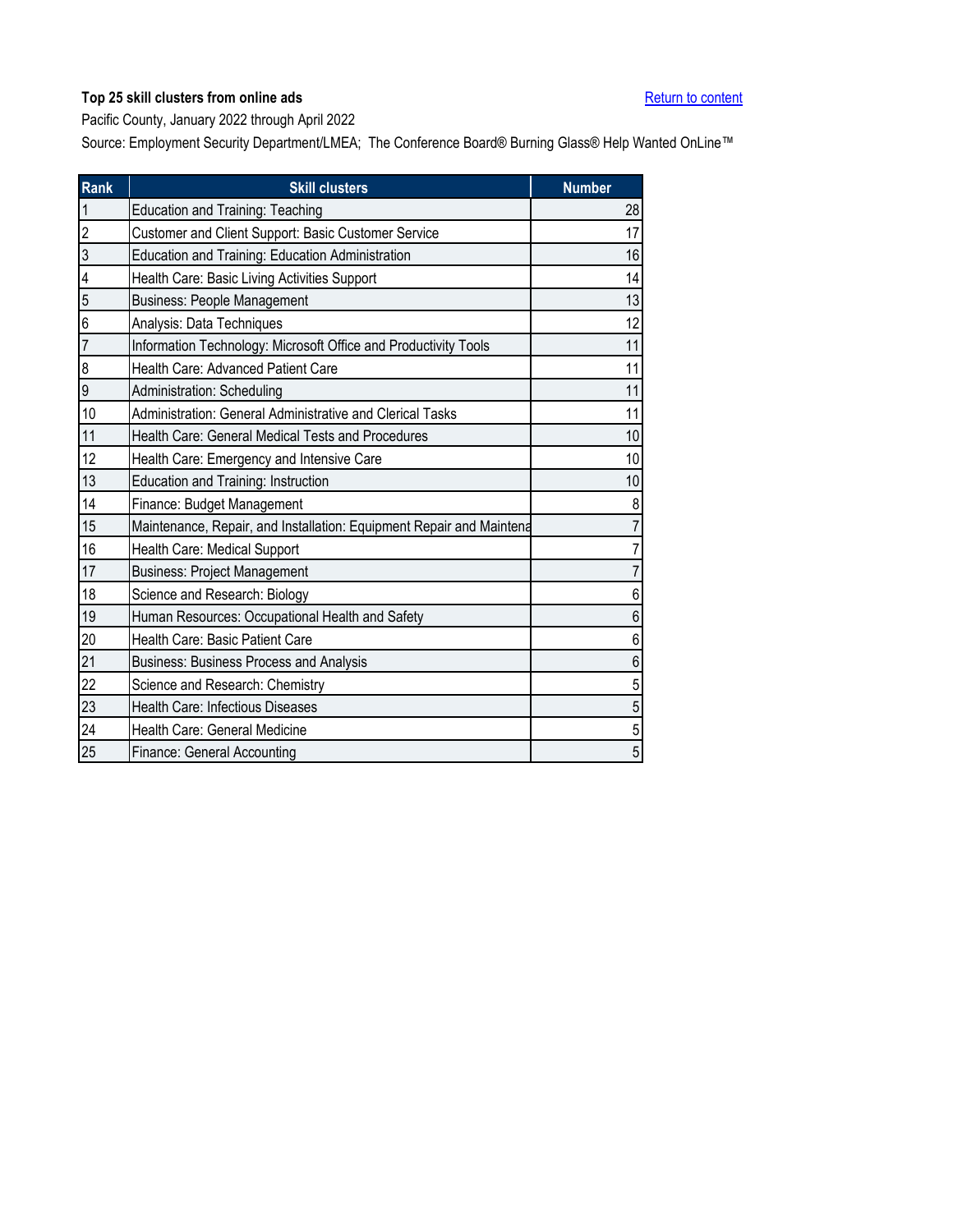<span id="page-27-0"></span>Pend Oreille County, January 2022 through April 2022

| <b>Rank</b>    | <b>Skill clusters</b>                                                | <b>Number</b>  |
|----------------|----------------------------------------------------------------------|----------------|
| $\overline{1}$ | Customer and Client Support: Basic Customer Service                  | 44             |
| $\overline{2}$ | Health Care: Basic Patient Care                                      | 29             |
| 3              | Legal: Regulation and Law Compliance                                 | 25             |
| 4              | Administration: General Administrative and Clerical Tasks            | 20             |
| 5              | Information Technology: Microsoft Office and Productivity Tools      | 16             |
| 6              | <b>Business: People Management</b>                                   | 16             |
| $\overline{7}$ | Administration: Scheduling                                           | 16             |
| 8              | Health Care: Medical Support                                         | 14             |
| 9              | Supply Chain and Logistics: Material Handling                        | 13             |
| 10             | Personal Care and Services: Housekeeping                             | 11             |
| 11             | Health Care: Physical Abilities                                      | 11             |
| 12             | Health Care: Advanced Patient Care                                   | 11             |
| 13             | Administration: Administrative Support                               | 11             |
| 14             | Personal Care and Services: Food and Beverage Service                | 10             |
| 15             | Health Care: Rehabilitation                                          | 10             |
| 16             | Health Care: General Medicine                                        | 10             |
| 17             | <b>Business: Quality Assurance and Control</b>                       | 10             |
| 18             | Maintenance, Repair, and Installation: Equipment Repair and Maintena | 9              |
| 19             | Health Care: Basic Living Activities Support                         | 9              |
| 20             | Customer and Client Support: Cash Register Operation                 | 9              |
| 21             | Human Resources: Talent Management                                   | 8              |
| 22             | Health Care: Emergency and Intensive Care                            | 8              |
| 23             | Finance: Budget Management                                           | 8              |
| 24             | Supply Chain and Logistics: Facility Management and Maintenance      | 7              |
| 25             | Sales: General Sales                                                 | $\overline{7}$ |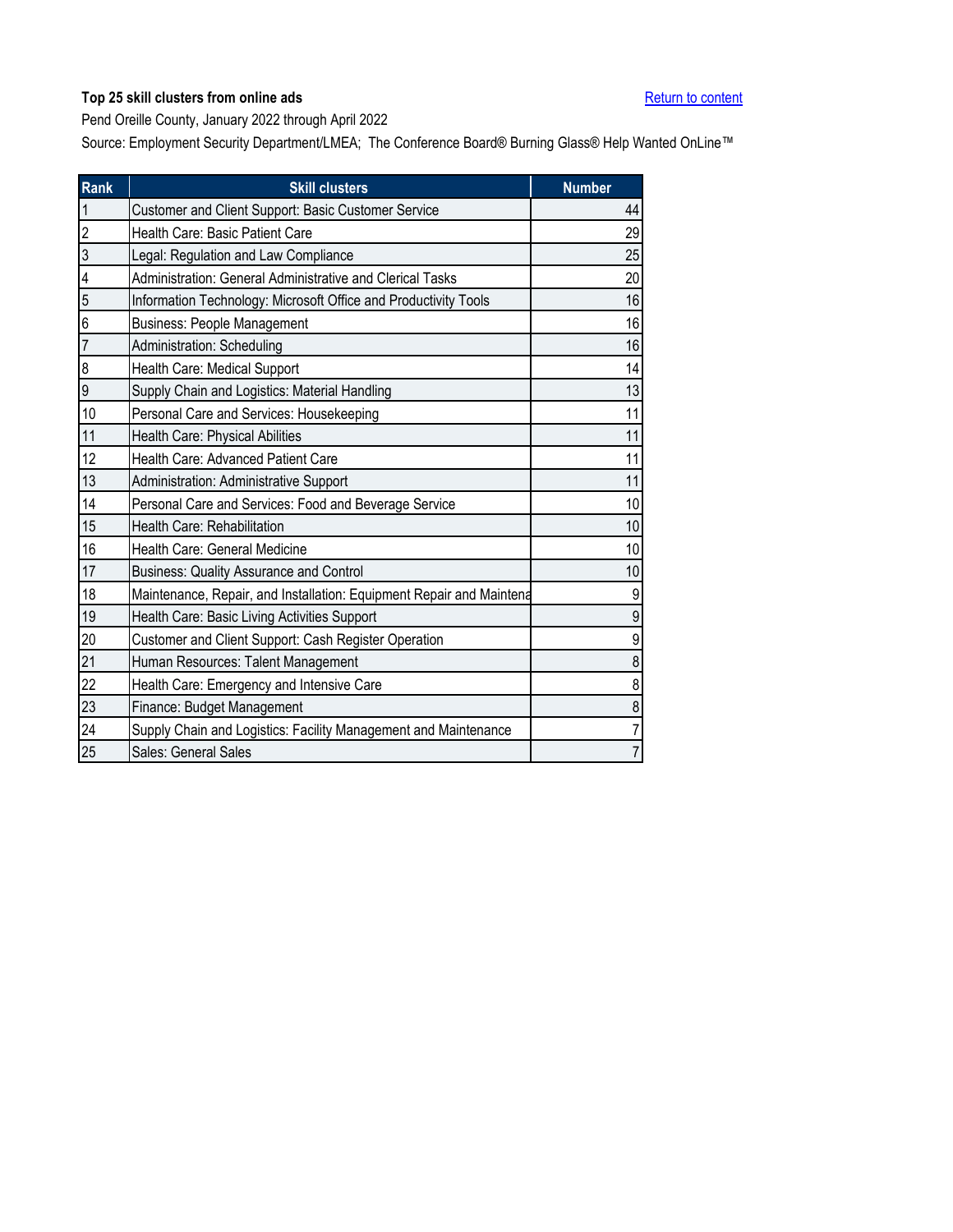<span id="page-28-0"></span>Pierce County, January 2022 through April 2022

| <b>Rank</b>      | <b>Skill clusters</b>                                           | <b>Number</b> |
|------------------|-----------------------------------------------------------------|---------------|
| $\overline{1}$   | Customer and Client Support: Basic Customer Service             | 8,503         |
| $\overline{c}$   | Administration: Scheduling                                      | 6,604         |
| $\overline{3}$   | Information Technology: Microsoft Office and Productivity Tools | 4,059         |
| 4                | Sales: General Sales                                            | 3,833         |
| 5                | Administration: General Administrative and Clerical Tasks       | 3,432         |
| 6                | Health Care: Basic Patient Care                                 | 3,075         |
| $\overline{7}$   | Health Care: Emergency and Intensive Care                       | 3,036         |
| $\boldsymbol{8}$ | Supply Chain and Logistics: Material Handling                   | 2,975         |
| 9                | <b>Health Care: Infectious Diseases</b>                         | 2,796         |
| 10               | <b>Business: People Management</b>                              | 2,728         |
| 11               | Legal: Regulation and Law Compliance                            | 2,512         |
| 12               | Human Resources: Occupational Health and Safety                 | 2,413         |
| 13               | Finance: Budget Management                                      | 2,208         |
| 14               | Health Care: Medical Support                                    | 2,145         |
| 15               | Industry Knowledge: Retail Industry Knowledge                   | 1,961         |
| 16               | Health Care: Physical Abilities                                 | 1,944         |
| 17               | Administration: Administrative Support                          | 1,876         |
| 18               | <b>Business: Project Management</b>                             | 1,860         |
| 19               | Business: Business Process and Analysis                         | 1,772         |
| 20               | Health Care: General Medicine                                   | 1,706         |
| 21               | Information Technology: System Design and Implementation        | 1,557         |
| 22               | Personal Care and Services: Food and Beverage Service           | 1,538         |
| 23               | Science and Research: Chemistry                                 | 1,537         |
| 24               | Science and Research: Physics                                   | 1,536         |
| 25               | Sales: General Sales Practices                                  | 1,505         |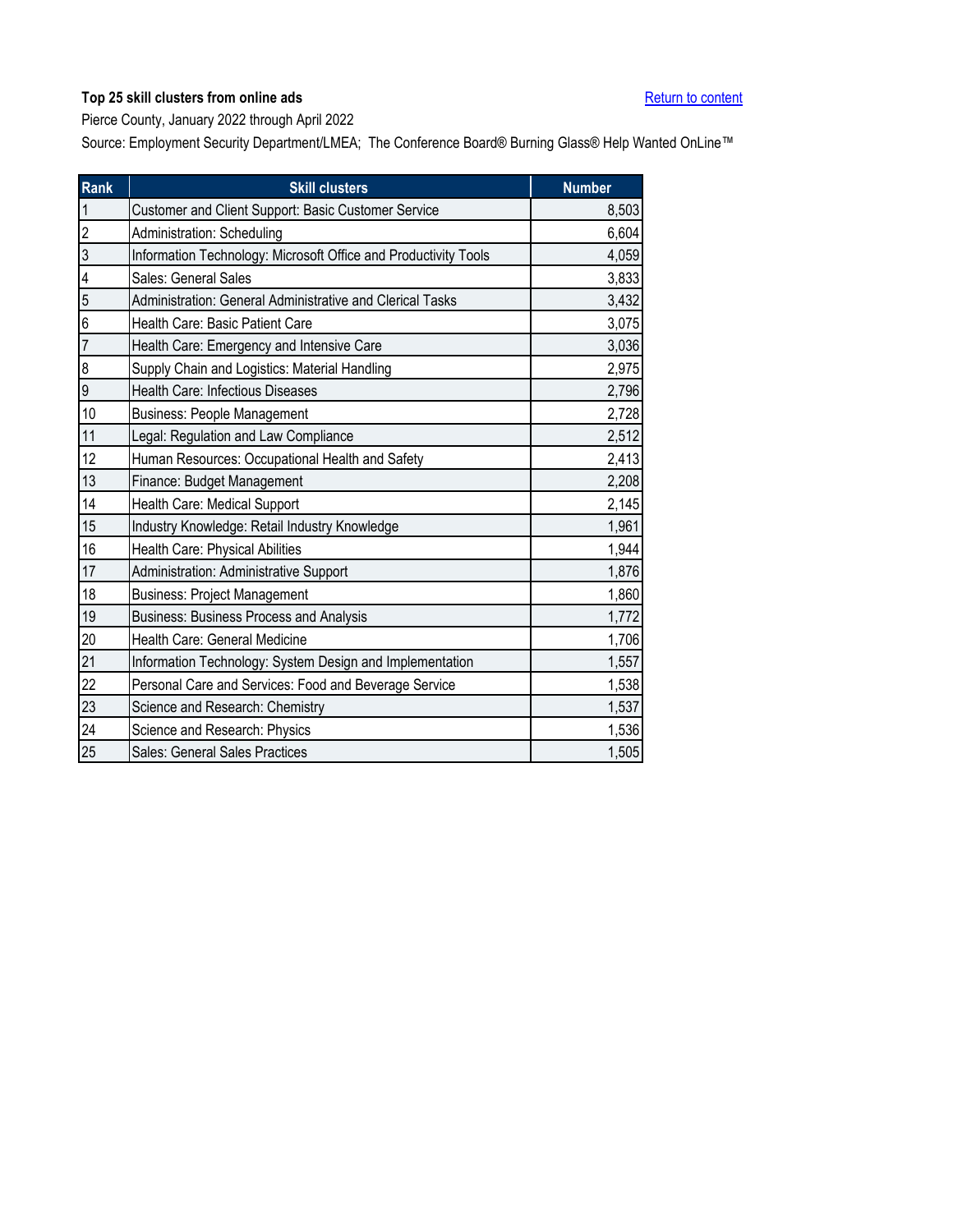<span id="page-29-0"></span>San Juan County, January 2022 through April 2022

| Rank           | <b>Skill clusters</b>                                                | <b>Number</b>  |
|----------------|----------------------------------------------------------------------|----------------|
| $\mathbf{1}$   | Customer and Client Support: Basic Customer Service                  | 43             |
| $\overline{c}$ | Health Care: Emergency and Intensive Care                            | 38             |
| $\overline{3}$ | Personal Care and Services: Food and Beverage Service                | 36             |
| 4              | <b>Business: People Management</b>                                   | 22             |
| 5              | Health Care: Physical Abilities                                      | 18             |
| 6              | Administration: Scheduling                                           | 17             |
| $\overline{7}$ | Administration: General Administrative and Clerical Tasks            | 17             |
| 8              | Finance: Budget Management                                           | 16             |
| 9              | <b>Education and Training: Teaching</b>                              | 16             |
| 10             | Sales: General Sales                                                 | 15             |
| 11             | Information Technology: Microsoft Office and Productivity Tools      | 15             |
| 12             | Industry Knowledge: Hospitality and Leisure Industry Knowledge       | 13             |
| 13             | Architecture and Construction: Carpentry                             | 13             |
| 14             | <b>Environment: Environmental Work</b>                               | 12             |
| 15             | Personal Care and Services: Housekeeping                             | 11             |
| 16             | Human Resources: Compensation and Benefits                           | 11             |
| 17             | Personal Care and Services: Child Care                               | 10             |
| 18             | Maintenance, Repair, and Installation: Equipment Repair and Maintena | 10             |
| 19             | <b>Business: Project Management</b>                                  | 10             |
| 20             | Finance: General Accounting                                          | 9              |
| 21             | Science and Research: Biology                                        | 8              |
| 22             | Maintenance, Repair, and Installation: Plumbing                      | 8              |
| 23             | Customer and Client Support: Cash Register Operation                 | 8              |
| 24             | Health Care: Basic Patient Care                                      | $\overline{7}$ |
| 25             | Environment: Resource Management and Restoration                     | $\overline{7}$ |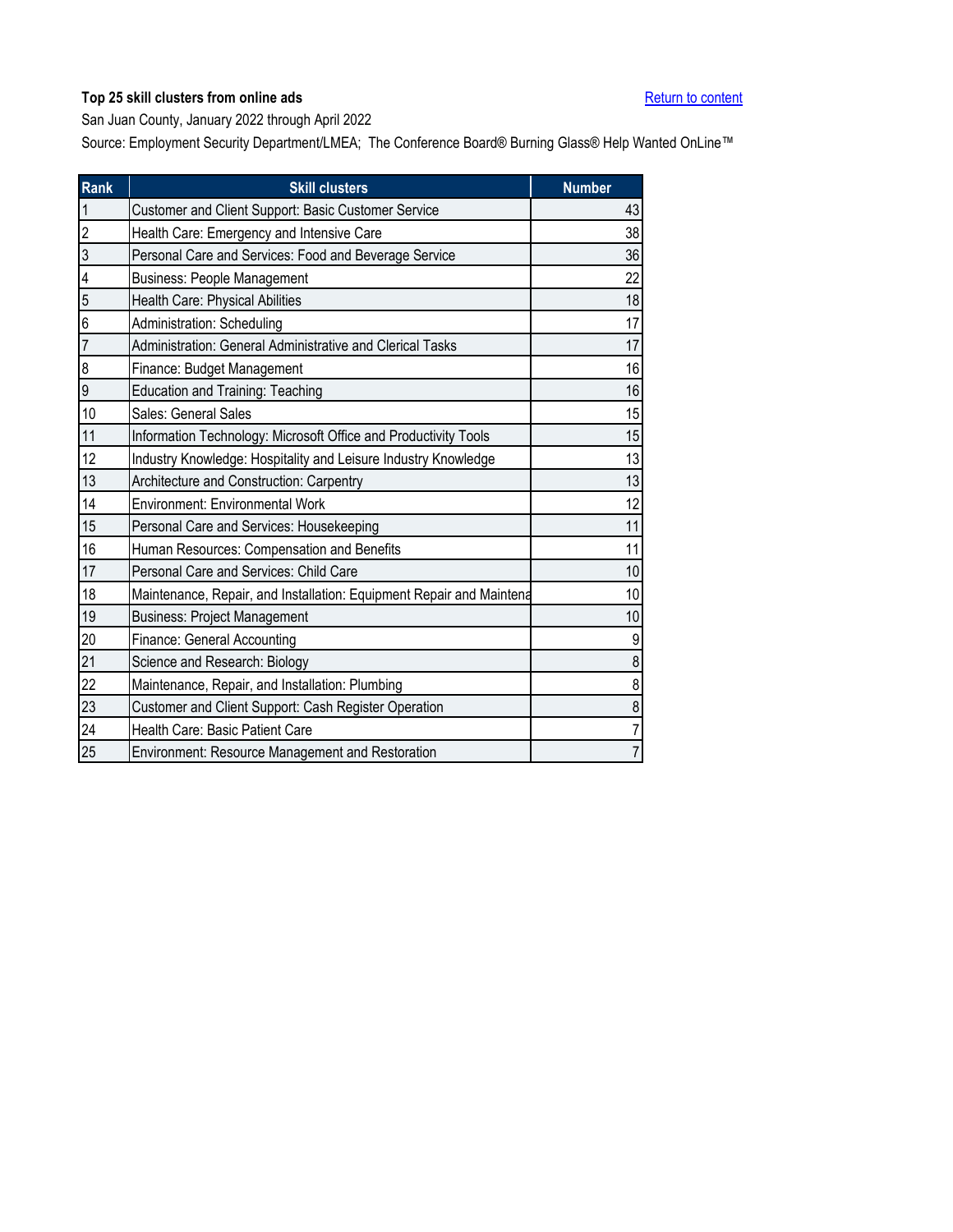<span id="page-30-0"></span>Skagit County, January 2022 through April 2022

| <b>Rank</b>    | <b>Skill clusters</b>                                                | <b>Number</b> |
|----------------|----------------------------------------------------------------------|---------------|
| $\overline{1}$ | Customer and Client Support: Basic Customer Service                  | 888           |
| $\overline{c}$ | Information Technology: Microsoft Office and Productivity Tools      | 482           |
| 3              | Administration: Scheduling                                           | 401           |
| 4              | Administration: General Administrative and Clerical Tasks            | 374           |
| 5              | Sales: General Sales                                                 | 345           |
| 6              | Health Care: Physical Abilities                                      | 279           |
| $\overline{7}$ | <b>Business: People Management</b>                                   | 263           |
| 8              | <b>Health Care: Infectious Diseases</b>                              | 258           |
| 9              | Industry Knowledge: Retail Industry Knowledge                        | 233           |
| 10             | Health Care: Emergency and Intensive Care                            | 231           |
| 11             | Finance: Budget Management                                           | 231           |
| 12             | Administration: Administrative Support                               | 214           |
| 13             | Personal Care and Services: Food and Beverage Service                | 204           |
| 14             | Health Care: Basic Patient Care                                      | 195           |
| 15             | Legal: Regulation and Law Compliance                                 | 177           |
| 16             | Maintenance, Repair, and Installation: Equipment Repair and Maintena | 173           |
| 17             | Human Resources: Occupational Health and Safety                      | 173           |
| 18             | <b>Business: Project Management</b>                                  | 173           |
| 19             | Health Care: Medical Support                                         | 169           |
| 20             | <b>Business: Quality Assurance and Control</b>                       | 149           |
| 21             | Supply Chain and Logistics: Material Handling                        | 137           |
| 22             | Health Care: Advanced Patient Care                                   | 134           |
| 23             | Business: Business Process and Analysis                              | 130           |
| 24             | <b>Education and Training: Teaching</b>                              | 123           |
| 25             | Health Care: Basic Living Activities Support                         | 121           |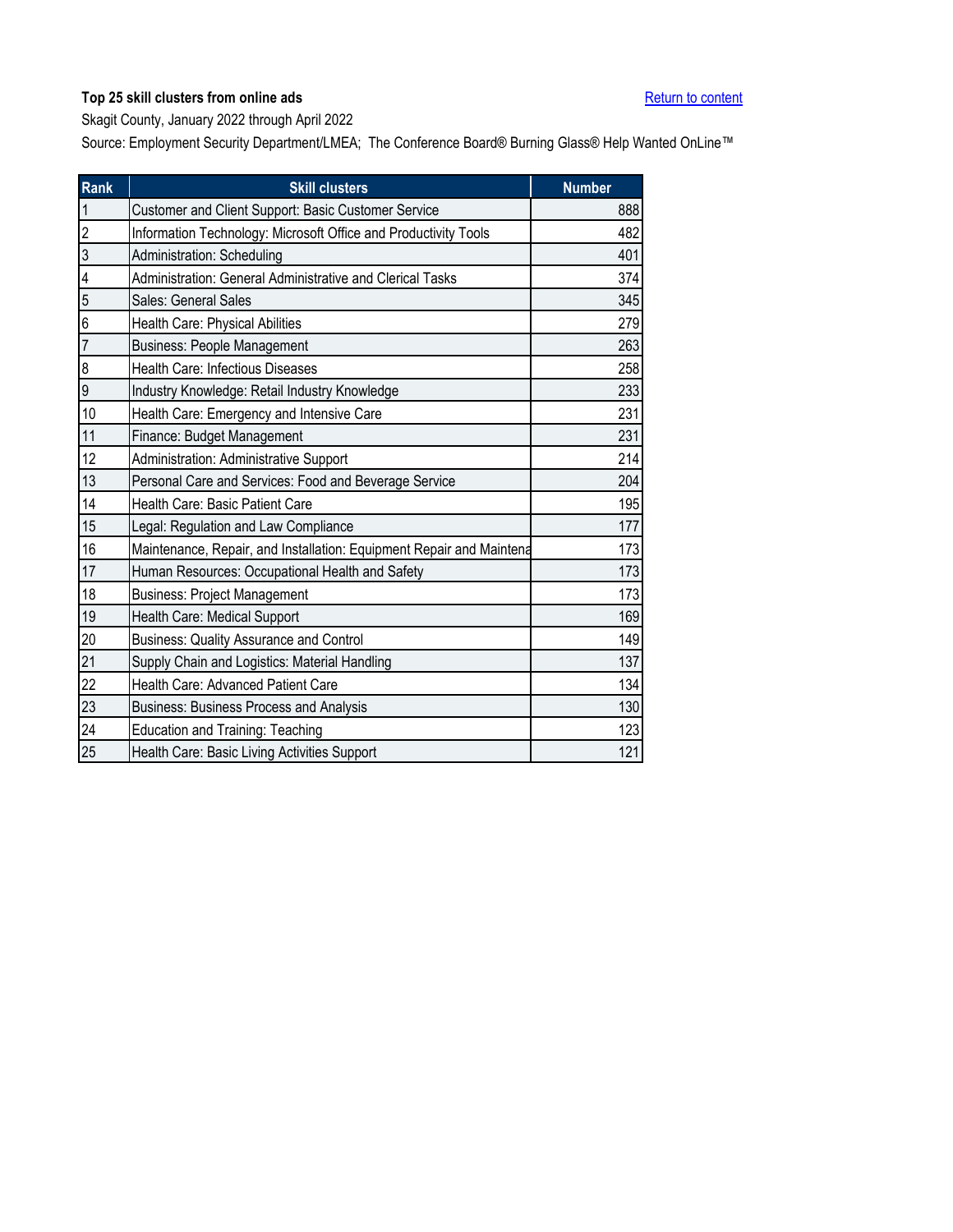<span id="page-31-0"></span>Skamania County, January 2022 through April 2022

| <b>Rank</b>    | <b>Skill clusters</b>                                                 | <b>Number</b> |
|----------------|-----------------------------------------------------------------------|---------------|
| $\mathbf{1}$   | Customer and Client Support: Basic Customer Service                   | 36            |
| $\overline{2}$ | Sales: General Sales                                                  | 13            |
| 3              | Health Care: Physical Abilities                                       | 13            |
| 4              | Health Care: Emergency and Intensive Care                             | 12            |
| 5              | Personal Care and Services: Food and Beverage Service                 | 11            |
| 6              | Information Technology: Microsoft Office and Productivity Tools       | 11            |
| $\overline{7}$ | <b>Education and Training: Teaching</b>                               | 11            |
| 8              | Administration: General Administrative and Clerical Tasks             | 11            |
| 9              | Human Resources: Occupational Health and Safety                       | 10            |
| 10             | <b>Business: People Management</b>                                    | 10            |
| 11             | Manufacturing and Production: Machinery                               | 9             |
| 12             | Sales: General Sales Practices                                        | 8             |
| 13             | Maintenance, Repair, and Installation: Equipment Repair and Maintena  |               |
| 14             | Information Technology: Technical Support                             |               |
| 15             | Human Resources: Human Resource Management and Planning               |               |
| 16             | Health Care: Infectious Diseases                                      |               |
| 17             | Finance: Budget Management                                            |               |
| 18             | Administration: Administrative Support                                |               |
| 19             | Architecture and Construction: Carpentry                              | 6             |
| 20             | Marketing and Public Relations: Social Media                          | 5             |
| 21             | Maintenance, Repair, and Installation: Vehicle Repair and Maintenance | 5             |
| 22             | Supply Chain and Logistics: Transportation Operations                 |               |
| 23             | Supply Chain and Logistics: Procurement                               |               |
| 24             | Maintenance, Repair, and Installation: Plumbing                       | 4             |
| 25             | Maintenance, Repair, and Installation: Painting                       | 4             |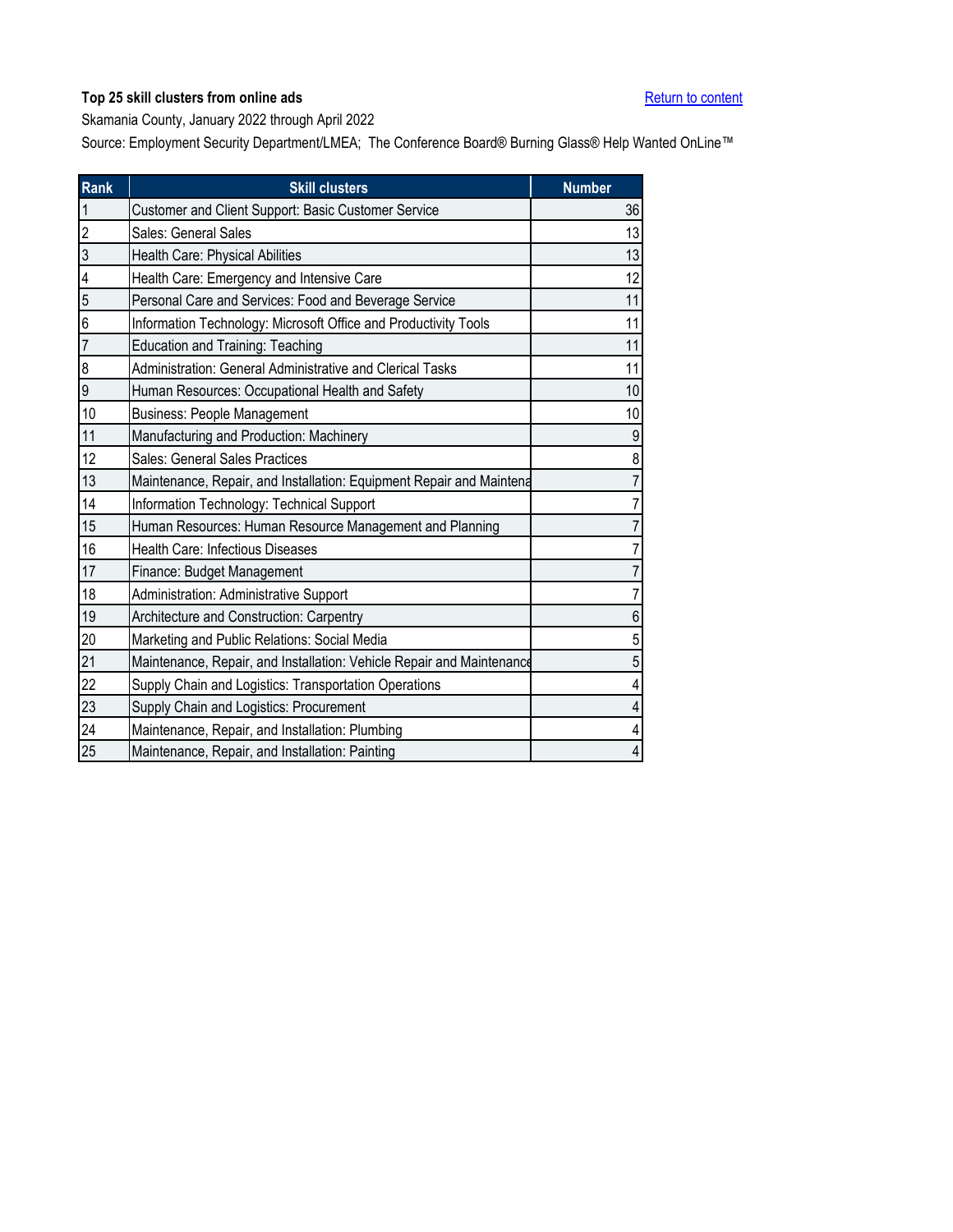<span id="page-32-0"></span>Snohomish County, January 2022 through April 2022

| Rank           | <b>Skill clusters</b>                                           | <b>Number</b> |
|----------------|-----------------------------------------------------------------|---------------|
| $\mathbf{1}$   | Customer and Client Support: Basic Customer Service             | 7,048         |
| $\overline{2}$ | Administration: Scheduling                                      | 4,415         |
| $\overline{3}$ | Information Technology: Microsoft Office and Productivity Tools | 3,454         |
| 4              | Sales: General Sales                                            | 3,404         |
| 5              | Legal: Regulation and Law Compliance                            | 2,762         |
| $\overline{6}$ | Administration: General Administrative and Clerical Tasks       | 2,569         |
| $\overline{7}$ | Supply Chain and Logistics: Material Handling                   | 2,221         |
| 8              | Health Care: Infectious Diseases                                | 2,136         |
| 9              | Health Care: Emergency and Intensive Care                       | 2,072         |
| 10             | Health Care: Basic Patient Care                                 | 2,043         |
| 11             | Industry Knowledge: Retail Industry Knowledge                   | 1,971         |
| 12             | <b>Business: Project Management</b>                             | 1,888         |
| 13             | Information Technology: System Design and Implementation        | 1,820         |
| 14             | <b>Business: People Management</b>                              | 1,717         |
| 15             | <b>Business: Business Process and Analysis</b>                  | 1,712         |
| 16             | Finance: Budget Management                                      | 1,693         |
| 17             | Health Care: Medical Support                                    | 1,567         |
| 18             | Human Resources: Occupational Health and Safety                 | 1,557         |
| 19             | Science and Research: Physics                                   | 1,512         |
| 20             | Science and Research: Chemistry                                 | 1,478         |
| 21             | Sales: Merchandising                                            | 1,390         |
| 22             | Health Care: Physical Abilities                                 | 1,345         |
| 23             | Personal Care and Services: Food and Beverage Service           | 1,341         |
| 24             | Administration: Administrative Support                          | 1,338         |
| 25             | Sales: General Sales Practices                                  | 1,226         |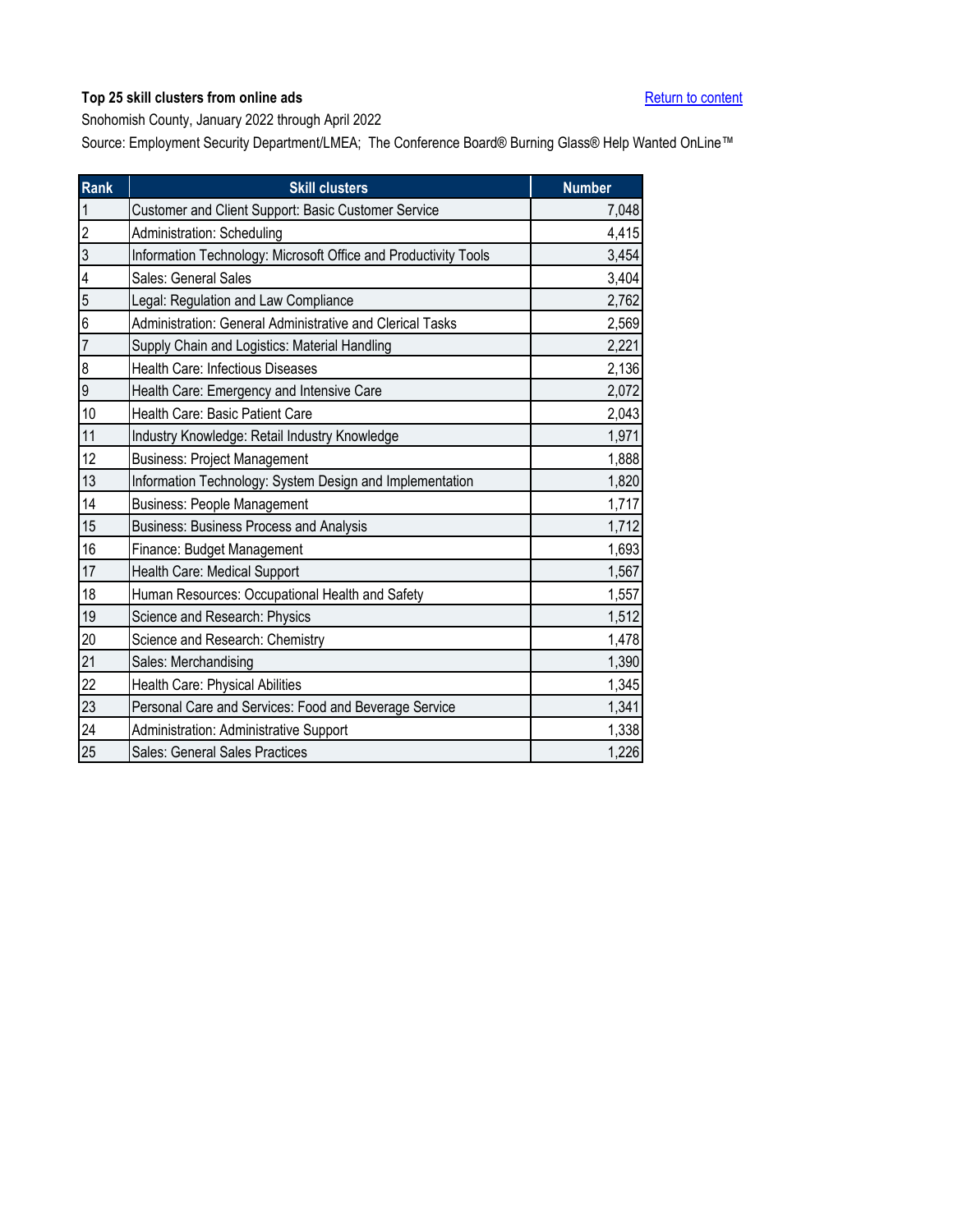<span id="page-33-0"></span>Spokane County, January 2022 through April 2022

| Rank                    | <b>Skill clusters</b>                                           | <b>Number</b> |
|-------------------------|-----------------------------------------------------------------|---------------|
| $\overline{1}$          | Customer and Client Support: Basic Customer Service             | 7,226         |
| $\overline{a}$          | Administration: Scheduling                                      | 4,573         |
| $\overline{3}$          | Information Technology: Microsoft Office and Productivity Tools | 4,207         |
| $\overline{\mathbf{4}}$ | Sales: General Sales                                            | 3,578         |
| 5                       | Administration: General Administrative and Clerical Tasks       | 3,007         |
| 6                       | Health Care: Infectious Diseases                                | 2,952         |
| $\overline{7}$          | Health Care: Emergency and Intensive Care                       | 2,901         |
| $\boldsymbol{8}$        | Health Care: Basic Patient Care                                 | 2,732         |
| $\overline{9}$          | <b>Business: People Management</b>                              | 2,551         |
| 10                      | Administration: Administrative Support                          | 2,126         |
| 11                      | Health Care: Medical Support                                    | 2,065         |
| 12                      | Finance: Budget Management                                      | 2,039         |
| 13                      | Human Resources: Occupational Health and Safety                 | 1,907         |
| 14                      | Health Care: General Medicine                                   | 1,621         |
| 15                      | Health Care: Physical Abilities                                 | 1,577         |
| 16                      | <b>Education and Training: Teaching</b>                         | 1,488         |
| 17                      | <b>Business: Project Management</b>                             | 1,461         |
| 18                      | Personal Care and Services: Food and Beverage Service           | 1,447         |
| $19$                    | Industry Knowledge: Retail Industry Knowledge                   | 1,430         |
| 20                      | Health Care: Advanced Patient Care                              | 1,407         |
| 21                      | Supply Chain and Logistics: Material Handling                   | 1,331         |
| 22                      | Finance: Billing and Invoicing                                  | 1,328         |
| 23                      | Sales: General Sales Practices                                  | 1,325         |
| 24                      | <b>Business: Business Process and Analysis</b>                  | 1,289         |
| 25                      | Health Care: Basic Living Activities Support                    | 1,233         |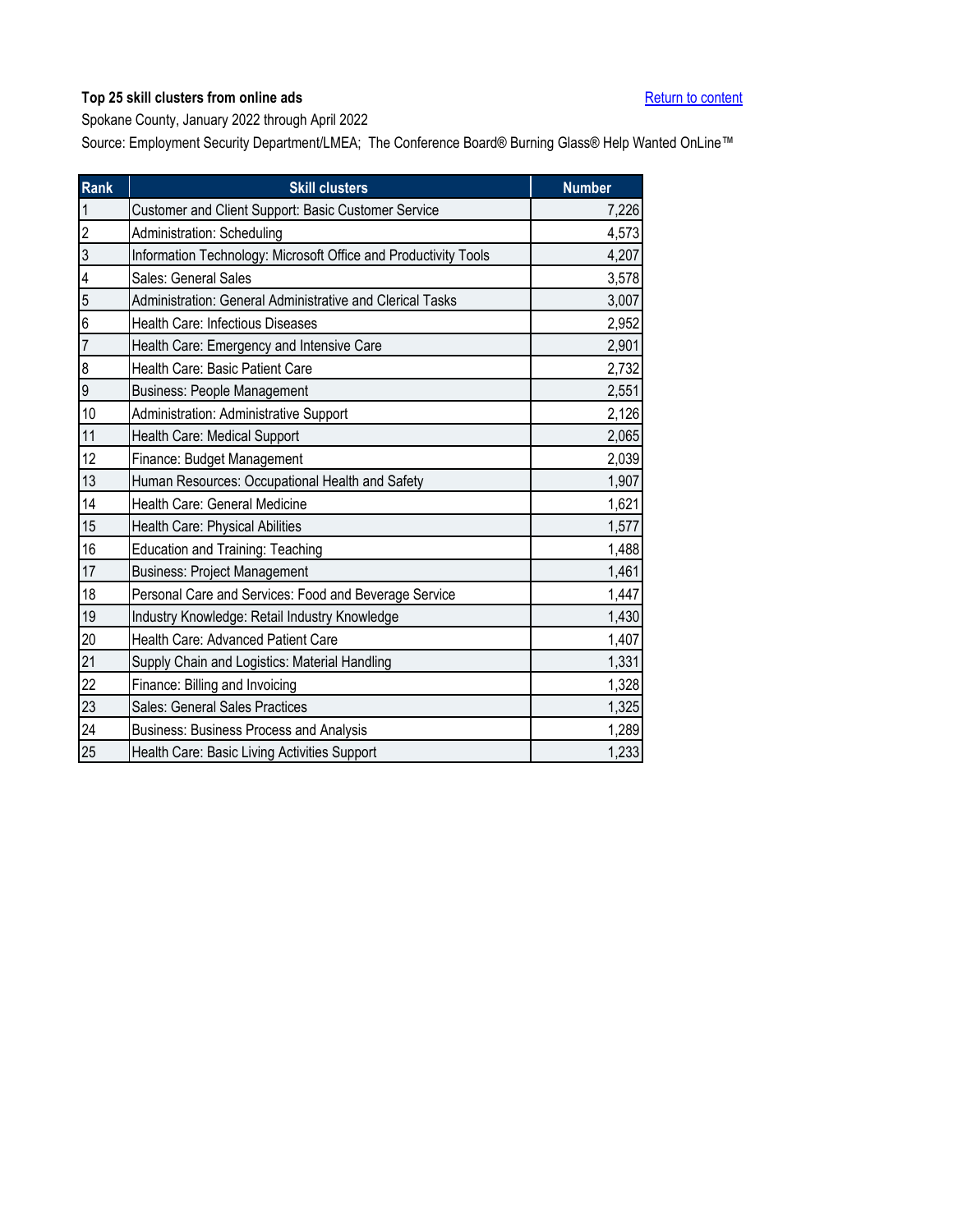<span id="page-34-0"></span>Stevens County, January 2022 through April 2022

| <b>Rank</b>    | <b>Skill clusters</b>                                           | <b>Number</b> |
|----------------|-----------------------------------------------------------------|---------------|
| 1              | Health Care: Basic Patient Care                                 | 103           |
| $\overline{2}$ | Health Care: Emergency and Intensive Care                       | 92            |
| 3              | Customer and Client Support: Basic Customer Service             | 85            |
| 4              | Health Care: Medical Support                                    | 72            |
| 5              | Health Care: Advanced Patient Care                              | 71            |
| 6              | Administration: Scheduling                                      | 58            |
| 7              | <b>Business: People Management</b>                              | 46            |
| 8              | Health Care: General Medicine                                   | 43            |
| 9              | Health Care: Rehabilitation                                     | 42            |
| 10             | Health Care: Infectious Diseases                                | 41            |
| 11             | Information Technology: Microsoft Office and Productivity Tools | 40            |
| 12             | Administration: General Administrative and Clerical Tasks       | 38            |
| 13             | Education and Training: Education Administration                | 36            |
| 14             | Health Care: Basic Living Activities Support                    | 33            |
| 15             | Human Resources: Talent Management                              | 32            |
| 16             | Health Care: Physical Abilities                                 | 29            |
| 17             | Administration: Administrative Support                          | 29            |
| 18             | Health Care: Public Health and Disease Prevention               | 28            |
| 19             | Personal Care and Services: Food and Beverage Service           | 27            |
| 20             | Finance: Budget Management                                      | 26            |
| 21             | Sales: Merchandising                                            | 25            |
| 22             | Environment: Resource Management and Restoration                | 25            |
| 23             | Sales: General Sales                                            | 23            |
| 24             | Legal: Regulation and Law Compliance                            | 23            |
| 25             | Health Care: Surgery                                            | 23            |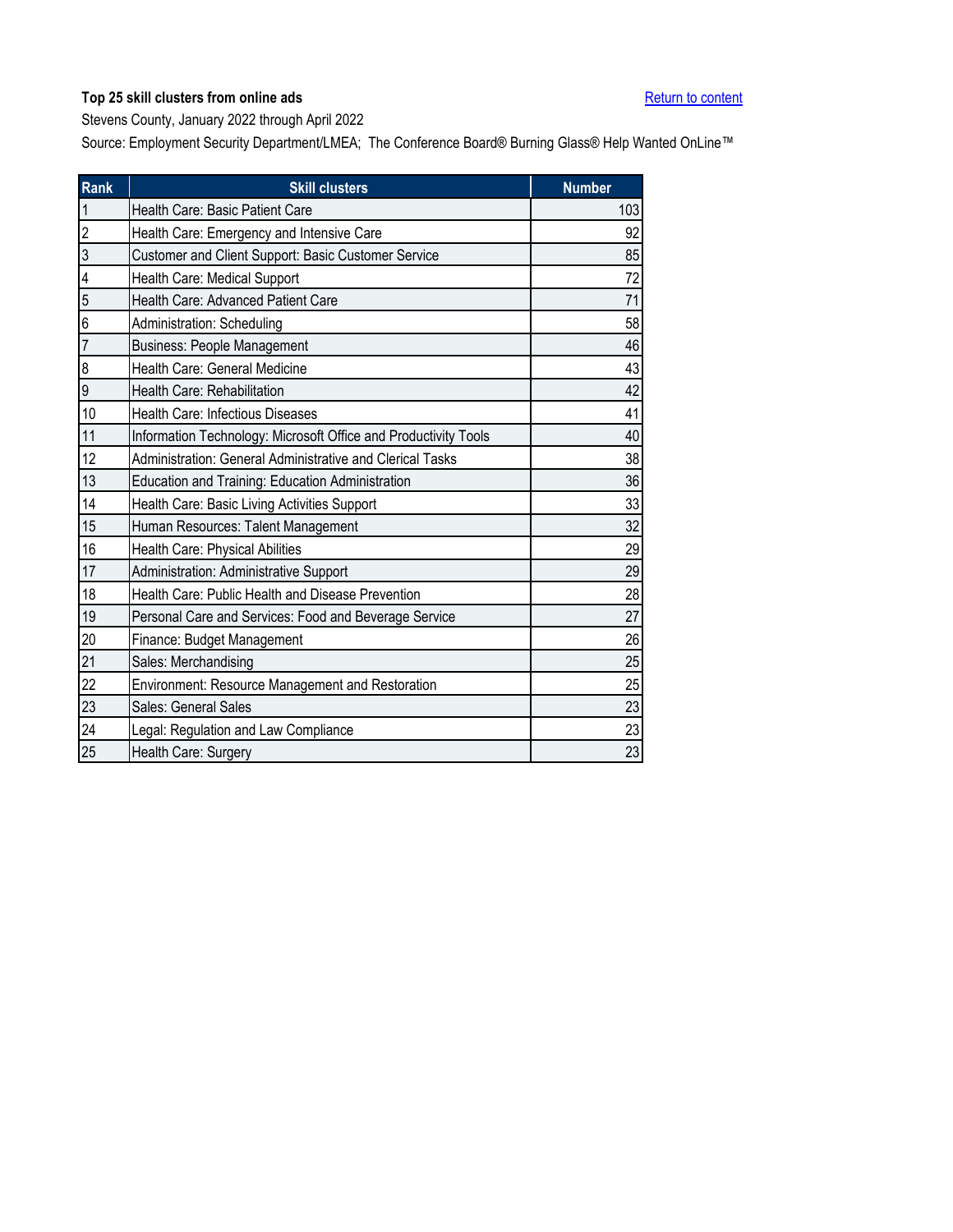<span id="page-35-0"></span>Thurston County, January 2022 through April 2022

| Rank                    | <b>Skill clusters</b>                                           | <b>Number</b> |
|-------------------------|-----------------------------------------------------------------|---------------|
| $\mathbf{1}$            | Customer and Client Support: Basic Customer Service             | 2,179         |
| $\overline{2}$          | Health Care: Infectious Diseases                                | 1,818         |
| $\overline{3}$          | Administration: Scheduling                                      | 1,569         |
| $\overline{\mathbf{4}}$ | Information Technology: Microsoft Office and Productivity Tools | 1,420         |
| 5                       | <b>Business: People Management</b>                              | 1,349         |
| 6                       | Administration: General Administrative and Clerical Tasks       | 1,195         |
| $\overline{7}$          | Health Care: Emergency and Intensive Care                       | 933           |
| 8                       | Health Care: Basic Patient Care                                 | 916           |
| 9                       | Finance: Budget Management                                      | 910           |
| 10                      | Sales: General Sales                                            | 847           |
| 11                      | <b>Business: Project Management</b>                             | 709           |
| 12                      | <b>Education and Training: Teaching</b>                         | 684           |
| 13                      | Health Care: Medical Support                                    | 653           |
| 14                      | <b>Business: Business Management</b>                            | 634           |
| 15                      | Business: Business Process and Analysis                         | 630           |
| 16                      | Administration: Administrative Support                          | 592           |
| 17                      | Human Resources: Employee Training                              | 582           |
| 18                      | Health Care: General Medicine                                   | 528           |
| 19                      | Health Care: Advanced Patient Care                              | 525           |
| 20                      | Health Care: Public Health and Disease Prevention               | 516           |
| 21                      | Economics, Policy, and Social Studies: Policy Analysis          | 479           |
| 22                      | Industry Knowledge: Retail Industry Knowledge                   | 454           |
| 23                      | Finance: General Accounting                                     | 434           |
| 24                      | Human Resources: Occupational Health and Safety                 | 432           |
| 25                      | Health Care: Mental and Behavioral Health Specialties           | 407           |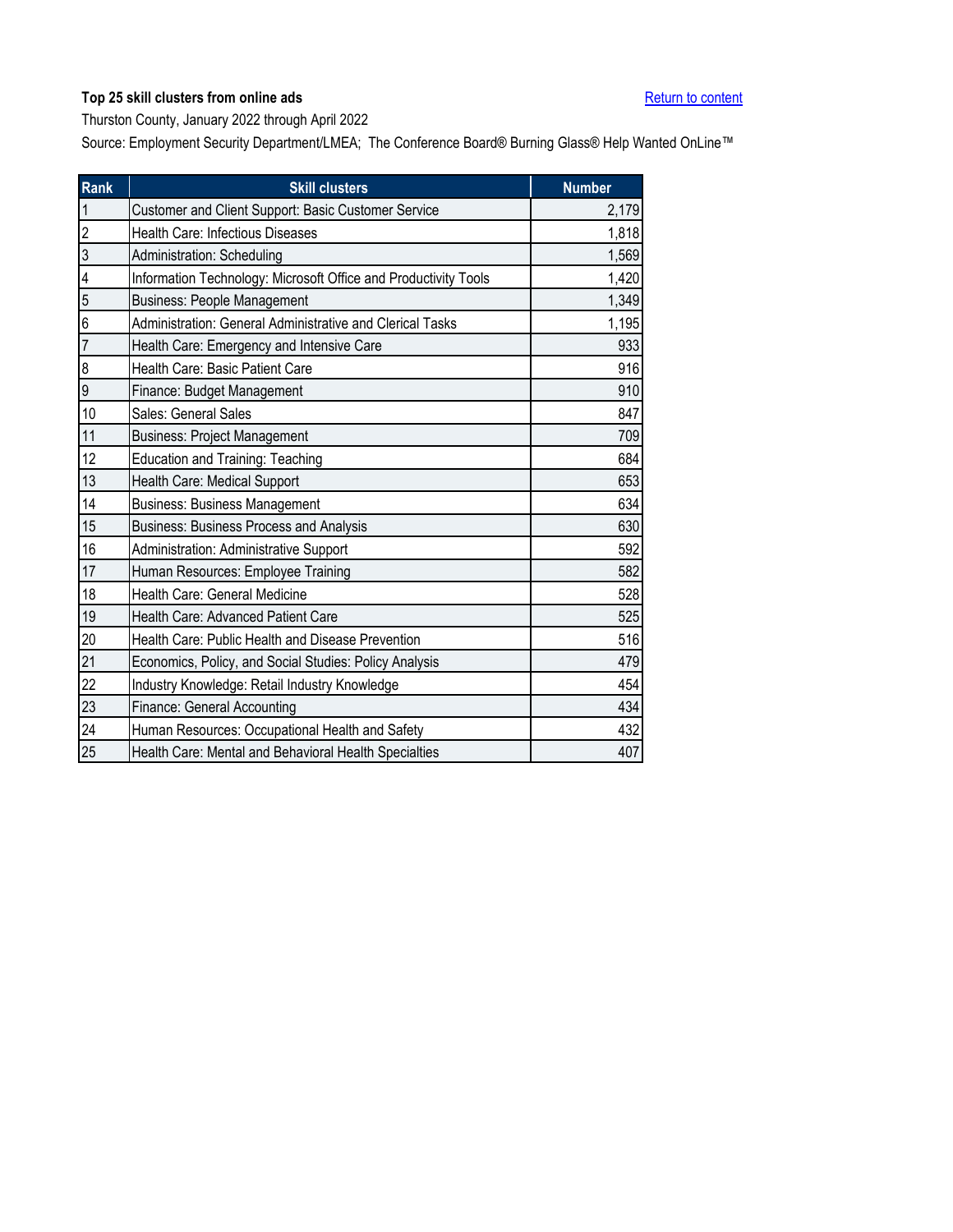<span id="page-36-0"></span>Wahkiakum County, January 2022 through April 2022

| Rank           | <b>Skill clusters</b>                                            | <b>Number</b>  |
|----------------|------------------------------------------------------------------|----------------|
| $\mathbf{1}$   | <b>Business: People Management</b>                               | 5              |
| $\overline{2}$ | Supply Chain and Logistics: Procurement                          | 4              |
| 3              | Finance: Budget Management                                       | 4              |
| 4              | Supply Chain and Logistics: Transportation Operations Management | 3              |
| 5              | Personal Care and Services: Housekeeping                         | 3              |
| 6              | Personal Care and Services: Food and Beverage Service            | 3              |
| 7              | Media and Writing: Writing                                       | 3              |
| 8              | Health Care: Social Work                                         | 3              |
| 9              | Health Care: Patient Education and Support                       | 3              |
| 10             | Health Care: Mental and Behavioral Health Specialties            | 3              |
| 11             | Health Care: Mental Health Therapies                             | 3              |
| 12             | Health Care: Basic Living Activities Support                     | 3              |
| 13             | Finance: Investment Management                                   | 3              |
| 14             | Environment: Resource Management and Restoration                 | 3              |
| 15             | <b>Environment: Environmental Work</b>                           | 3              |
| 16             | Environment: Environmental Regulations                           | 3              |
| 17             | <b>Education and Training: Program Management</b>                | 3              |
| 18             | Education and Training: Education Administration                 | 3              |
| 19             | <b>Business: Property Management</b>                             | 3              |
| 20             | <b>Business: Contract Management</b>                             | 3              |
| 21             | Information Technology: Microsoft Office and Productivity Tools  | $\overline{2}$ |
| 22             | Finance: General Accounting                                      | $\overline{2}$ |
| 23             | Economics, Policy, and Social Studies: Economic Development      | $\overline{c}$ |
| 24             | <b>Business: Business Management</b>                             | $\overline{c}$ |
| 25             | Administration: General Administrative and Clerical Tasks        | $\overline{2}$ |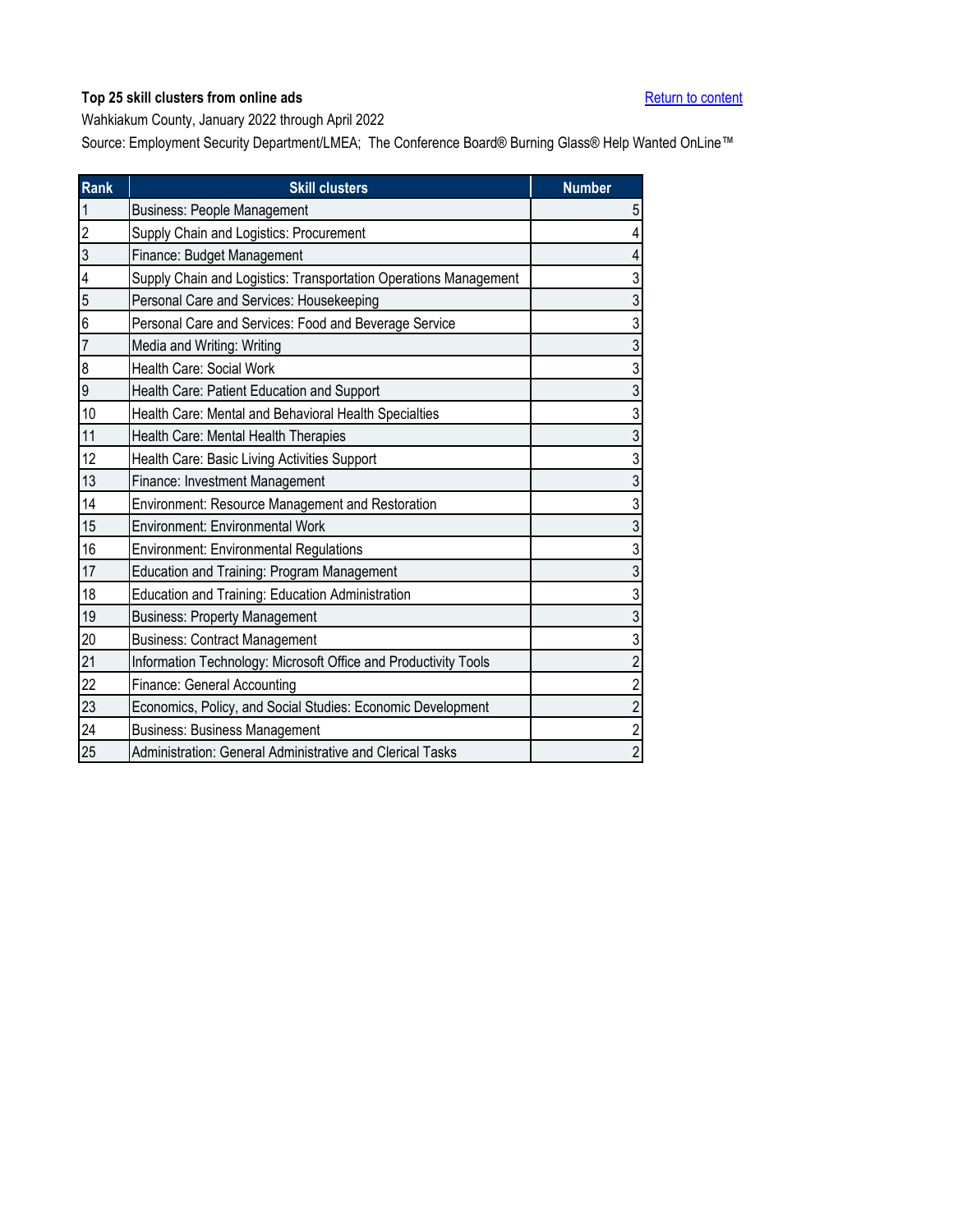<span id="page-37-0"></span>Walla Walla County, January 2022 through April 2022

| Rank           | <b>Skill clusters</b>                                           | <b>Number</b> |
|----------------|-----------------------------------------------------------------|---------------|
| $\mathbf{1}$   | Customer and Client Support: Basic Customer Service             | 212           |
| $\overline{2}$ | Health Care: Infectious Diseases                                | 172           |
| 3              | Health Care: Basic Patient Care                                 | 172           |
| 4              | Administration: Scheduling                                      | 157           |
| 5              | Administration: General Administrative and Clerical Tasks       | 143           |
| 6              | Information Technology: Microsoft Office and Productivity Tools | 125           |
| $\overline{7}$ | Health Care: Emergency and Intensive Care                       | 123           |
| 8              | <b>Business: People Management</b>                              | 118           |
| 9              | Finance: Budget Management                                      | 117           |
| 10             | Administration: Administrative Support                          | 116           |
| 11             | Health Care: Medical Support                                    | 113           |
| 12             | <b>Education and Training: Teaching</b>                         | 105           |
| 13             | Legal: Regulation and Law Compliance                            | 94            |
| 14             | Health Care: Advanced Patient Care                              | 93            |
| 15             | Health Care: General Medicine                                   | 89            |
| 16             | Sales: General Sales                                            | 73            |
| 17             | Human Resources: Occupational Health and Safety                 | 67            |
| 18             | Finance: General Accounting                                     | 66            |
| 19             | <b>Business: Quality Assurance and Control</b>                  | 60            |
| 20             | Human Resources: Employee Training                              | 55            |
| 21             | Human Resources: Employee Relations                             | 55            |
| 22             | Health Care: Public Health and Disease Prevention               | 52            |
| 23             | Health Care: Patient Education and Support                      | 50            |
| 24             | Administration: Office Management                               | 48            |
| 25             | Finance: Billing and Invoicing                                  | 47            |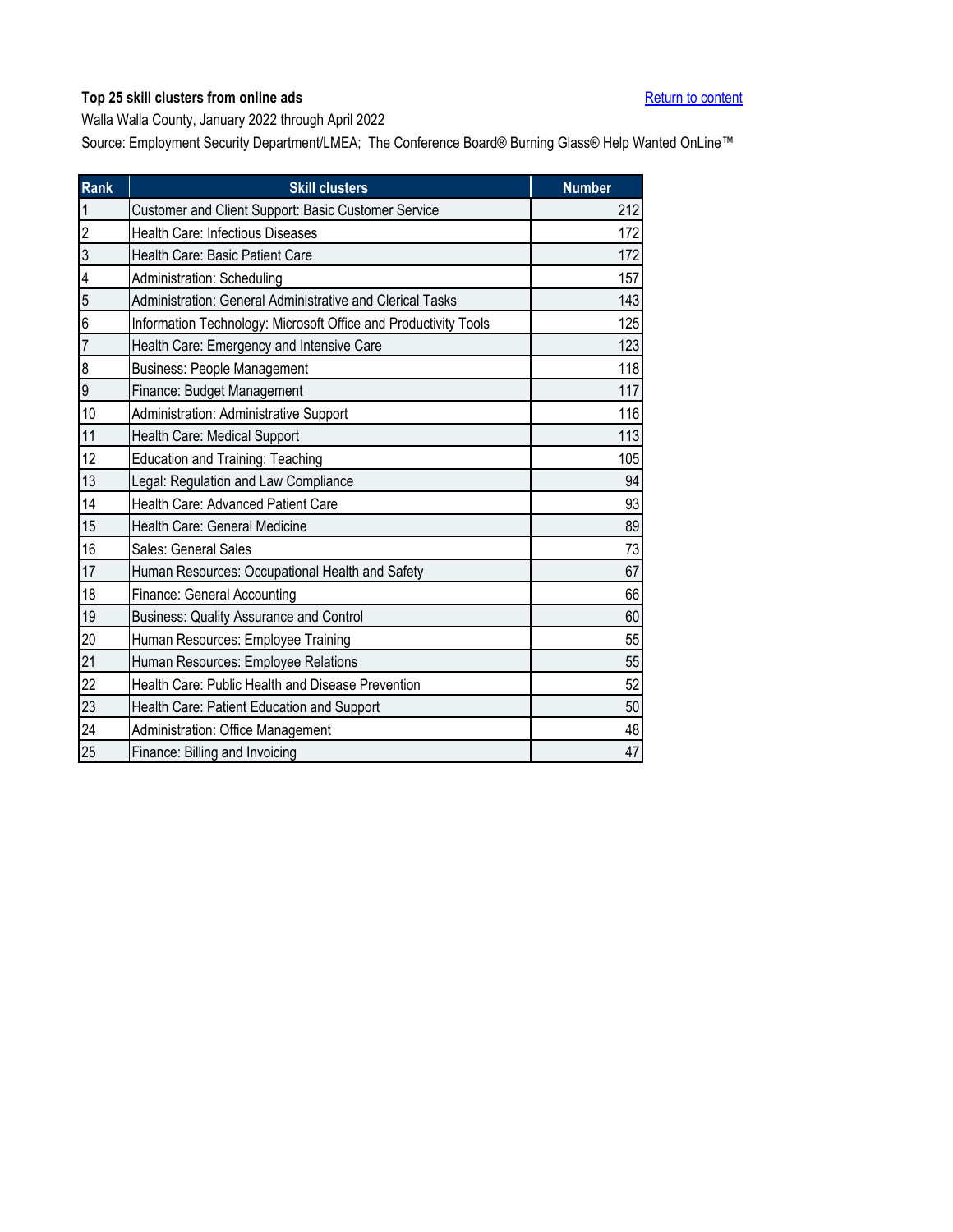<span id="page-38-0"></span>Whatcom County, January 2022 through April 2022

| <b>Rank</b>    | <b>Skill clusters</b>                                                | <b>Number</b> |
|----------------|----------------------------------------------------------------------|---------------|
| $\mathbf{1}$   | Customer and Client Support: Basic Customer Service                  | 885           |
| $\overline{2}$ | Information Technology: Microsoft Office and Productivity Tools      | 521           |
| 3              | Administration: Scheduling                                           | 480           |
| 4              | Health Care: Physical Abilities                                      | 384           |
| 5              | Sales: General Sales                                                 | 354           |
| 6              | Administration: General Administrative and Clerical Tasks            | 352           |
| $\overline{7}$ | Health Care: Emergency and Intensive Care                            | 283           |
| 8              | Health Care: Basic Patient Care                                      | 282           |
| 9              | <b>Business: People Management</b>                                   | 279           |
| 10             | Personal Care and Services: Food and Beverage Service                | 269           |
| 11             | Administration: Administrative Support                               | 224           |
| 12             | Finance: Budget Management                                           | 222           |
| 13             | <b>Health Care: Infectious Diseases</b>                              | 218           |
| 14             | Health Care: Medical Support                                         | 211           |
| 15             | Industry Knowledge: Retail Industry Knowledge                        | 200           |
| 16             | <b>Business: Quality Assurance and Control</b>                       | 184           |
| 17             | Finance: Billing and Invoicing                                       | 172           |
| 18             | Human Resources: Occupational Health and Safety                      | 170           |
| 19             | Health Care: Basic Living Activities Support                         | 163           |
| 20             | Health Care: General Medicine                                        | 152           |
| 21             | <b>Business: Project Management</b>                                  | 149           |
| 22             | Supply Chain and Logistics: Material Handling                        | 148           |
| 23             | Maintenance, Repair, and Installation: Equipment Repair and Maintena | 142           |
| 24             | <b>Business: Business Process and Analysis</b>                       | 132           |
| 25             | Health Care: Advanced Patient Care                                   | 130           |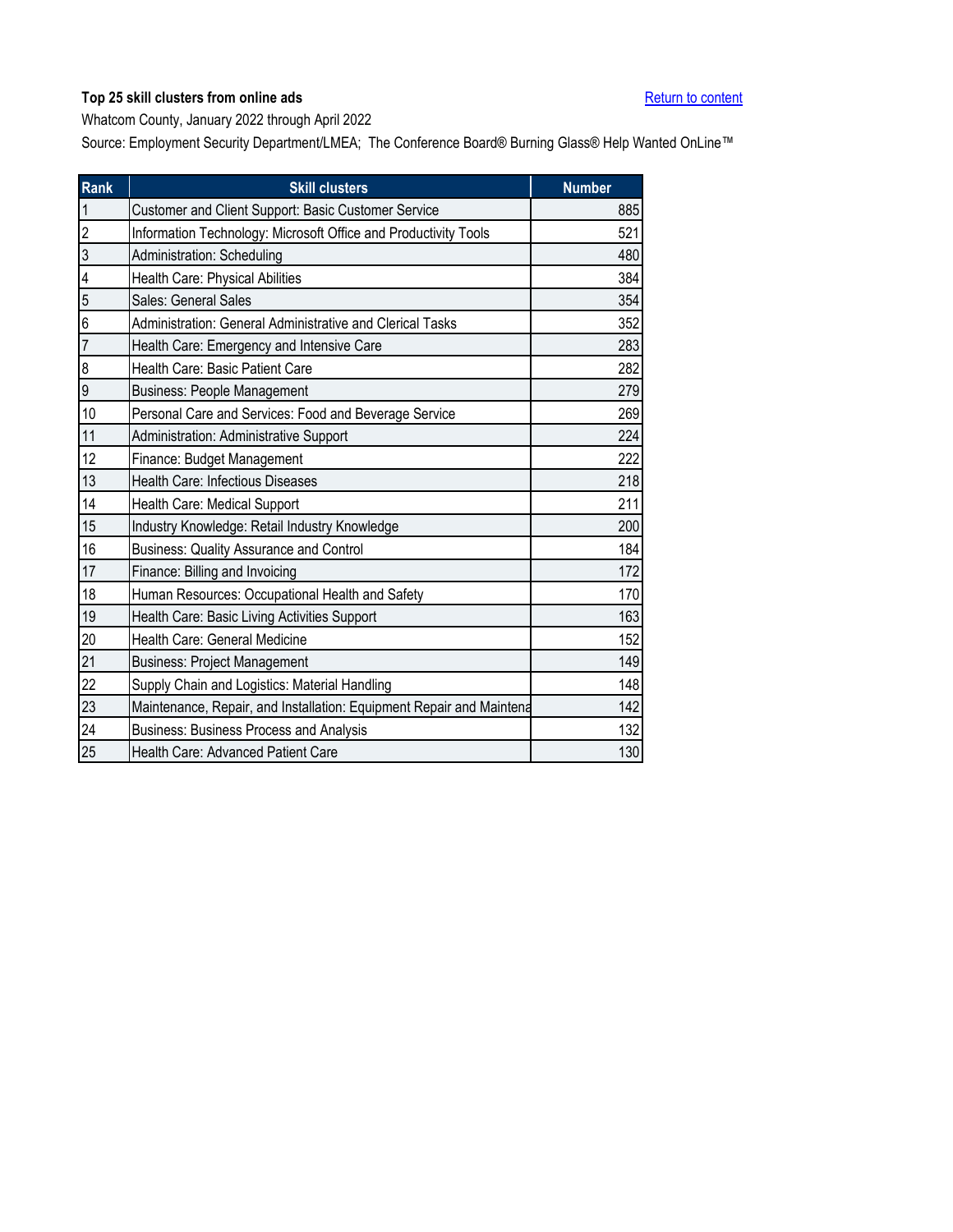<span id="page-39-0"></span>Whitman County, January 2022 through April 2022

| <b>Rank</b>    | <b>Skill clusters</b>                                           | <b>Number</b> |
|----------------|-----------------------------------------------------------------|---------------|
| $\mathbf{1}$   | Health Care: Infectious Diseases                                | 444           |
| $\overline{2}$ | Information Technology: Microsoft Office and Productivity Tools | 179           |
| 3              | Education and Training: Teaching                                | 156           |
| 4              | Customer and Client Support: Basic Customer Service             | 156           |
| 5              | Finance: Budget Management                                      | 142           |
| 6              | Administration: General Administrative and Clerical Tasks       | 113           |
| $\overline{7}$ | Education and Training: Education Administration                | 107           |
| 8              | <b>Business: People Management</b>                              | 102           |
| 9              | Administration: Scheduling                                      | 92            |
| 10             | Health Care: Rehabilitation                                     | 86            |
| 11             | Human Resources: Talent Management                              | 85            |
| 12             | Administration: Administrative Support                          | 75            |
| 13             | Health Care: Emergency and Intensive Care                       | 72            |
| 14             | <b>Business: Project Management</b>                             | 71            |
| 15             | Health Care: Basic Patient Care                                 | 64            |
| 16             | <b>Finance: General Accounting</b>                              | 64            |
| 17             | Health Care: General Medicine                                   | 59            |
| 18             | Media and Writing: Writing                                      | 58            |
| 19             | Supply Chain and Logistics: Procurement                         | 57            |
| 20             | Sales: General Sales                                            | 57            |
| 21             | Personal Care and Services: Food and Beverage Service           | 54            |
| 22             | Manufacturing and Production: Manufacturing Design              | 50            |
| 23             | <b>Business: Business Management</b>                            | 50            |
| 24             | <b>Business: Business Process and Analysis</b>                  | 46            |
| 25             | Health Care: Medical Billing and Coding                         | 44            |